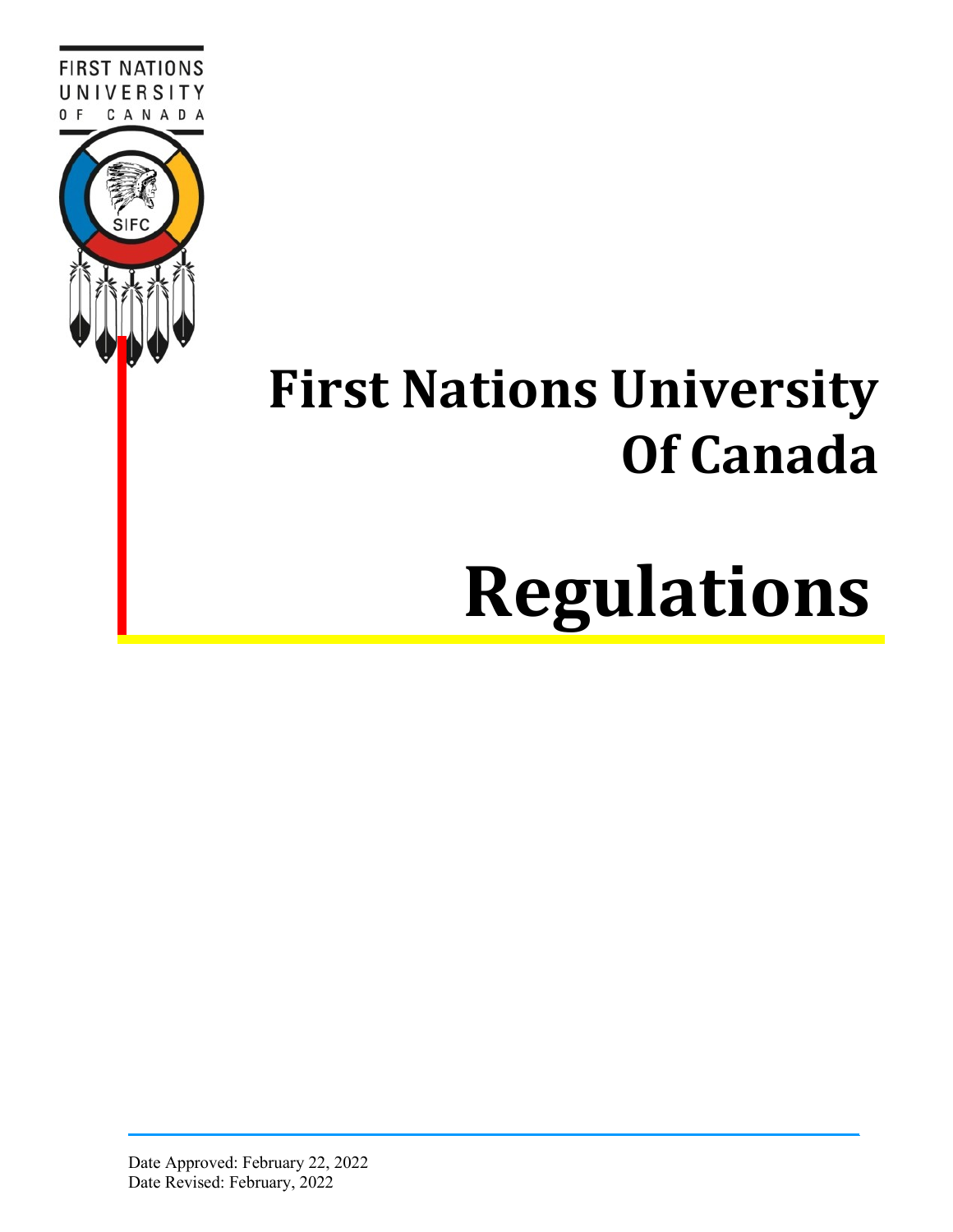# **Table of Contents**

| I.  |                                                 | Interpretation                             | 3                       |
|-----|-------------------------------------------------|--------------------------------------------|-------------------------|
|     |                                                 | 1.1 Definitions                            | $\overline{\mathbf{3}}$ |
|     | 1.2                                             | Interpretations                            | $\overline{4}$          |
| П.  | <b>Authority and Responsibility</b>             | 5                                          |                         |
|     |                                                 | 2.1 Authority                              | 5                       |
|     | 2.2                                             | Responsibility                             | 5                       |
|     | 2.3                                             | Partnership Agreements                     | $\overline{7}$          |
| Ш.  | <b>Governing Principles</b>                     | 7                                          |                         |
|     | 3.1                                             | Governing Principles                       | $\tau$                  |
|     | 3.2                                             | Advocacy                                   | 8                       |
| IV. | <b>Duties and Obligations of a Board Member</b> | 9                                          |                         |
|     | 4.1                                             | Duties                                     | 9                       |
|     | 4.2                                             | Obligations                                | 9                       |
|     | 4.3                                             | <b>Legal Requirements</b>                  | 10                      |
|     |                                                 | 4.4 Integrity & Accountability             | 10                      |
|     |                                                 | 4.5 Board Service Expectations             | 10                      |
|     |                                                 | 4.6 Board of Governors Roles               | 13                      |
|     |                                                 | 4.7 Code of Ethics                         | 13                      |
|     |                                                 | 4.8 Code of Conduct                        | 14                      |
|     |                                                 | 4.9 Confidentiality                        | 15                      |
|     |                                                 | 4.10 Conflict of Interest                  | 15                      |
|     |                                                 | 4.11 Related Party Transactions            | 17                      |
|     |                                                 | 4.12 Composition of the Board of Governors | 19                      |
|     |                                                 | 4.13 Advisors To The Board                 | 19                      |
|     |                                                 | 4.14 Observer Positions To The Board       | 20                      |
|     |                                                 | 4.15 Board Recruitment                     | 20                      |
|     |                                                 | 4.16 Board Appointment                     | 21                      |
|     |                                                 | 4.17 Resignation/Vacancy                   | 21                      |
|     |                                                 | 4.18 Removal                               | 21                      |
|     |                                                 | 4.19 Appointment of the President          | 22                      |
|     |                                                 | 4.20 Board and President Relationship      | 22                      |
| V.  | <b>Meetings</b>                                 | 22                                         |                         |
|     | 5.1                                             | <b>Regular Meetings</b>                    | 22                      |
|     | 5.2                                             | <b>Closed Meetings</b>                     | 23                      |
|     | 5.3                                             | <b>Special Meetings</b>                    | 23                      |
|     | 5.4                                             | In Camera Meetings                         | 23                      |
|     | 5.5                                             | Notice of Meeting                          | 24                      |
|     | 5.6                                             | Procedure                                  | 24                      |
|     | 5.7                                             | Presentations to the Board                 | 24                      |
|     | 5.8                                             | Remuneration                               | 25                      |
|     | 5.9                                             | Rules of Order                             | 27                      |
|     | 5.10                                            | Quorum                                     | 27                      |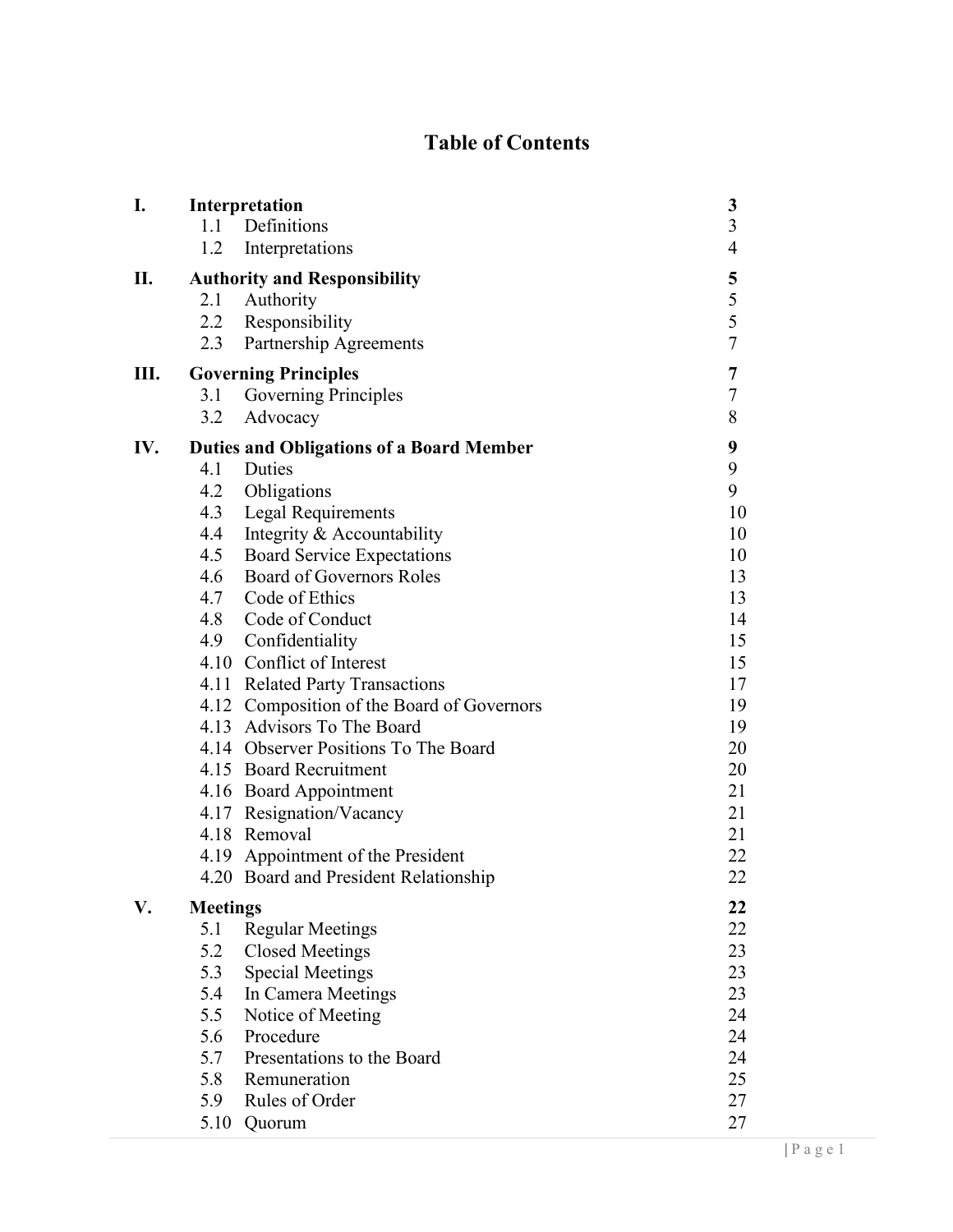|      |                   | 5.11 Voting                          | 27 |
|------|-------------------|--------------------------------------|----|
|      |                   | 5.12 Alternative Voting Procedures   | 27 |
|      |                   | 5.13 Records                         | 28 |
|      |                   | 5.14 Record Retention                | 28 |
| VI.  |                   | <b>Officers of the Board</b>         | 28 |
|      | 6.1               | Chair                                | 28 |
|      | 6.2               | Vice-Chair                           | 30 |
|      |                   | 6.3 President                        | 30 |
|      | 6.4               | <b>Board Secretary</b>               | 30 |
| VII. | <b>Committees</b> |                                      | 31 |
|      | 7.1               | Authority                            | 31 |
|      | 7.2               | Membership                           | 31 |
|      | 7.3               | Term                                 | 31 |
|      | 7.4               | Vacancies                            | 31 |
|      |                   | 7.5 Committee Chairs and Vice Chairs | 32 |
|      |                   | 7.6 Committee Secretaries            | 33 |
|      | 7.7               | Meetings                             | 33 |
|      | 7.8               | Quorum                               | 33 |
|      | 7.9               | Decisions                            | 33 |
|      |                   | 7.10 Reports                         | 33 |
|      |                   | 7.11 Work Plan & Terms of Reference  | 34 |
|      |                   | 7.12 Procedures                      | 34 |
|      |                   | 7.13 Confidentiality                 | 34 |
|      |                   |                                      |    |

| Appendices |                                                           |    |
|------------|-----------------------------------------------------------|----|
|            | A. Board of Governors Terms of Reference                  | 36 |
|            | Governance & Human Resources Committee Terms of Reference | 40 |
|            | C. Audit, Finance and Risk Committee Terms of Reference   | 44 |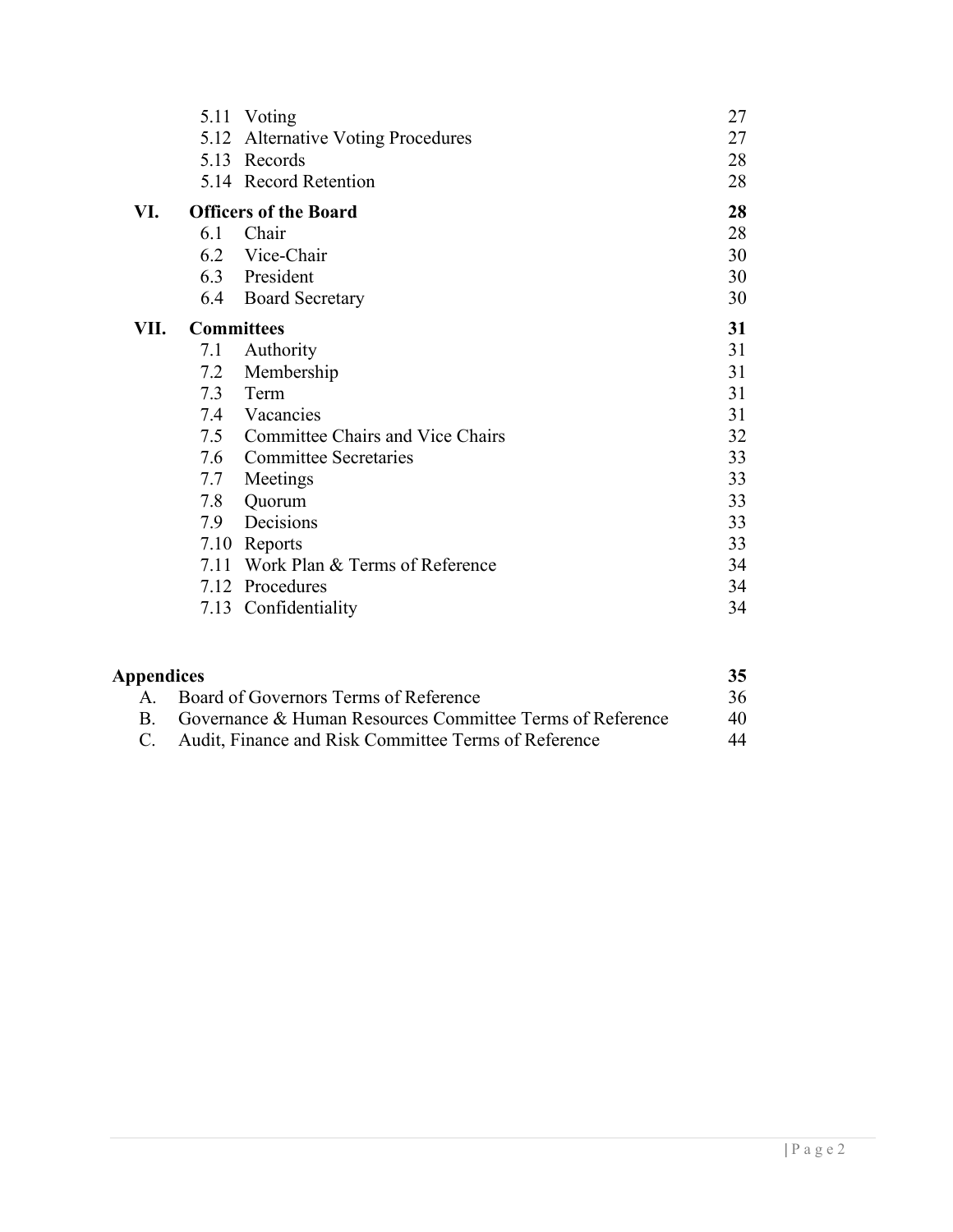#### <span id="page-3-0"></span>**I. Interpretation**

The following Regulations are made pursuant to section 62 of *An Act Respecting The First Nations University Of Canada*, which sets out the powers of the Board including that the Board may make Regulations relating to the meetings of the Board and the conduct of its business, any matter that is required or authorized by the Act, and any matter that the Board considers necessary or applicable.

#### <span id="page-3-1"></span>**1.1 Definitions**

In these Regulations made by the Board of Governors, unless the context otherwise requires, the following definitions shall apply.

- a) "Act" or "University Act" means *An Act Respecting The First Nations University Of Canada*, as amended from time to time.
- b) "Board" or "Board of Governors" means the Board of Governors of the First Nations University of Canada;
- c) "Board member" means a member of the Board of Governors.
- d) "Board Secretary" means the secretary of the Board of Governors.
- e) "Chair" means the Chairperson of the Board of Governors
- f) "Education system" means those programs or services that promote lifelong learning and the transfer of Indigenous knowledge, language, culture, values, traditions and skills;
- g) "Ex officio" means a person who holds office because of his/her position.
- h) "Elders Council" means the Elders Advisory Council of the Saskatchewan Indian Cultural Centre;
- i) "In camera" means holding a portion of the meeting restricted to Board members and officers;
- j) "Officer" means those positions of Chair, Vice-Chair, President and Board Secretary in which a person is elected or appointed and has the responsibility and authority to officially represent the Board of Governors.
- k) "President" means the President of the University.
- l) "Program" means a course of studies offered to students at the pre-school, kindergarten, elementary, high school, technical, community or university levels;
- m) "Quorum" means the number of Board members required to be present to legally transact the business of the Board of the Governors.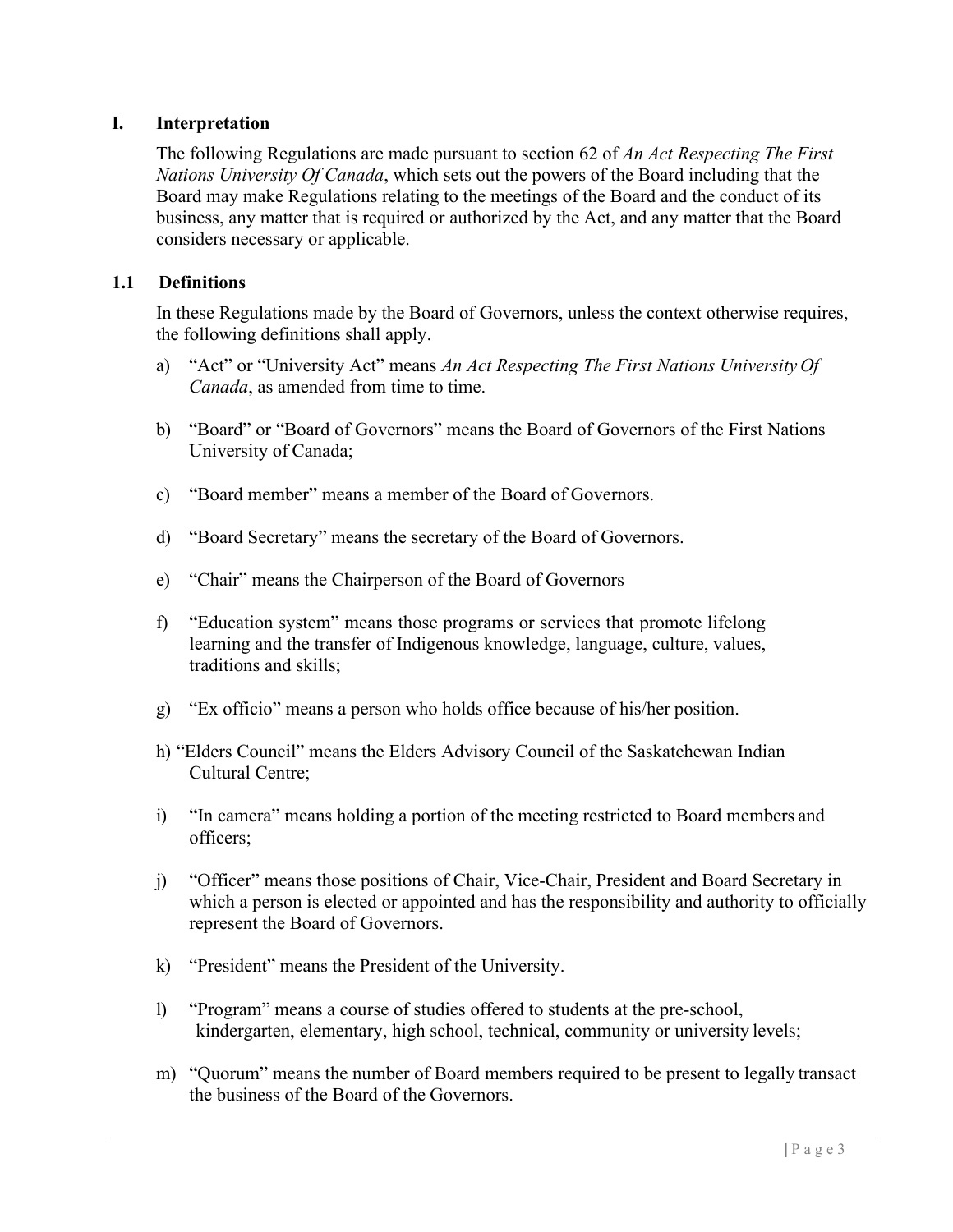- n) "Regulations" means these regulations of the Board of Governors.
- o) "School" means the physical facilities, lands and programs offered to students enrolled in an education system subject to the authority of this Act;
- p) "Special meetings" mean those meetings that are held by the Board that are not part of the annual regular schedule. These are called when there is a need for the Board to meet on an emerging issue/opportunity or on an emergent or expedited basis.
- q) "trustee" means the relationship characterized by the mixture of legal duties, moral obligations, understandings and expectancies that have arisen from the entire course of dealings between the First Nation Governments and the First Nations University of Canada; and
- r) "University" means the First Nations University of Canada Inc., also referred to as the First Nations University of Canada, an institution to serve the academic, cultural and spiritual needs of First Nations and society in general.

All terms contained in these regulations which are not defined herein and which are defined in the Act shall have the meaning given to such term in the Act.

#### **1.2 Interpretation**

The Board is the sole authority for the interpretation of these Regulations and the decision of the Board upon any question of interpretation, or upon any matters affecting the University and provided for by these Regulations shall be final and binding.

#### **Preamble and Principles**

The First Nation University of Canada is unique. Evolving from and within a distinctive First Nation political, social and cultural environment, the University is the only post-secondary educational institution in Canada with a blended legal mandate derived from both Canadian and Indigenous legal systems. It is this unique character, which derives from the balancing of Western and Indigenous social, cultural and societal traditions, that lies at the heart of the academic mission of the University.

From a First Nation perspective the University is a creation of First Nation statute, duly passed and issued by the legislative assembly of the Federation of Sovereign Indigenous Nations. This legislation, entitled "*An Act Respecting the First Nations University of Canada*", provides the governance and operational framework that guides the University. From the perspective of Canadian society, the University must also be guided by the provisions of the Saskatchewan provincial legislation entitled "The Non-Profit Corporations Act, 1995". In addition, the University must also meet the requirements of many other acts and regulations, including but not limited to pension legislation, health and safety legislation, and tax law.

Additionally, as a Federated College of the University of Regina, the University must also meet the academic requirements inherent to the University of Regina and the University of Regina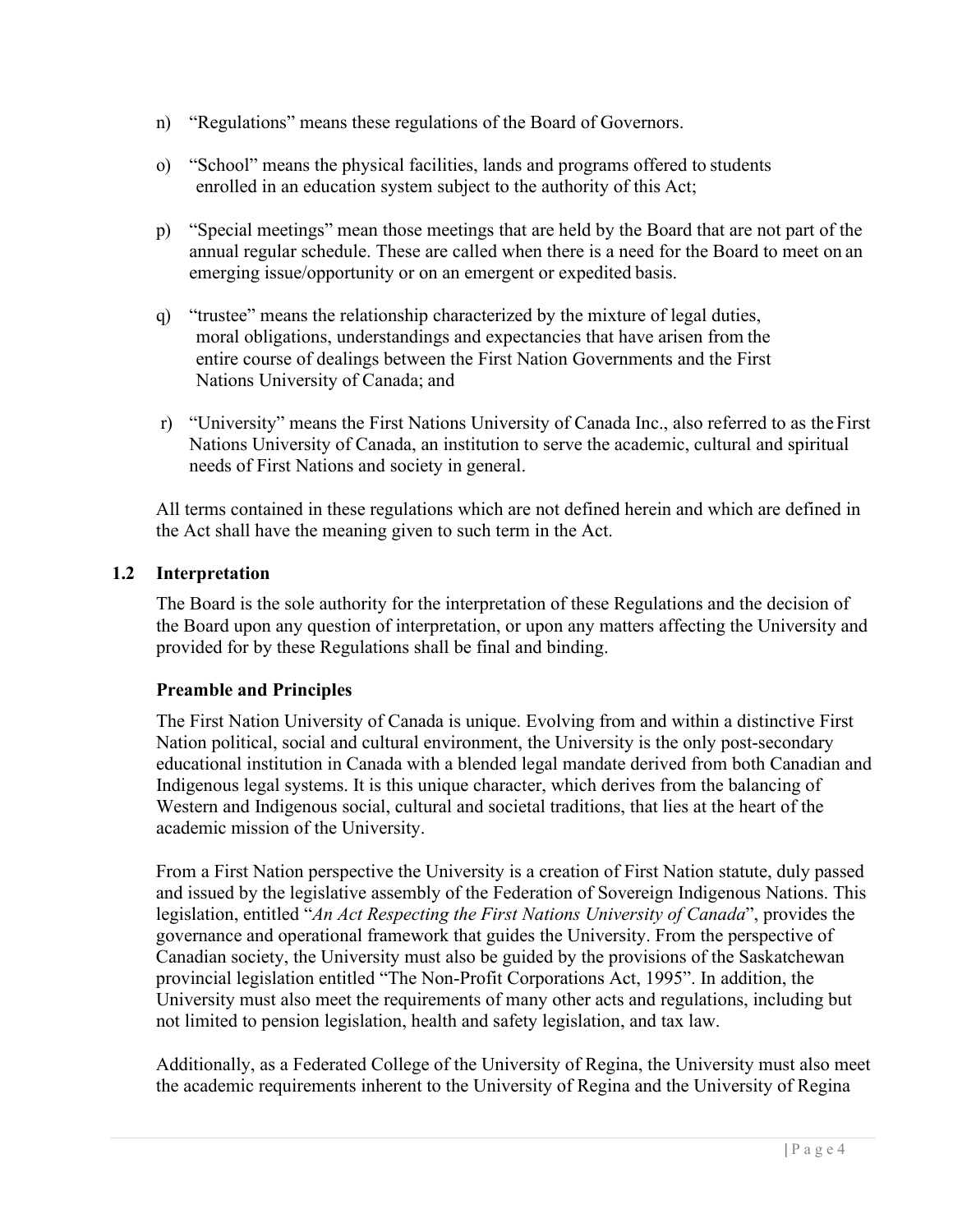Act. Details relating to academic matters are found in the Senate Bylaws, University of Regina, which can be accessed at: [http://www.uregina.ca/president/governance/senate/bylaws.html.](http://www.uregina.ca/president/governance/senate/bylaws.html)

#### <span id="page-5-0"></span>**II. Authority and Responsibility**

#### **2.1 Authority**

The authority of the Board is to:

- a) uphold, advocate, and assert the Inherent and Treaty right to education;
- b) assert First Nations jurisdiction with regard to education;
- c) protect and implement the original mission of the Saskatchewan Indian Federated College, now called the First Nations University of Canada;
- d) enter into federation or partnership agreements, memoranda of understanding or protocols with other educational entities as determined to be in the best interest of First Nations;
- e) secure the required resources to initiate, maintain, and support ongoing developments with respect to university education in collaboration with the Federation of Sovereign Indigenous Nations (FSIN) Executive Portfolio Holder;
- f) construct, purchase, sell, lease, and maintain the real property of the University and to provide notice to the Chiefs-in-Assembly of any action taken;
- g) appoint one or more auditors to audit the accounts and transactions of the University at least once each fiscal year;
- h) secure protective coverage in the form of property and liability insurance;
- i) establish any institutions, corporate entities, working groups or committees to assist in undertaking its authority and responsibilities;
- j) approve fiscal arrangements and/or working relationships with governments and/or other entities; and
- k) approve the budgets, operations, and programs of the University and submit the results to the Education and Training Commission and the scheduled Legislative Assembly.

#### **2.2 Responsibilities**

The responsibilities of the Board shall be, but not limited to:

- a) taking a lead role in the protection, promotion, and implementation of the Inherent and Treaty right to education;
- b) ensuring that First Nations' Inherent rights, Treaty rights, and their rights derived from First Nation legislation with regard to education are respected and recognized;
- c) ensuring the Treaty Implementation Principles outlined in Appendix A of the Act are acknowledged in all First Nation university education development;
- d) respecting the authority and intent of the Education and Training Commission Act;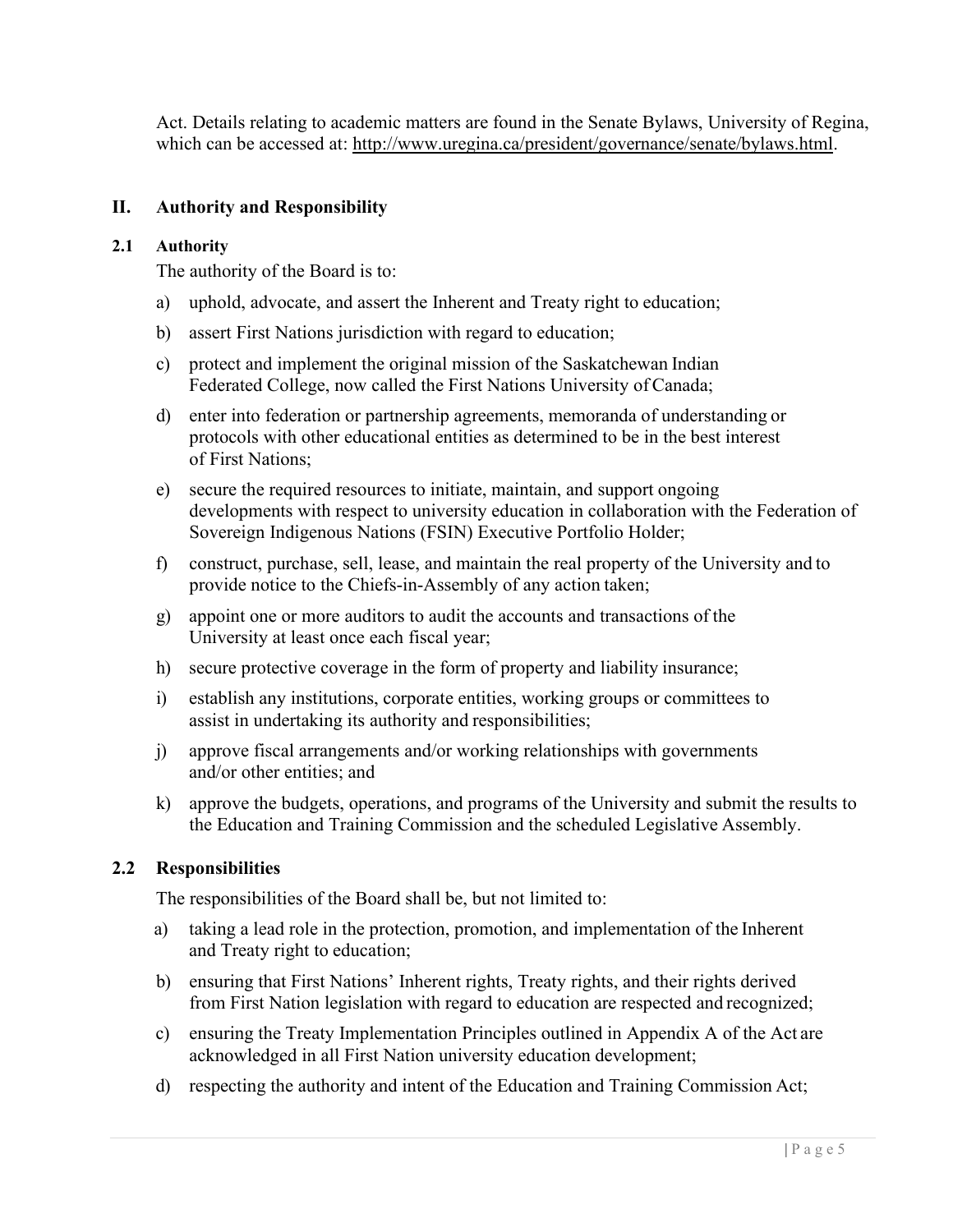- e) providing a status report at all duly convened meetings of the Education and Training Commission;
- f) reporting to the Chiefs-in-Assembly at each scheduled Legislative Assembly;
- g) acting as a unit representing, serving and acting in the collective interests of the member First Nation governments and their citizens;
- h) acting as trustee of any money, property, endowment or scholarship fund given or bequeathed to the University;
- i) establishing a separate bank account for the endowment or scholarship fund;
- j) ensuring that the University achieves its vision and goals for First Nations within their negotiated funding arrangements;
- k) developing broad institutional policy, strategic plans that govern the operations of the University and assuming an overall trust responsibility for the University;
- l) delegating the authority and responsibility for implementing the broad institutional policy and strategic plans to the President of the University;
- m) promoting First Nations' governance principles that include, but are not limited to:
	- i. Mutual Recognition in that First Nations will acknowledge and respect each others' rights, laws and institutions, and will cooperate for mutual benefit;
	- ii. Reciprocity whereby First Nations will ensure that legislation and policies enacted by any one government will recognize the jurisdiction and rights of the other, where appropriate;
	- iii. Respect that will encompass good relations between and among the governments, recognizing diversity and encouraging the free and open exchange of views;
	- iv. Sharing, through First Nations government relationships that carry with it both benefits and responsibilities, that provides access to equal opportunities, reduces disparities and provide comparable services to all citizens;
	- v. Accountability processes that will ensure transparency, disclosure and redress incorporated into the First Nations government relationships; and
	- vi. Certainty about the obligations, rights and responsibilities of each government, along with the flexibility to respond to changing circumstances;
- n) assisting in the development and implementation of processes which will serve member First Nations' governments;
- o) reviewing, analyzing and presenting recommendations to the Chiefs-in-Assembly where the activities of other governments and entities impact on the Inherent and Treaty right to education;
- p) providing a forum to advance university education issues to the attention of the elected First Nation leadership;
- q) undertaking strategic planning, positive educational and organizational change through good governance practices;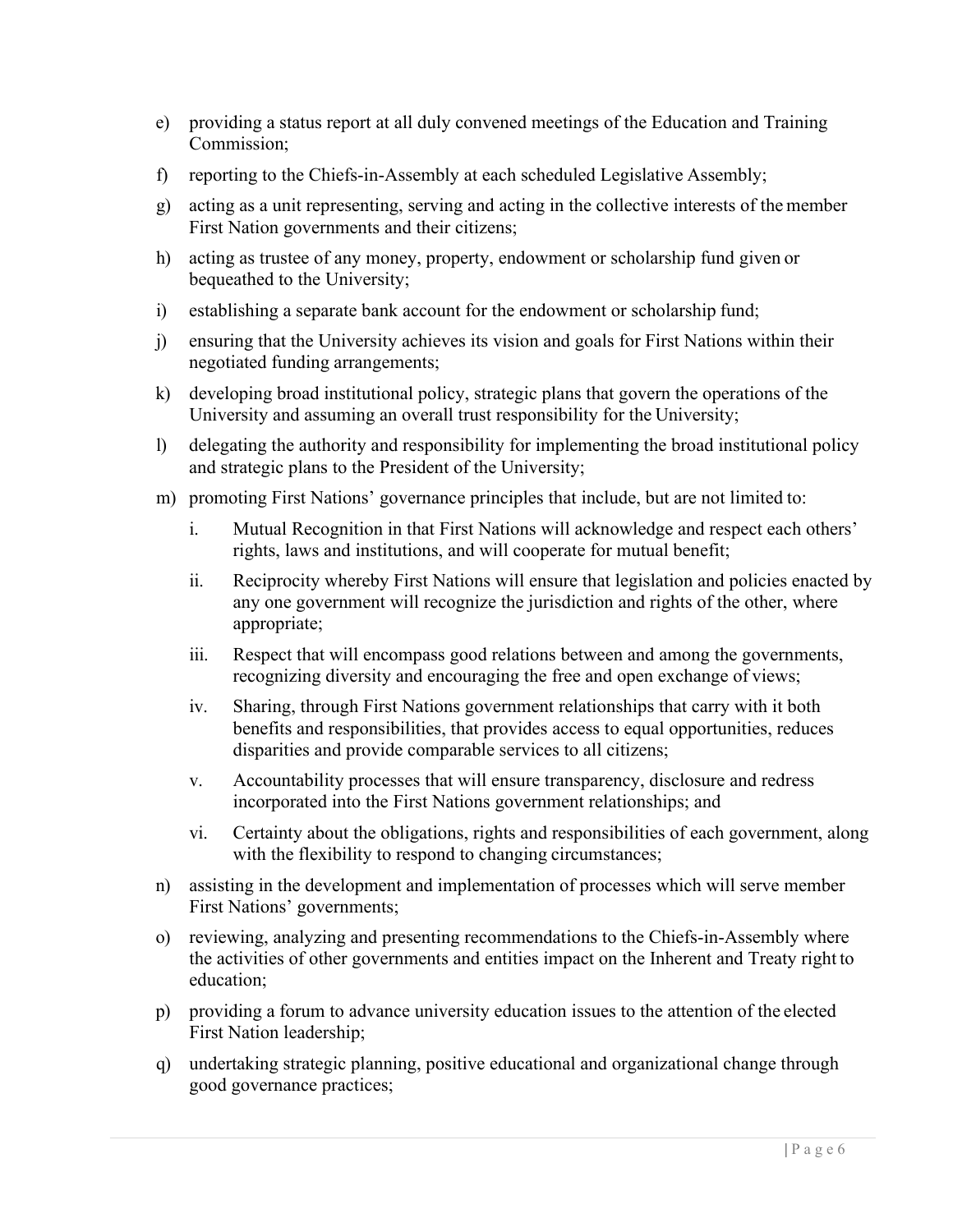- r) working with any institutional or corporate entities established by the Chiefs-in- Assembly that are mandated with promoting and/or supporting university education development;
- s) ensuring the resolutions presented to the Chiefs-in-Assembly respect the priorities, funding, programming and/or services mandated to and provided by First Nations, Tribal Councils, FSIN institutions and/or corporate entities;
- t) coordinating and cooperating with other Commissions of the FSIN, activities which have broad impact on First Nation education;
- u) ensuring consultation with member First Nations is consistent with all First Nation laws and the FSIN Consultation Policy and Guidelines;
- v) providing direction to the FSIN Executive Member with the education portfolio; and
- w) making appointments to relevant entities which are external to the University's governance and organizational structure.

#### <span id="page-7-0"></span>**2.3 Partnership Agreements**

Under the terms of the Act, Part III, Article 8 (d), the Board of Governors has the authority "to enter into federation or partnership agreements, memoranda of understanding, or protocols with other educational entities as determined to be in the best interest of First Nations." Partnerships between the University and other academic institutions are rightfully negotiated in the first instance by the President and Vice President Academic on behalf of the institution. The Board must be kept apprised of negotiations between the University and potential academic partners, with an increasing level of awareness as the likelihood of a signed agreement becomes imminent.

The following is a three-stage process for the approval of academic partnership agreements between the University and other academic institutions:

STAGE ONE: First Nations University of Canada is in discussions with a potential academic partner. An information item will be provided to the Board at its next full meeting.

STAGE TWO: An agreement has been drafted between the University and a potential academic partner. The draft agreement, with accompanying background, will be circulated to the Governance Committee for comment.

STAGE THREE: An agreement with a potential academic partner is imminently to be signed. The President will seek approval from the Board prior to signing.

The management, administration, and control of the property, revenues, business and affairs of the University are vested in the Board. The Board has the final locus of authority and accountability. Board members work with the Chair and President to ensure that the Board functions effectively and meets its obligations and responsibilities.

#### <span id="page-7-1"></span>**III. Governing Principles**

3.1 The Board will govern with an emphasis on outward vision, commitment to obtaining ownership input, encouragement of diversity in viewpoints, strategic leadership, clear distinction of Board and employee roles, collective decisions, the future, and proactivity.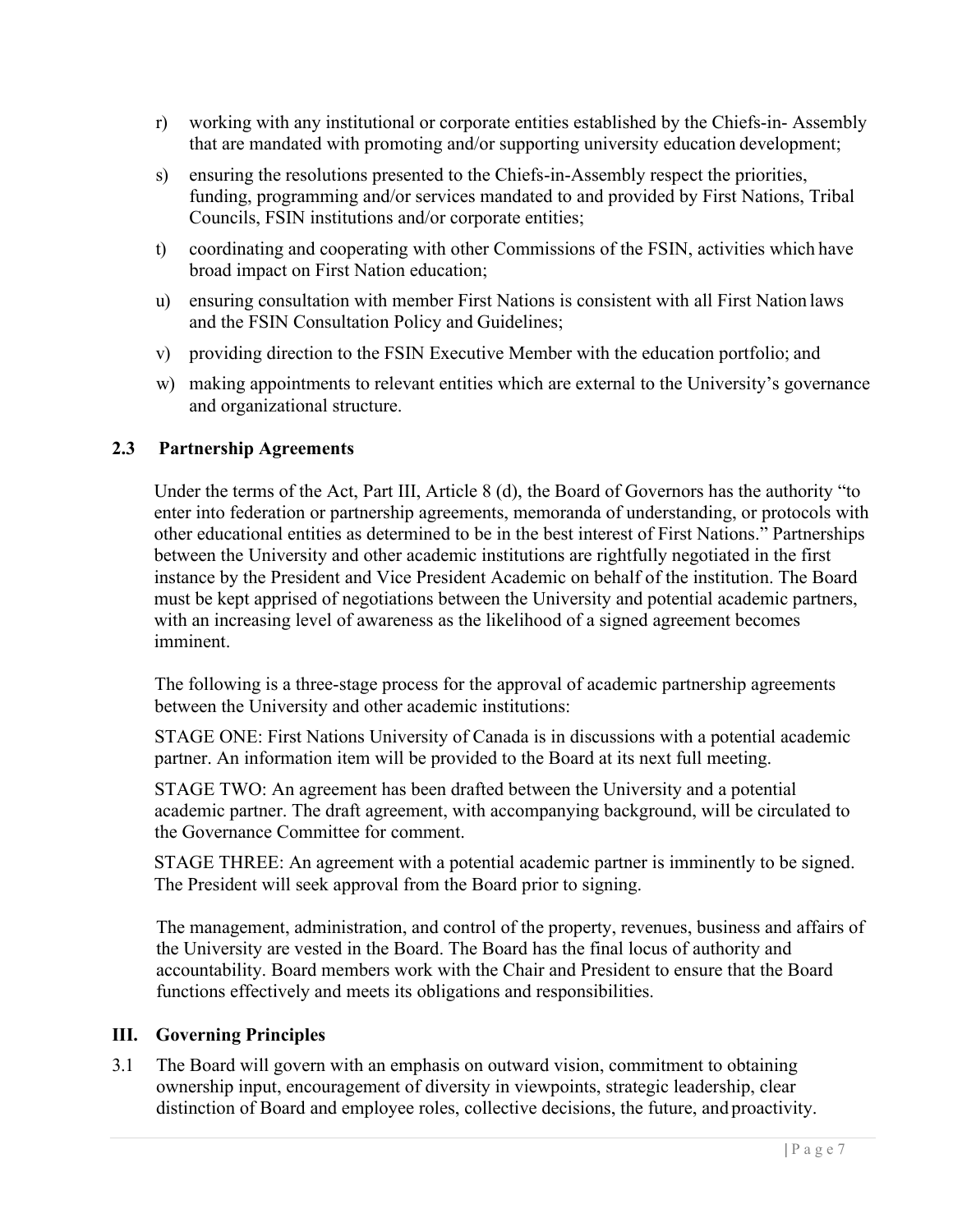More specifically, the Board will:

- a) Cultivate a sense of group responsibility. The Board will be responsible for excellence in governing. The Board will be guided by its oversight role and policy governance, not merely a reactor to employee initiatives. The Board will use the expertise of individual members to enhance the ability of the Board as a body to make policy, rather than substitute their individual judgements for the group's values.
- b) Direct, control, and inspire the institution through the careful establishment of broad written policies reflecting the University's vision and mission as articulated in the strategic plan. The Board's major policy focus will be on the intended long-term impacts outside the operating organization, not on the administrative means of attaining those effects.
- c) The Board will hold individuals accountable to govern with excellence. Excellence in governance will include: preparation for meetings, policy-making principles, respect of roles, and ensuring the continuity of governance capability.
- d) Orient new members of the Board's governance process and periodically discuss process improvement.
- e) Not allow any member or committee of the Board to prevent the Board from fulfilling its commitments.

#### <span id="page-8-0"></span>**3.2 Advocacy**

The First Nations University of Canada Board of Governors recognizes the importance of developing an effective communication plan and presenting a consistent public image with external stakeholders. In particular, the Board has identified the need for a formal process that will allow it to inform and educate governments, business and industry, and other stakeholders in response to meeting the objectives of the strategic plan.

In collaboration with the President, the Board of Governors will advocate on issues of concern and interest.

Advocacy initiatives shall be undertaken to:

- Advocate for consistent and relatively predictable funding and resources to enable the University to provide quality programs and services.
- Raise the profile of the University with governments, FSIN, business and industry, the First Nations community, and other key stakeholders.
- Support programs, initiatives and events that enhance the reputation and visibility of FNUniv, and explore innovative ways of strengthening linkages with external constituents.
- Position FNUniv as a major force and valuable partner in education, employment, economic and community development throughout Saskatchewan and Canada.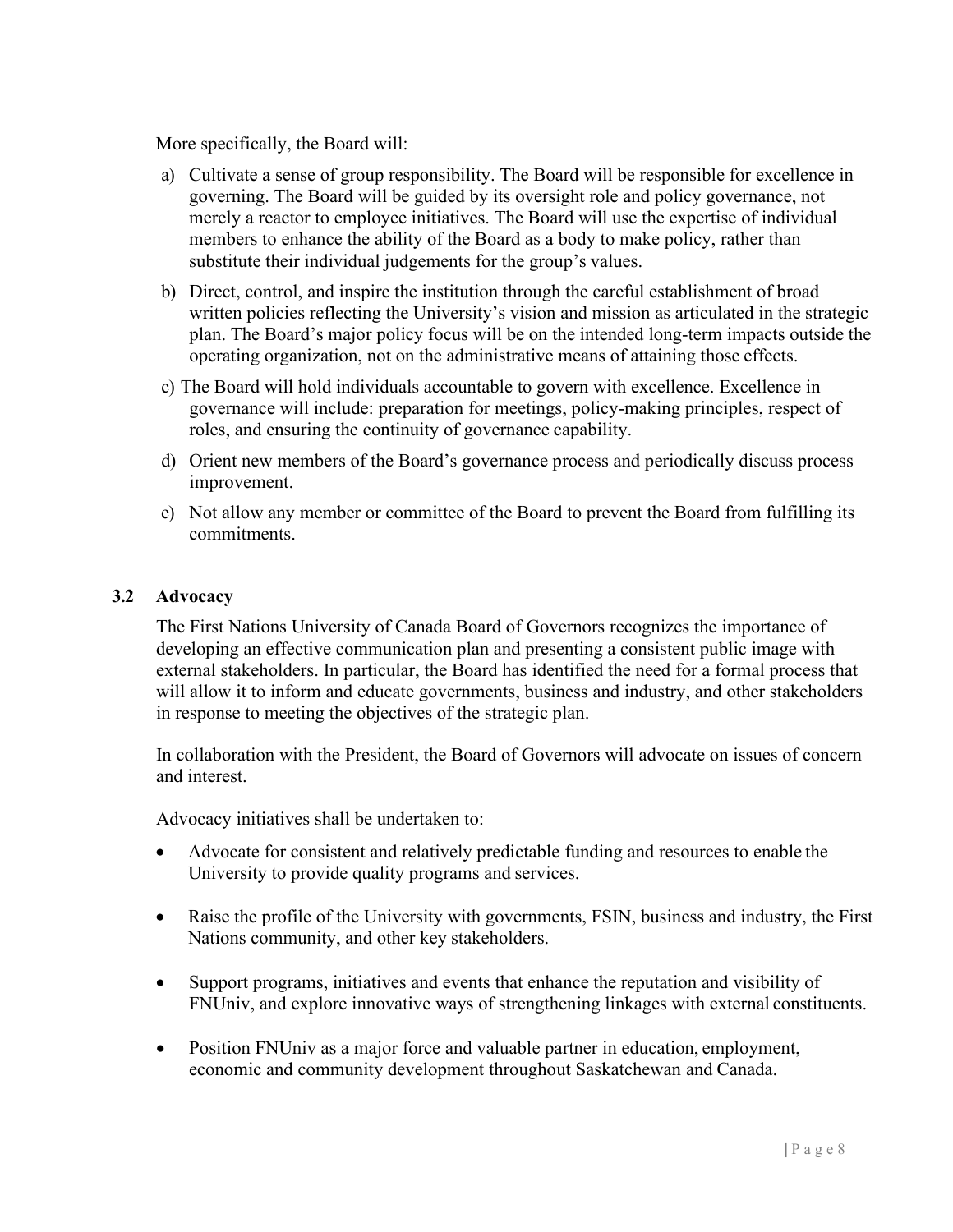- Establish and maintain effective relationships with FSIN, business and industry, the First Nations community, educational partners, government departments, agencies and crowns that can assist the Board of Governors and FNUniv in achieving its goals.
- Identify and support strategies to position FNUniv as a catalyst for socio-economic growth and prosperity in the province.
- Assert the Inherent and Treaty right to education.

#### <span id="page-9-0"></span>**IV. Duties and Obligations of a Board Member**

#### <span id="page-9-1"></span>**4.1 Duties**

A board member shall:

- (a) faithfully pursue the mission of the FSIN Convention;
- (b) adhere to FSIN and First Nations University of Canada legislation and policies;
- (c) undertake his/her responsibilities as outlined in the Act;
- (d) discuss and debate all matters in a constructive and objective manner;
- (e) uphold his/her obligations as outlined in section 44 of the Act;
- (f) attend all duly convened meetings of the Board;
- (g) participate, as required, in those entities established pursuant to sub-section 8(i) of the Act;
- (h) participate, as required, in appointments made pursuant to sub-section  $13(w)$  of the Act; and
- (i) complete a voting member self-evaluation on an annual basis.

#### <span id="page-9-2"></span>**4.2 Obligations**

A board member shall:

- (a) respect the Chiefs-in-Assembly and the FSIN governance processes, protocols, customs and traditions in a positive, consistent and culturally appropriate manner;
- (b) adhere to the jurisdictional authorities recognized under the FSIN Convention;
- (c) maintain the moral and political integrity, confidence, and dignity of the FSIN and First Nations University of Canada at all times;
- (d) devote time, thought and study to the responsibilities of a board member necessary to render effective, credible service;
- (e) focus efforts on the authority and responsibilities of the Board;
- (f) understand that the financial expenditures of the University is a First Nations public trust and thereby endeavour to ensure that all financial resources are expended efficiently, economically, and for the collective interests of all member First Nations;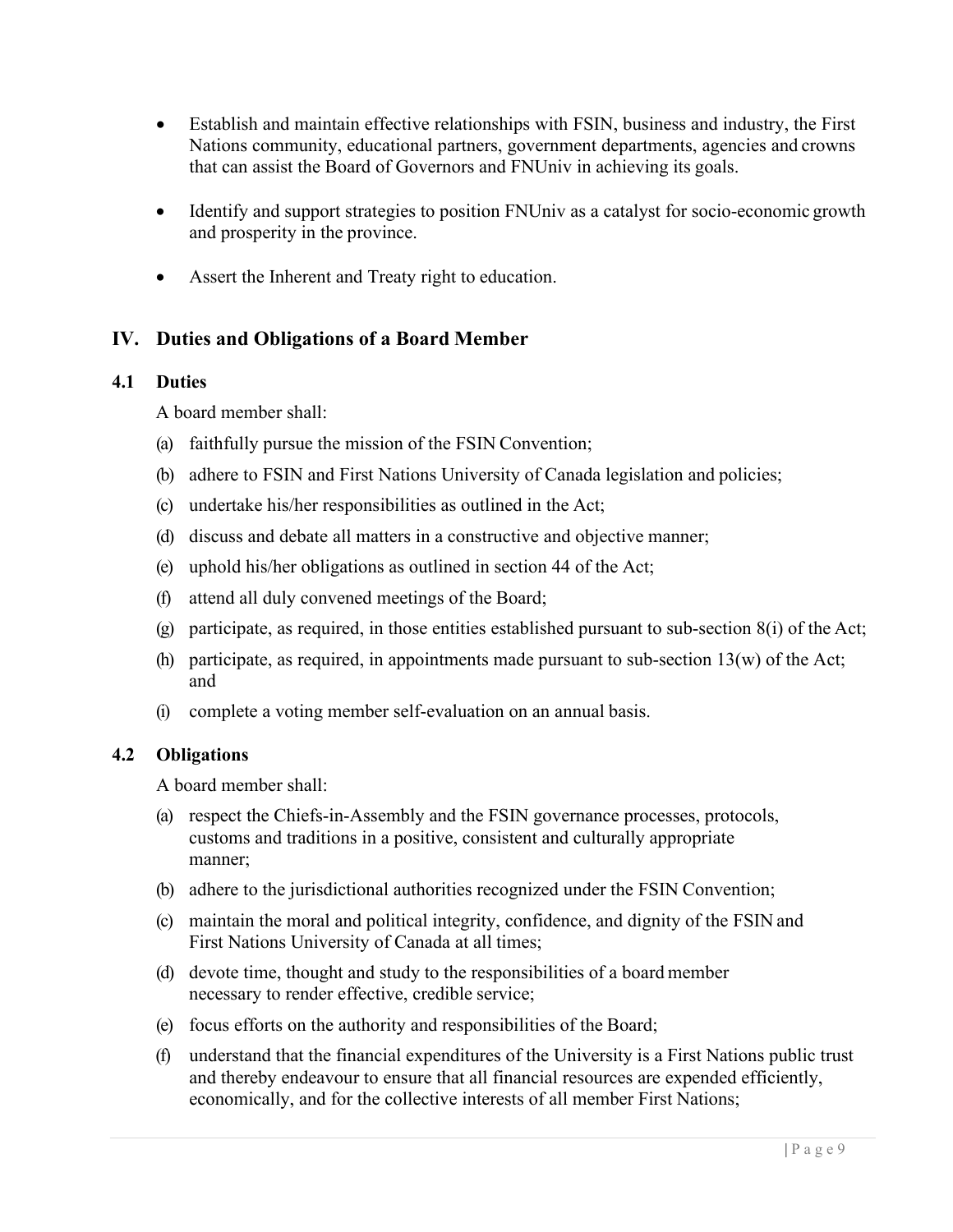- (g) ensure full, respectful, considerate, and open discussion in all matters with other members of the Board, and share information of which they should be concerned and informed;
- (h) maintain the confidential business of the Board and the University; and
- (i) refrain from making disparaging remarks about other members of the Board, or about issues before its purview, in or out of board meetings

Notwithstanding anything in the above sections, each Board member has an overarching duty and obligation to act in the best interests of the University above those of any internal or external constituency or individual.

#### <span id="page-10-0"></span>**4.3 Legal Requirements**

In performing their duties and responsibilities, each Governor shall:

- (a) act honestly and in good faith with a view to the best interests of the First Nation University of Canada, while taking into account the public policy and Post- Secondary objectives of the University;
- (b) exercise the care, diligence, and skill that a reasonably prudent person would exercise in comparable circumstance;
- (c) comply with the *Act Respecting the First Nations University of Canada* and all other applicable laws; and
- (d) adhere to FSIN legislation, policy, and governance processes.

#### **4.4 Integrity and Accountability**

Each Governor has responsibility to:

- (a) comply with the Code of Ethics outlined in Section 45 of the Act, in fulfilling their statutory and fiduciary obligations as Governor of the First Nation University ofCanada;
- (b) demonstrate leadership by requiring of themselves and of University employees high standards of ethical behaviour in the conduct of the Board and University business;
- (c) advance the interests of the University and the effectiveness of the Board by bringing their knowledge and experience to bear on the strategic and operational issues facing the University and provide constructive counsel and oversight to Management; and
- (d) act on and be accountable for decisions made by the Board.

#### <span id="page-10-1"></span>**4.5 Board Service Expectations**

Governors must become knowledgeable about the First Nation University of Canada and the Post-Secondary environment so as to understand and question the assumptions upon which strategic and business plans are based. Governors must ensure that they have the necessary skills and abilities to discharge their responsibilities and add value to the First Nation University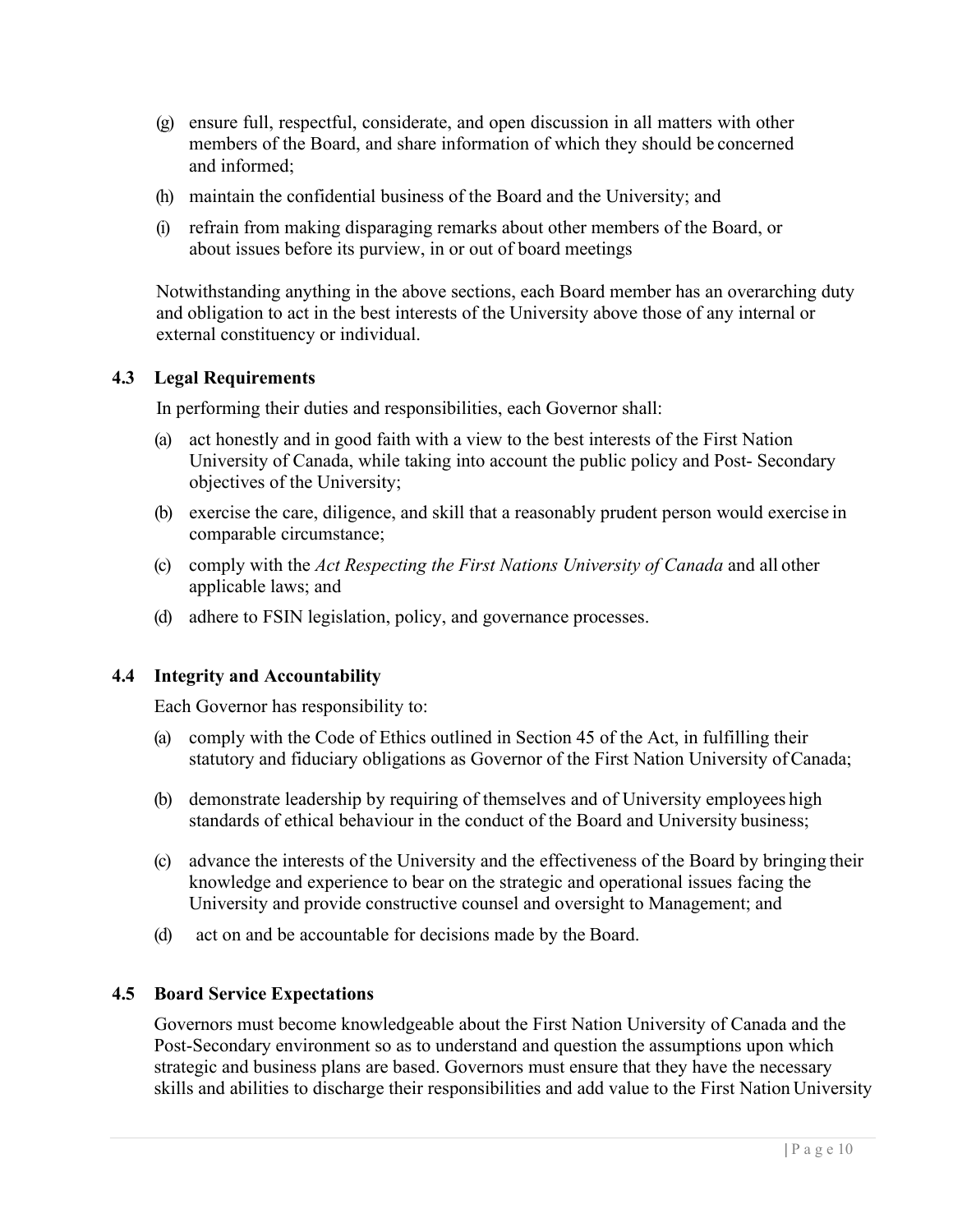of Canada decisions, and to maintain their Post-Secondary and governance knowledge and ability to contribute to the effective performance of the Board.

Each Governor is expected to fulfill their duties and responsibilities to the First Nation University of Canada in accordance with the following service expectations:

(a) First Nation University of Canada Stewardship

Each Governor is responsible for:

- i) understanding their individual governor's role in providing leadership in its policy, governance and insight role consistent with the vision and mission for the University;
- ii) ensuring the responsibilities of the Board are understood by both the Board and management, and that the distinct roles of the Board and management are understood and respected;
- iii) advancing the interests of the University as articulated in the strategic plan.
- (b) First Nation University of Canada and Post-Secondary Knowledge

Each Governor is responsible for:

- i) Knowledge understanding the First Nation University of Canada's vision and mission;
- ii) Structure understanding the First Nation University of Canada's organizational structure and culture, including the regulatory, legislative, business, social and political stakeholders within which the University operates, as well as becoming acquainted with members of the University's senior management team;
- iii) Competence applying their special skills, expertise, and knowledge to contribute to the Board's overall performance; and
- iv) Skill Development actively participate in and receive orientation, on-going training and education developed by the University from time to time.
- (c) Communication and Confidentiality

Each Governor is responsible to:

- i) participate fully and frankly in the deliberations and discussions of the Board and its Committees;
- ii) encourage free and open discussion of the University's affairs amongst the Board;
- iii) establish effective, independent and respected presence and collegial relationship with other Governors;
- iv) maintain the confidentiality of all Board deliberations and material and all related information, both during and after their tenure as a Governor;
- v) disclose at each meeting any conflicts of interest.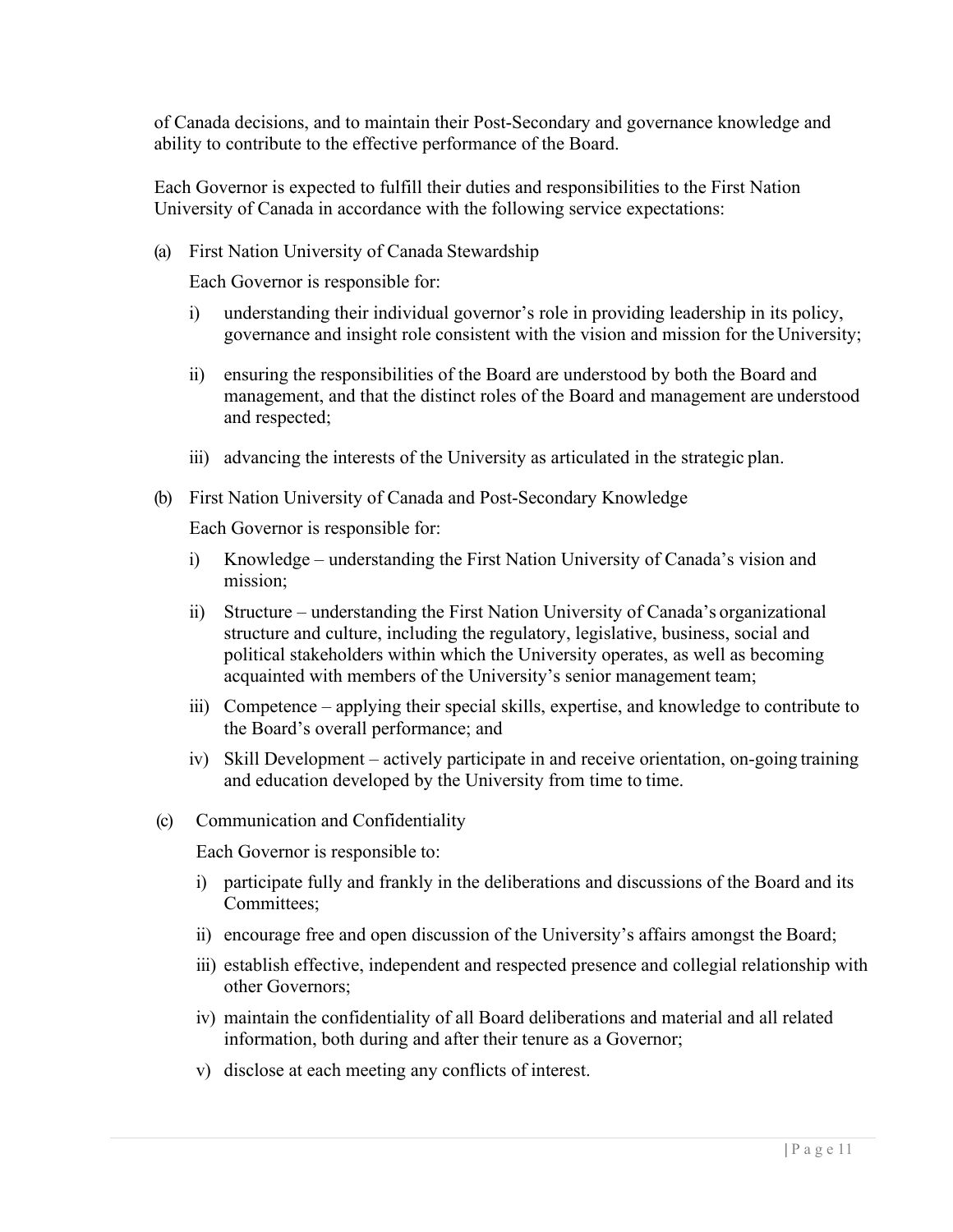- (d) Representation and Unanimity
	- i. Each Governor will have the best interests of the First Nation University ofCanada foremost in their decision-making;
	- ii. Once a decision is reached, the Board of Governors speaks with one voice through the Chair or designate.
- (e) Committee Work

Each Governor is responsible to:

- i. participate on Committees and become knowledgeable about the purpose and goals of each Committee; and
- ii. understand how committees function, and the role of management and staff supporting the Committees.
- f) Attendance and Preparation
	- i. Governors shall properly prepare for all scheduled meetings by reading the reports and background materials provided for the meeting and acquiring adequate information necessary for decision making;
	- ii. Each Governor should understand and devote the time requirements to adequately fulfill their responsibilities as a Governor. The number of scheduled meetings for the Board and each of its Committees will be outlined in the Annual Work Plan and in the Terms of Reference for the Board and Board Committees. Other time commitments are on an as-requested basis;
	- iii. Each Governor is responsible to attend all regularly scheduled Board meetings, and Committee meetings of which the Governor is a member. Attendance includes attending meetings in person or alternate forms of attendance as noted in the Board Regulations;
	- iv. An attendance record of below (75%) for both Committee and Board meetings will create considerable concern for the Board. A person ceases to be a member if they are absent from 3 consecutive meetings;
	- v. If a Board member is absent from two consecutive regular meetings of the Board, or its Committee meetings, over the period of 12 consecutive months, the Chair or delegate shall contact the member to determine his or her interest in continuing to serve as a member of the Board. A Board member absent from three of the consecutive regular meetings of the Board and/or its committees over the period of 12 consecutive months, without sufficient reason or without having made satisfactory arrangements with the Chair, shall be referred to the Committee responsible for dealing with Board member removal (refer to section 4.18 in the Board of Governors regulations);
	- vi. Members of the Board may attend meetings for any of the standing Committees;
	- vii. Each Governor is responsible to communicate with the Chair between meetings, as necessary and appropriate, including providing advance notice of their intent to introduce significant or previously unknown information at a Board meeting;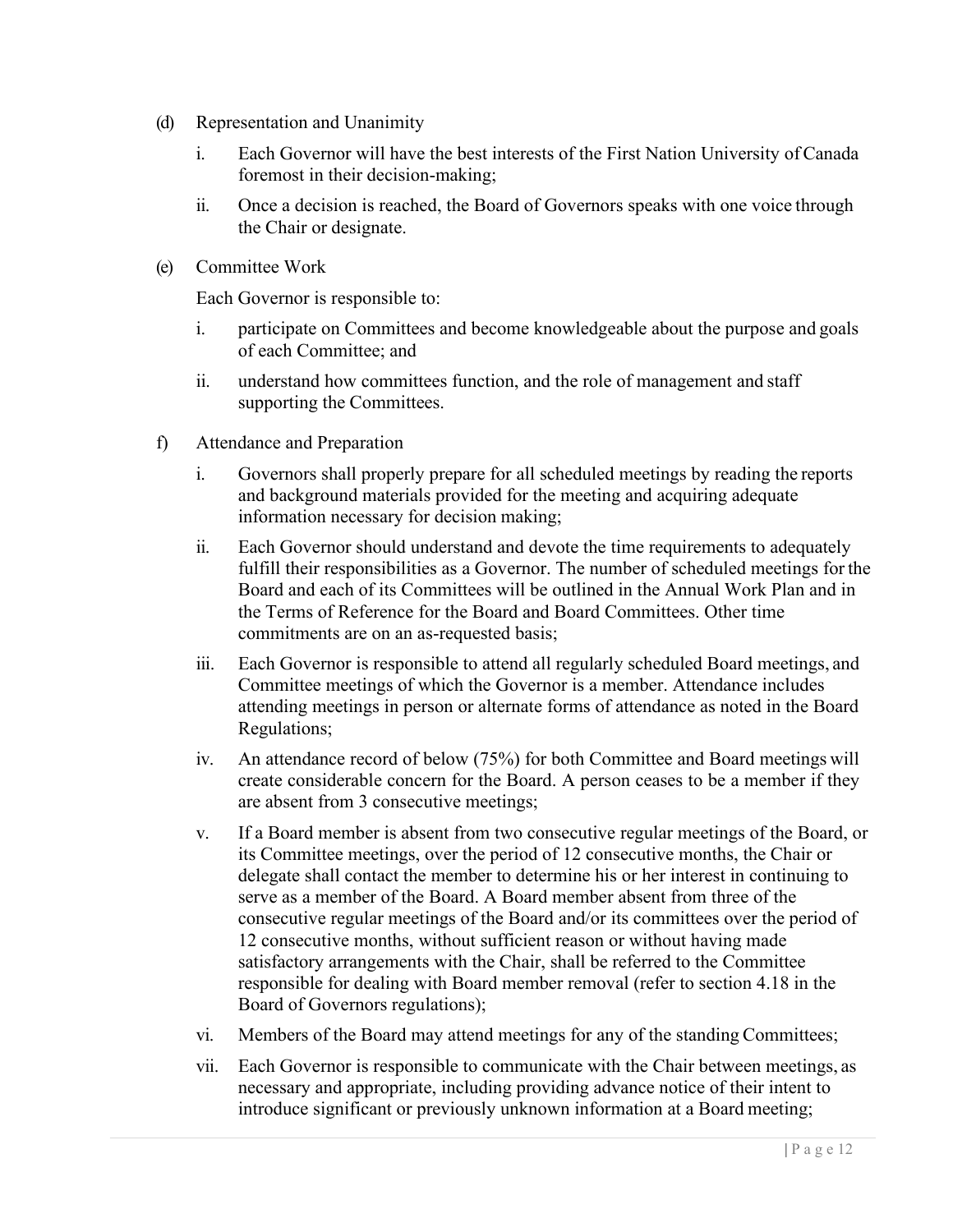viii. Board members shall seek opportunities to increase their expertise in corporate governance.

#### <span id="page-13-0"></span>**4.6 Board of Governors Roles**

First Nations University of Canada Board of Governors has approved Terms of Reference (see Appendix A) which set out the principal duties and responsibilities to be discharged by the Board and its Committees. To execute their responsibilities, Governors must possess certain knowledge, skills and attributes including personal and professional characteristics which will be used in screening, selecting and evaluating the contribution of Governors.

The responsibilities are intended to complement the Act, the Terms of Reference for the Board and its Committees, as well as the Position Descriptions for the Chair of the Board and the Chairs of the Committees.

#### <span id="page-13-1"></span>**4.7 Code of Ethics**

The Board of Governors shall adhere to the Code of Ethics to uphold Inherent and Treaty Responsibilities, Cultural Integrity, Moral and Ethical Behaviour, Transparency, Accountability and Good Governance as outlined:

#### Inherent and Treaty Responsibilities

- a) promote and protect the fundamental rights of all First Nations citizens, including their Inherent and Treaty Rights;
- b) implement the Inherent and Treaty mandates as directed by theChiefs-in-Assembly;

#### Cultural Integrity

- c) be mindful and respectful of the diverse cultures of the Dakota, Dene, Lakota, Nakawé, Nakota, Plains Cree, Swampy Cree, and Woodland Cree;
- d) respect the spiritual understandings of the First Nations cultural practices, traditions and protocols;
- e) preserve, promote, and protect Indigenous cultures, languages and Indigenous knowledge;
- f) pursue and promote the inter-generational transmission of First Nations languages and cultures;

#### Moral and Ethical Behaviour

- g) uphold and maintain the moral integrity, honour and dignity of the FSIN and the University at all times;
- h) exercise the care, diligence and skill as required of a board member in fulfilling his/her obligations;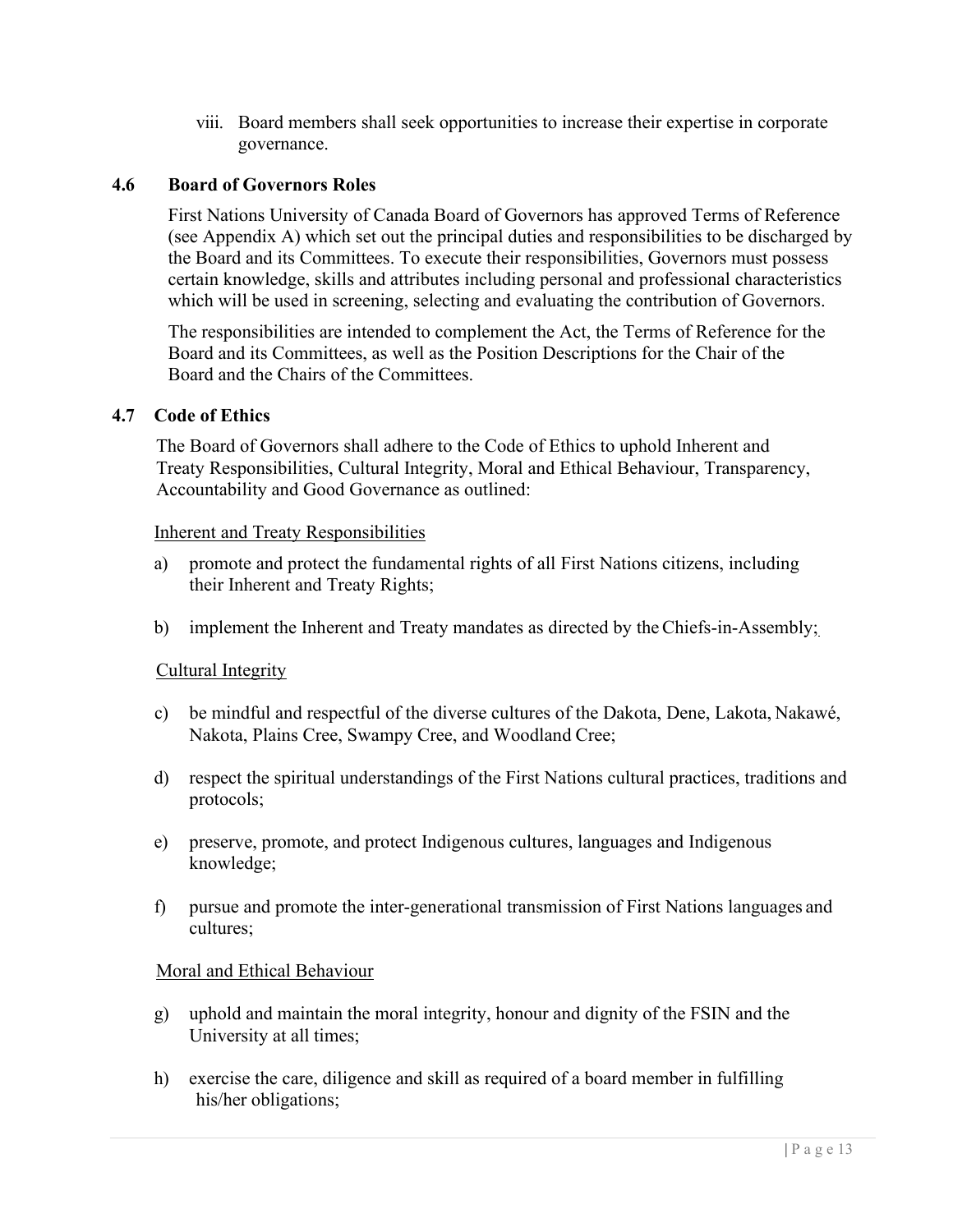- (i) maintain and protect all confidential matters of the Board;
- (j) disclose any situation, matter, outside employment or interest where he/she may have a conflict of interest or the potential for a conflict of interest;

#### Transparency, Accountability and Good Governance

- k) act as a unit representing, serving and acting in the best interests of the First Nations and their citizens;
- l) pursue and utilize the resources to meet the Inherent and Treaty mandate and strategic direction of the Board and the First Nations University of Canada;
- m) demonstrate and promote respect, co-operation and open communication with the Board and invited guests at all times;
- n) be transparent and accountable to the Chiefs-in-Assembly and the member First Nations;
- o) report to the Education and Training Commission on the decisions and work the Board is undertaking;
- p) respect and adhere to the FSIN Convention and all other legislation of the Chiefs-in-Assembly and First Nations University;
- q) promote and practice cohesiveness, collective decision-making, collaboration and a team approach with and among the Board; and
- r) attend all board meetings on time and for the duration of the meeting.

#### <span id="page-14-0"></span>**4.8 Code of Conduct**

- a) As members of the First Nations University of Canada community, members of the Board of Governors are responsible for sustaining the highest ethical standards of this institution and of the broader community in which we function. The University values integrity, honesty, and fairness and strives to integrate these values into its teaching, research and business practices.
- b) First Nations University of Canada recognizes that it must earn and maintain a reputation for integrity that includes, but is not limited to, compliance with laws and regulations and its contractual obligations. Even the appearance of misconduct or impropriety can be very damaging to the University.
- c) First Nations University of Canada must strive at all times to maintain the highest standards of quality and integrity. This means that university members must exercise professional competence, care, objectivity, and diligence in their work; be impartial when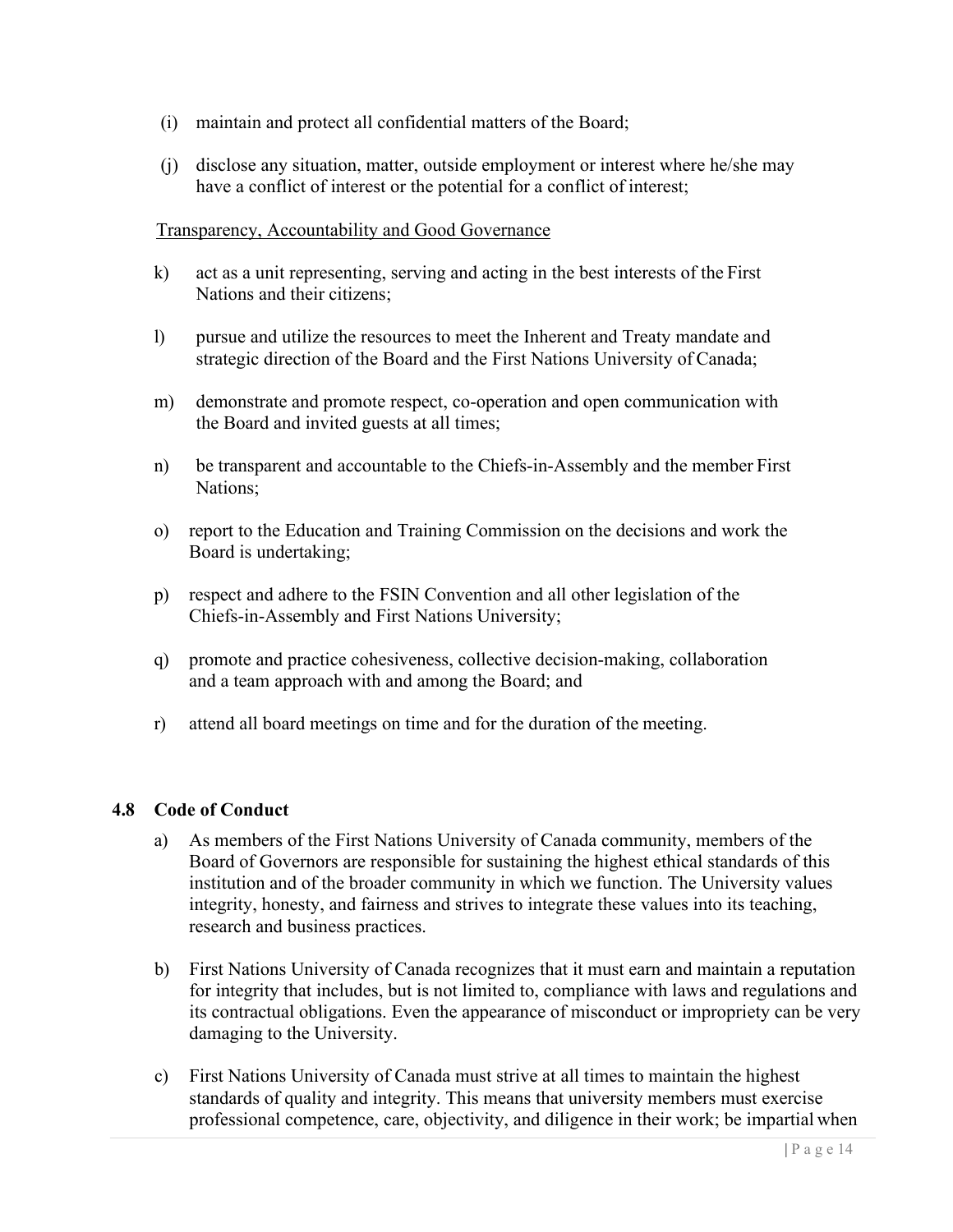discharging an individual's duties and not offer preferential treatment to any person or entity; conduct an individual's work, processes, reporting all transactions with integrity; and strive to improve their professional competence.

- d) Frequently, the University's business activities and other conduct of its community members are not governed by specific laws or regulations. In these instances, rules of fairness, honesty, and respect for the rights of others will govern our conduct at all times.
- e) In addition, each individual is required to conduct University business transactions with the utmost honesty, accuracy and fairness. Each situation needs to be examined in accordance with this standard.
- f) No unethical practice can be tolerated because it is "customary" outside of the University or that it serves other worthy goals. Expediency should never compromise integrity.

#### <span id="page-15-0"></span>**4.9 Confidentiality**

- a) Board members shall protect all information (i.e. information and decision items, Board member discussions, minutes, reports and any other materials) provided to them in connection with their roles as Board members and respect the confidentiality of all Board meetings and committee meetings. Board members shall sign a confidentiality and conflict of interest agreement at the start of their term of office, which will be renewed on an annual basis.
- b) In the event of a potential conflict of interest (real or perceived) regarding an issue involving a Board member, the Board Secretary and the Chair (or Vice-Chair if the conflict pertains to the Chair) will ensure that procedures will be put in place to ensure that the Board member does not have access to the confidential information during his/her term or until such time as the conflict of interest is no longer relevant.

#### <span id="page-15-1"></span>**4.10 Conflict of Interest**

- a) A conflict of interest, be it real, potential, or apparent, whether financial or otherwise, may arise when the private interest(s) of a Board member is/are or may be in conflict with the interests of the University.
- b) At the start of every Board meeting, the Chair will ask Board members to declare ifthere are any agenda items that are or may constitute a conflict of interest for Board members. The minutes will reflect that this has been asked and whether there are any declarations made. It is incumbent upon Board members to declare, at any time, if a conflict of interest exists, be it real, potential, or apparent, financial or otherwise, prior to discussion of and decision on an issue. Having declared that interest, the Board member shall refrain from voting, and, at the discretion of the Chair, may be requested to withdraw from the meeting for that item.
- c) Unless authorized by the Board of the First Nations University of Canada or by a person the Board designates, Board members may not:
	- i. act on behalf of the University or deal with the University on any matter where they have or appear to have a conflict of interest, or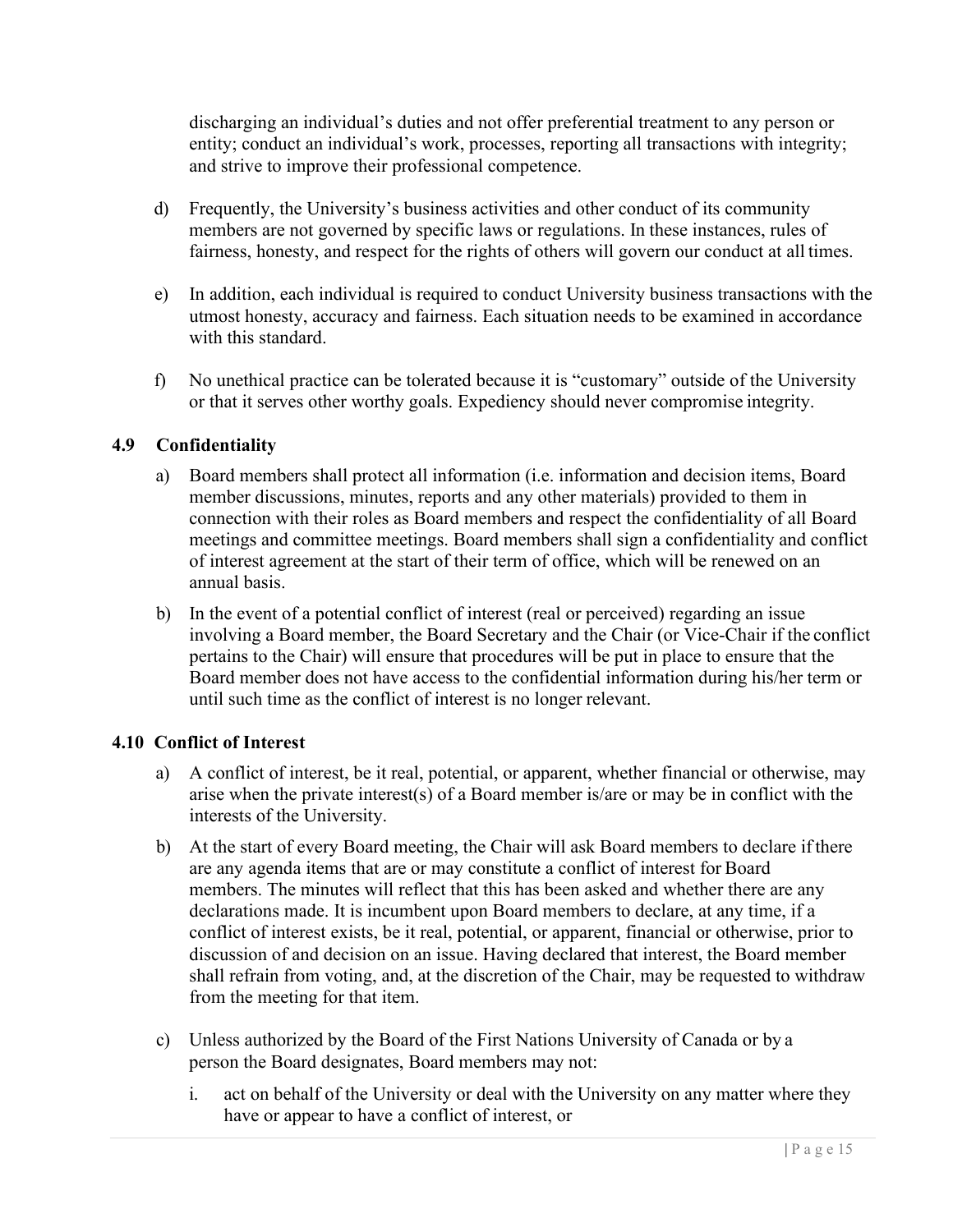- ii. use their position, office, or affiliation with the University to pursue or advance their personal interests or those of a close friend, family member, business associate, person to whom they owe an obligation, or corporation or partnership in which they have an interest.
- d) Board members must disclose conflicts of interest or potential conflicts of interest as soon as they become aware of them. If a matter is over before a Board member becomes aware he or she had a conflict of interest, the Board member must still disclose the conflict.
- e) Board members may disclose a conflict of interest to the Board in writing **or** at aBoard meeting (where the Board Secretary will document the disclosure in the minutes of the meeting). Board members must also:
	- i. excuse themselves from the portion of the meeting where the matter creating the conflict of interest is being discussed,
	- ii. refrain from all discussion of the matter at any meeting of the Board or elsewhere, and
	- iii. refrain from voting on the matter at any meeting of the Board.
- f) If a Board member is uncertain if he or she has a conflict of interest, the Board or a person the Board designates will make that decision.

#### **4.10.1 University Property**

- a) Board members must have authorization from the Board or from a person the Board designates:
	- i. before they may use for personal purposes a property the University owns, and
	- ii. before purchasing University property unless the means they use to purchase the property are equally available to the public. Even then, Board members may not purchase the property if they are involved in any aspect of the sale.
- b) Board members may not take personal advantage of an opportunity available to the University unless:
	- i. it is clear the University has irrevocably decided against pursuing the opportunity, and
	- ii. the opportunity is equally available to members of the public.
- c) Board members may not use their position with the University to solicit any University stakeholder or member for a personal business or the business of a close friend, family member, business associate, or a corporation or partnership in which they have an interest. (This duty does not prevent Board members from doing business with other people connected with the University.)

#### **4.10.2 University Information**

a) Board members may use University information for University purposes only — notfor personal benefit.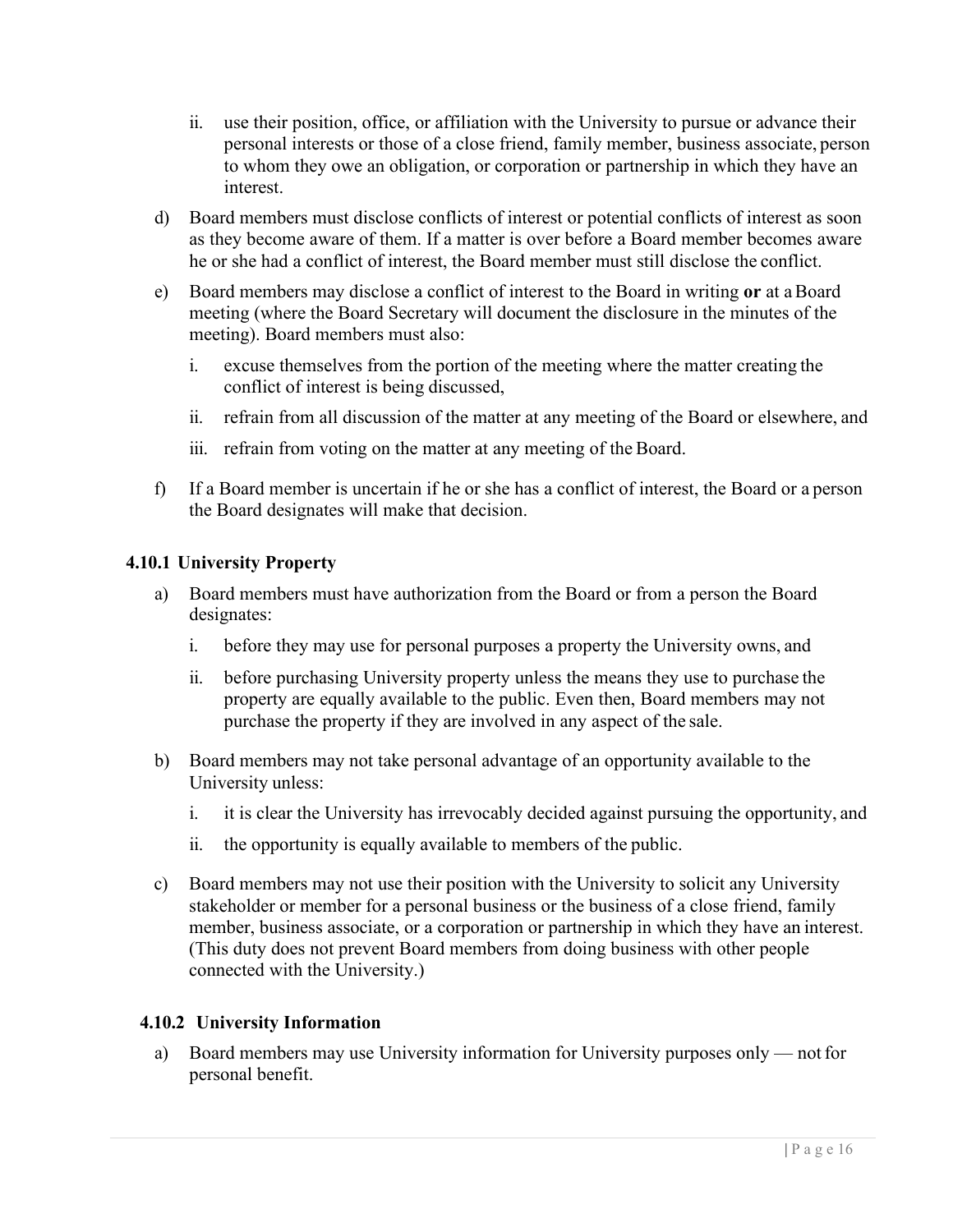- b) Board members must protect University information from improper disclosure and must report to the Board or to a person the Board designates, any incident of abuse of University information.
- c) Board members may divulge University information only if:
	- i. they are authorized by the Board or by a person designated by the Board to release the information, and
	- ii. the person to whom the information will be given has a lawful right to the information.
- d) If there is any doubt about whether the University information may be released, Board members must ask for advice from the Board or from a person the Board designates.

#### **4.10.3 Gifts**

- a) Board members may accept a gift given to them as a result of their involvement with the University only if:
	- i. it is the normal exchange of hospitality or a customary gesture of courtesy between persons doing business together,
	- ii. the exchange is lawful and in accord with local ethical practice and standards, and
	- iii. the gift could not be construed by an impartial observer as a bribe, pay off, or improper or illegal payment.
- b) Unless authorized by the Board or a person the Board designates, Board members may not use University property to make a gift, charitable donation, or political contribution to anyone on behalf of the University.

#### **4.10.4 Forms to Complete**

- a) Annually, members of the Board will complete the following forms:
	- i. Acknowledgement and Undertaking of Confidentiality and Conflict of Interest
	- ii. Related Party Transactions Declaration Form according to the requirements outlined in the University's Related Party Transactions Policy.

#### **4.11 Related Party Transaction**

a) The First Nations University of Canada recognizes that related party transactions present a heightened risk of conflicts of interest (or the perception thereof). The University's Conflict of Interest Policy, which applies to all employees and the Board of Governors, provides that all conflicts of interest should be declared and avoided when possible as defined by the guidelines that are included in the policy. Therefore the University has adopted this policy pursuant to which all Related Party Transactions must be approved or ratified in accordance with the procedures set forth in this policy.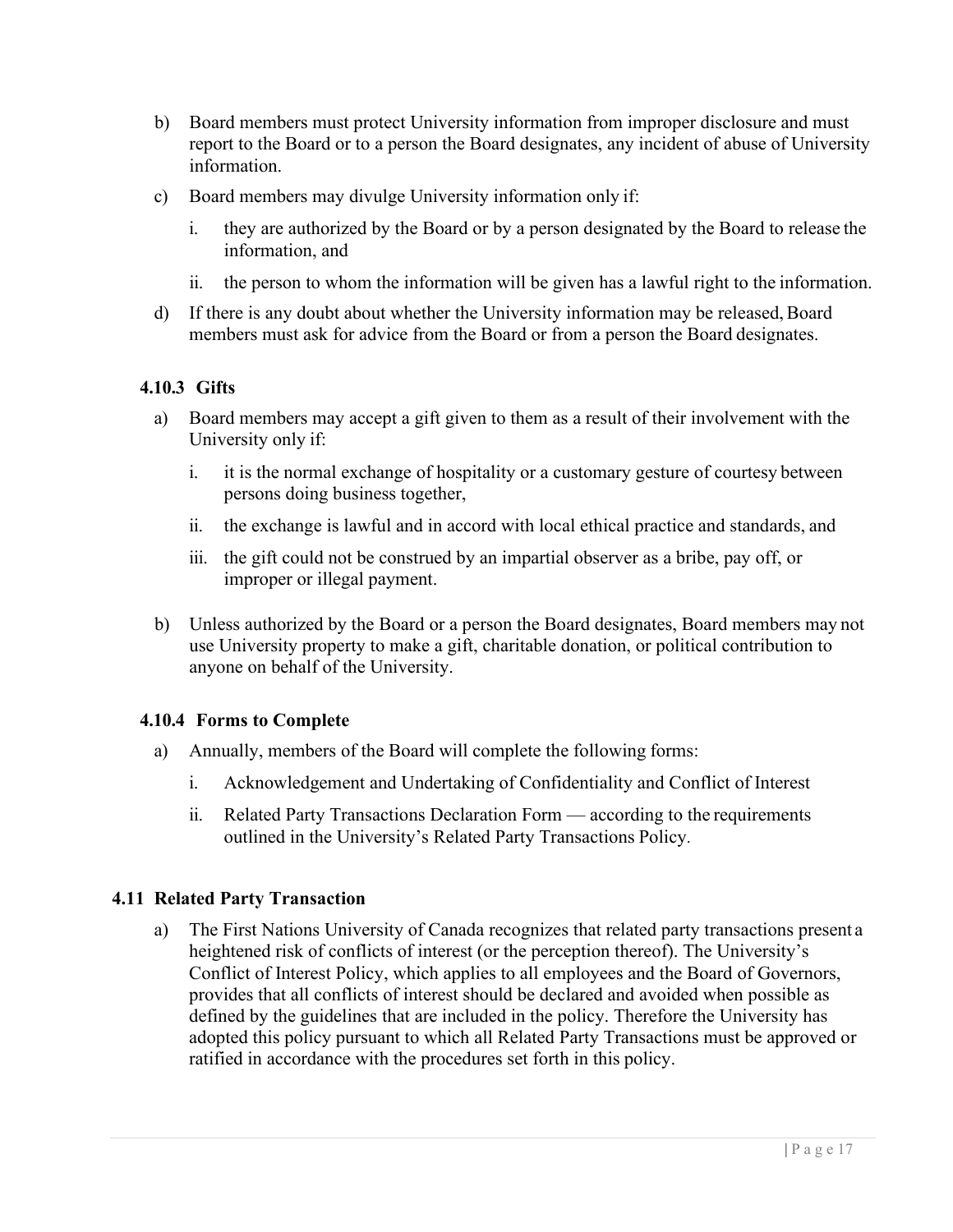#### **4.11.1 Definitions**

a) A "Related Party Transaction" is a transaction between the University and any Related Party (including any transactions requiring disclosure), in which the University is a party or participant and in which a Related Party has or will have a direct or indirect interest.

For these purposes, a "Related Party" is:

- i. A Board Member or an executive officer (President, Vice-President or Executive Director, Finance) of the University;
- ii. A person who is an immediate family member of a Board Member or executive officer. Immediate family members include a person's spouse, parents, stepparents, children, stepchildren, siblings, mothers and fathers-in-law, sons and daughters-in-law and brothers and sisters-in-law and anyone residing in such person's home (other than a tenant); or
- iii. An entity which is owned or controlled by someone listed in i) or ii) above or an entity in which someone listed in i) or ii) above have a substantial ownership interest or control of such.

#### **4.11.2 Governance & Human Resources Committee Approval**

- a) The Board of Governors has determined that the Governance & Human Resources Committee is best suited to review and approve Related Party Transactions. Accordingly, the Governance & Human Resources Committee shall review the material facts of all Related Party Transactions that require the Committee's approval and either approve or disapprove of the entry into the Related Party Transaction, subject to the exceptions described below. If advance Governance & Human Resource Committee approval of a Related Party Transaction is not feasible, then the Related Party Transaction shall be considered and, if the Committee determines it to be appropriate, ratified at the Committee's next regularly scheduled meeting. In determining whether to approve or ratify a Related Party Transaction, the Committee will consider among other factors, the following factors to the extent relevant to the Related Party Transaction:
	- i. Whether the terms of the Related Party Transaction are fair to the University and on the same basis as would apply if the transaction did not involve a Related Party;
	- ii. Whether there are business reasons for the University to enter into the Related Party Transaction;
	- iii. Whether the Related Party Transaction would impair the independence of an outside Board Member; and
	- iv. Whether the Related Party Transaction would present an improper conflict of interest for any Board Member or executive officer of the University, taking into account the size of the transaction, the overall financial position of the Board Member, executive officer or Related Party, the direct to indirect nature of the Board Member's, executive officer's or Related Party's interest in the transaction and the ongoing nature of any proposed relationship, and any other factors the Governance and Human Resources Committee deems relevant.
	- v. Whether the transaction would create the appearance of a conflict of interest to an outside party.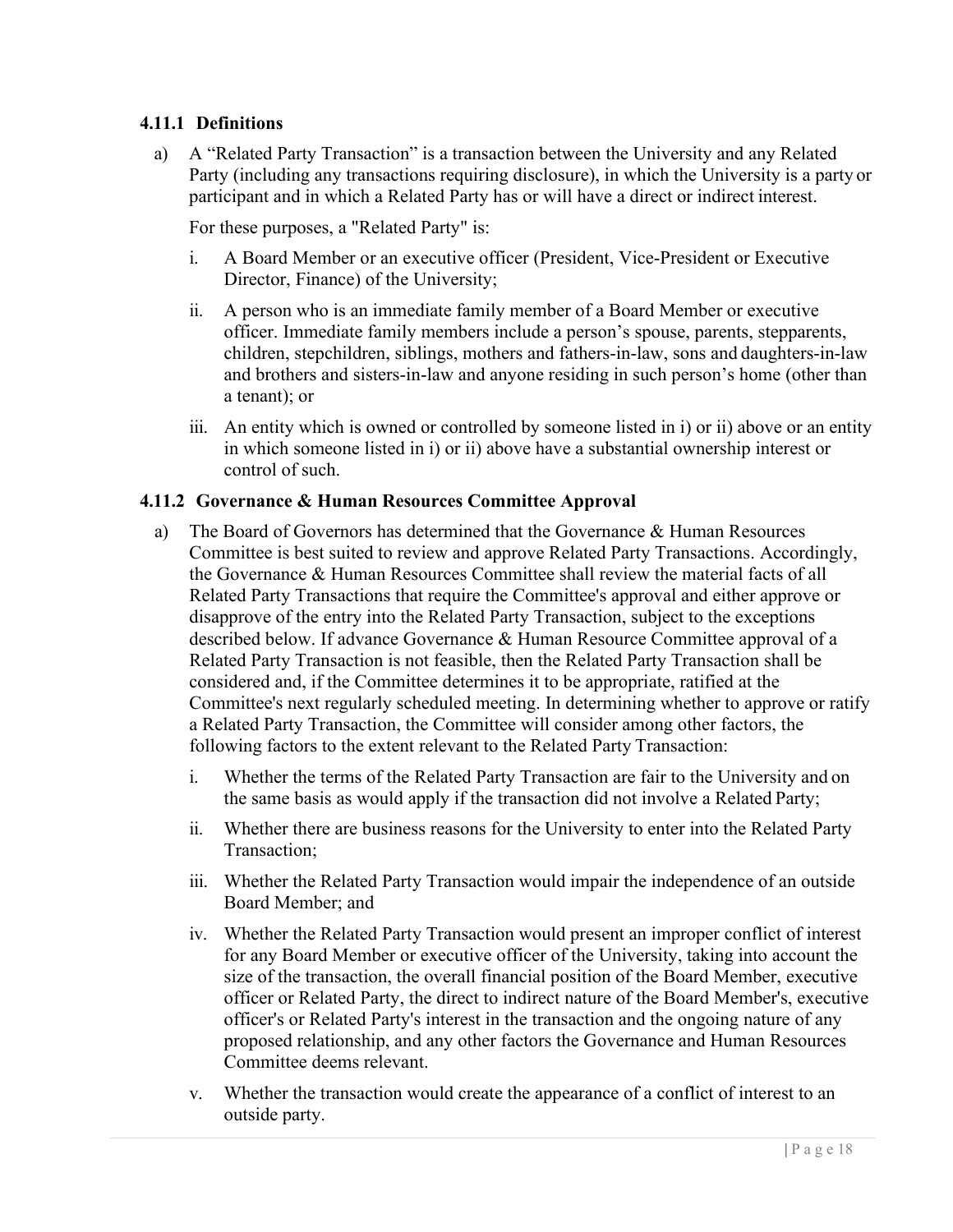b) No Board Member shall participate in any discussion or approval of a Related Party Transaction for which he or she is a Related Party, except that the Board Membershall provide all material information concerning the Related Party Transaction.

#### **4.11.3 Disclosure**

a) All Related Party Transactions are required to be disclosed in the University's annual audit. Furthermore, all Related Party Transactions shall be disclosed to the Governance and Human Resources Committee and any material Related Party Transactions shall be disclosed to the full Board of Governors. The material terms of this policy shall be disclosed in the University's annual report.

#### **4.11.4 Procedures**

- a) On an annual basis, and immediately prior to the annual audit of the University the Board Secretary will circulate the Related Party Transactions Policy to the Board of Governors and Executive Officers and have them complete the Related Party Transactions Declaration Form prior to the Annual Audit of the University.
- b) A list of related parties list will be provided to the Governance and Human Resources Committee by the Board Secretary on an annual basis for review.

#### <span id="page-19-0"></span>**4.12 Composition of the Board of Governors**

- a) The Board of Governors shall consist of nine (9) members, eight (8) voting members and one (1) non-voting chairperson.
- b) The Board shall select a willing, qualified lead governance individual from within its membership to serve a three-year term only in the capacity of the Chairperson of the Board.
- c) The Board shall consist of members in accordance with the Federation of Sovereign Indigenous Nation's "An Act Respecting The First Nations University of Canada" as amended at the Spring 2021 FSIN Legislative Assembly.
- d) The Board shall endeavour to have the following areas of expertise represented:
	- i) governance, business and general management;
	- ii) financial management
	- iii) academic (university policies and processes)
	- iv) academic (education administration)
	- v) First Nations educator (15-20 years teaching experience)
	- vi) Indigenous governance, language and traditional knowledge)
	- vii) institutional fund development
	- viii) corporate law; and
	- ix) labour relations

#### <span id="page-19-1"></span>**4.13 Advisors to the Board**

a) Two (2) Elders, one male and one female, shall be appointed as non-voting advisors to the Board of Governors by the Elders Advisory Council.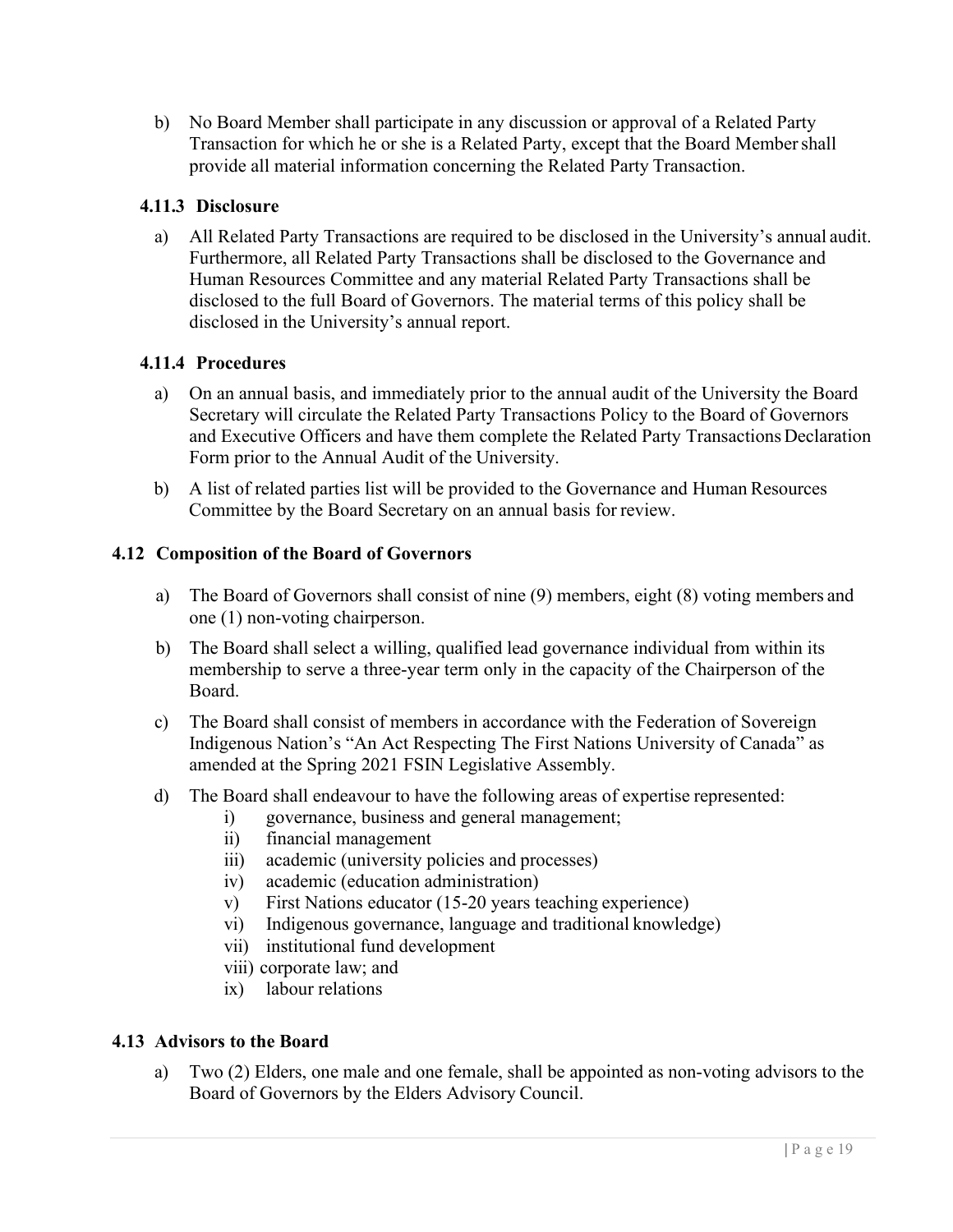- b) The Elder shall:
	- i) Share and render First Nations ceremonial protocols and prayers for the board meetings and gatherings;
	- ii) provide guidance and assistance on matters related to spiritual laws, values, cultural practices and ceremonial protocols;
	- iii) provide advice and teachings related to ancestral and indigenous knowledge, heritage and histories;
	- iv) share teachings on traditional governance, leadership and guidance on Indigenouslaws and their spiritual foundations;
	- v) share teachings and knowledge on the spiritual foundations on Inherent and Treaty rights; and
	- vi) demonstrate a commitment to lifelong learning.
- c) The Elders will not receive meeting materials prior to or during the meeting.

#### <span id="page-20-0"></span>**4.14 Observer Positions To The Board**

- a) One University Student and one University faculty member shall be non-voting observers to the Board.
- b) Duties and Obligations:
	- i) Will not attend in camera sessions;
	- ii) Will not receive meeting materials;
	- iii) Must sign a confidentiality agreement which will be kept on file.
	- iv) Will act as the collective voice of the faculty and students and provide a written report to be included in the Board package;
	- v) Will report to their respective student and faculty groups a summary of the public decisions made at the Board meeting;
	- vi) Will inform the Board Secretary in writing of appointments made to the Board from both the Faculty and the Student Association;
	- vii) Will have no involvement at the committee level.

#### <span id="page-20-1"></span>**4.15 Board Recruitment**

- a) Recruitment of Board Members is as prescribed in sections 22-31 of the Act.
- b) On an annual basis at the June Board meeting, the Governance and Human Resources Committee will review Board members whose terms will expire that year, usually in November.
- c) The Committee will assess the skill sets of the individuals whose positions are about to expire and aim to fill gaps in the areas of expertise as outlines in section 17 of the Act.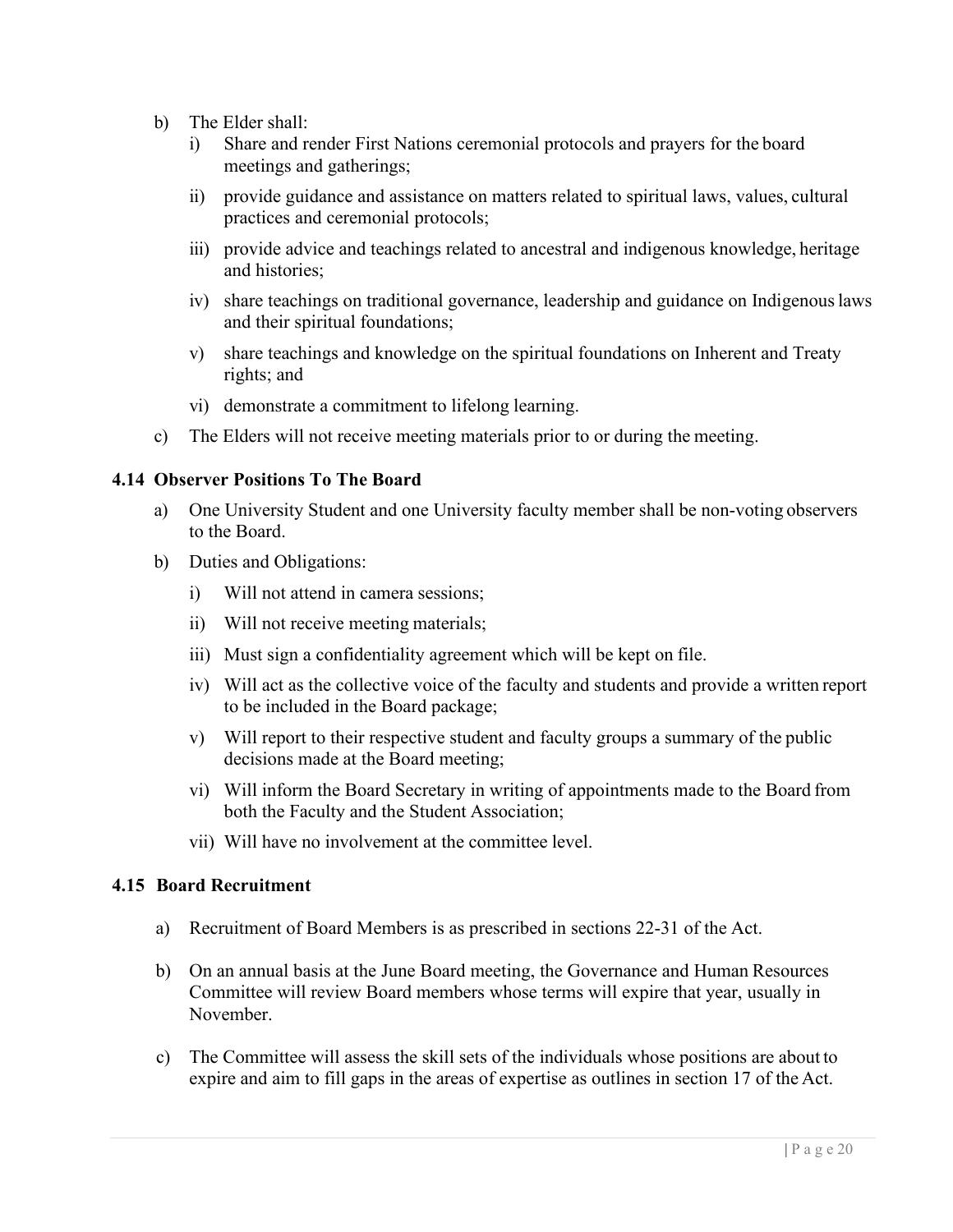d) The Committee will develop a list of potential candidates and present the candidates to the Board of Governors at the September meeting. Upon approval of a short list by the Board, the Committee will contact the short list of candidates to determine if they are interested and if interested submit their names as a recommendation to the Selection Committee appointed by the Education and Training Commission.

#### <span id="page-21-0"></span>**4.16 Board Appointment**

- a) Members appointed by the Board shall hold office for a term of three years. Members are eligible for appointment for a second term.
- b) The Board shall function on a staggered term basis for Board member appointments.
- c) Elder Advisors and Faculty and Student Observers shall be appointed for a three (3) year term.
- d) As an additional measure to ensure compliance with the independent appointment process and criteria as established by the Act, the Board of Governors of the First Nations University of Canada shall, by motion of the Board, also affirm the appointment to the Board those candidates selected by the Federation of Sovereign Indigenous Nations for membership on the Board of the First Nations University ofCanada.
- e) The term of a Board member concludes when replacement Board members are selected by the independent selection process conducted by the Federation of Sovereign Indigenous Nations and affirmed by the Board of Governors of the First Nations University ofCanada.

#### <span id="page-21-1"></span>**4.17 Resignation/Vacancy**

- a) A Board member will automatically cease to be a member of the Board if s/he resigns or s/he dies. A vacancy on the Board does not impair the authority of the remaining Board members and notwithstanding a vacancy among the Board members a quorum of the Board may exercise all the powers of the Board.
- b) Where a vacancy occurs at any time in a Committee, the position shall be filled by the Board Chair.

#### <span id="page-21-2"></span>**4.18 Removal**

- a) The Board of Governors may recommend that an investigation be conducted by a committee that will include the Chair, the President and a Committee Chair under the following circumstances:
	- i. gross negligence in a Board member's fiduciary responsibilities; or
	- ii. a clear violation of the Board's Regulations; or
	- iii. a breach of the Board's confidentiality policy or conflict of interest policy; or
	- iv. political appointment or affiliation,
	- v. any other event or act that may be perceived to put the integrity of the University atrisk.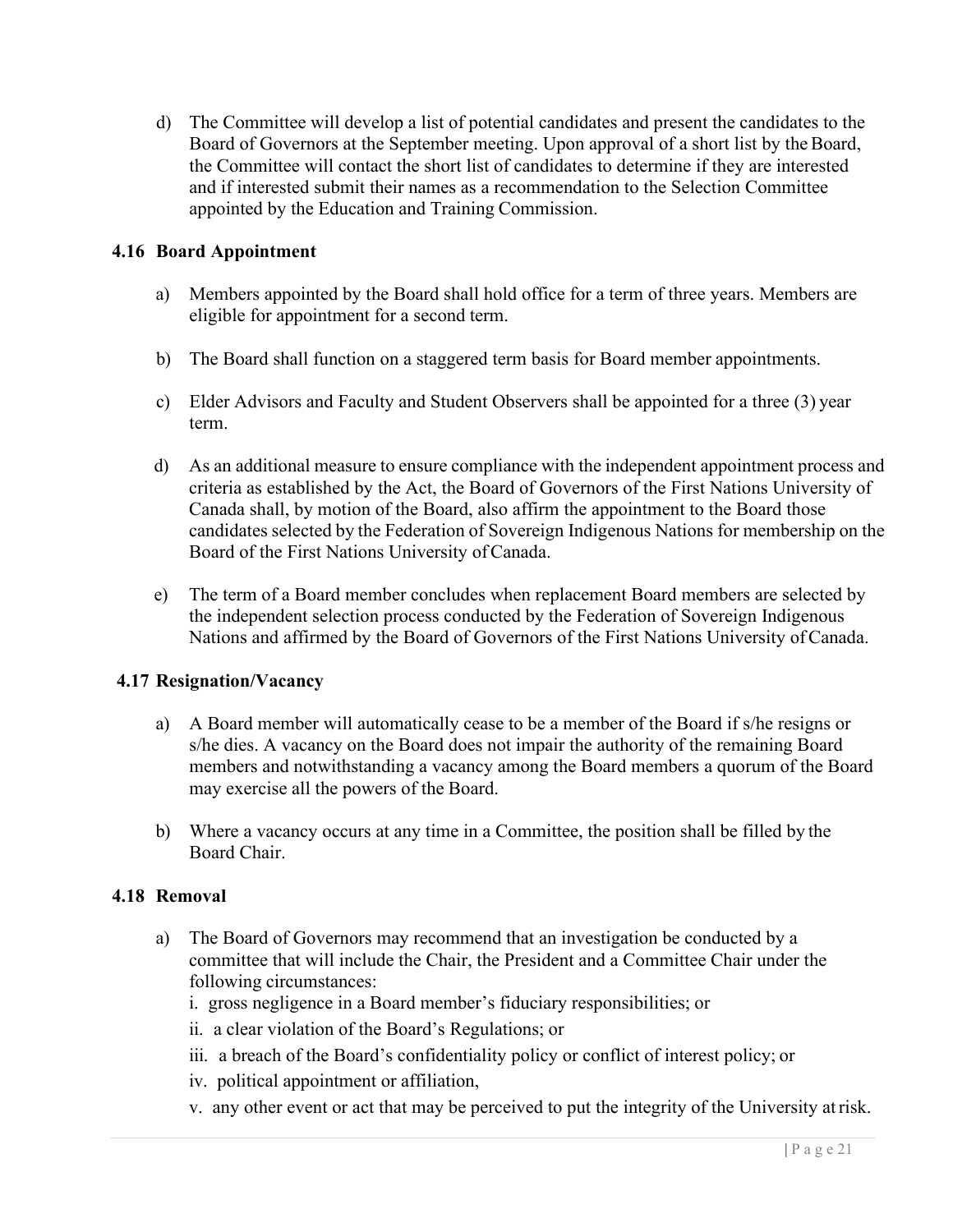b) In situations where the Chair is involved, the Vice-Chair will be included as the third member of this committee

#### <span id="page-22-0"></span>**4.19 Appointment of the President**

- a) The Board shall appoint a Nominating Committee to provide a list of suitable candidates for the Position of President.
- b) The Board shall hire, evaluate and remove the President of the First Nations University of Canada.
- c) The Board shall determine the duties, tenure of office and remuneration of the President.
- d) The Board shall instruct the President to report at all duly convened meetings of the Education and Training Commission and at each scheduled Legislative Assembly.

#### <span id="page-22-1"></span>**4.20 Board and President Relationship**

- a) A fundamental factor in the successful operation of any post-secondary institution is the maintenance of a sound and harmonious work relationship between the Board of Governors and the President.
- b) The Board instructs the President through policies and resolutions and delegates responsibility to the President for the interpretation and implementation of those policies and resolutions.
- c) Only decisions of the Board acting as a body are binding upon the President. Decisions or instructions of individual board members, officers or committees are not binding on the President except in rare instances when the Board has specifically authorized such exercise in authority.
- d) All Board requests for information and/or assistance shall be directed through the President.
- e) If Board members or Committee members require information or assistance without Board authorization, the President may refuse such requests that require – in his/her judgement – a significant amount of staff time or funds.
- f) The President is responsible for providing information and counsel to the Board.

#### <span id="page-22-2"></span>**V. MEETINGS**

#### <span id="page-22-3"></span>**5.1 Regular Meetings**

a) Regular meetings of the Board shall be held at least four times per fiscal year, on a schedule to be set at least one year in advance. The Board will conduct its business in a manner that is accountable to its internal and external stakeholders.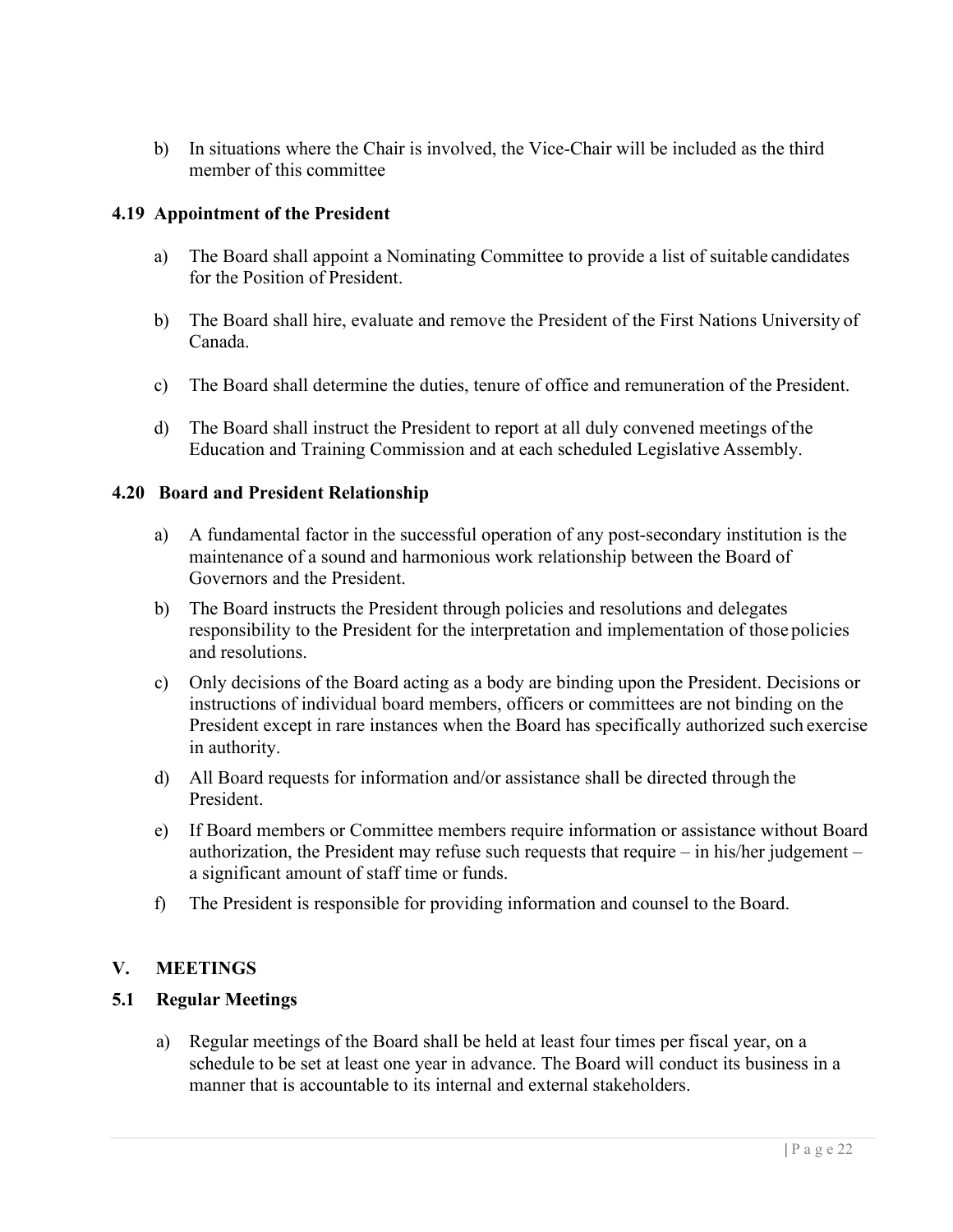- b) Any meeting may be postponed or cancelled at the discretion of the Board or of the Chair and the President.
- c) The Board of Governors will conduct its business in a manner that is accountable to its internal and external stakeholders.

#### <span id="page-23-0"></span>**5.2 Closed Meetings**

Board meetings shall be closed except for persons invited to attend where such attendance is warranted by the agenda.

- a) All Regular meetings of the Board shall be open to the appointed Elders, Faculty, and Student observer members.
- b) Faculty and Student observers may provide a written report and present their report to the Board at a Regular Board Meeting. The report must be received by the Board Secretary at least three weeks prior to the date of the meeting.

#### <span id="page-23-1"></span>**5.3 Special Meetings**

a) A special meeting of the Board may, and upon the written requisition of not fewer than five members, shall, at any time be called by the Chair, or the Vice Chair for the transaction of such business only as may be specified in the notification of such meetings. The purpose(s) of the special meeting shall be stated in the written call to Board members and no other business shall be conducted at the meeting.

#### <span id="page-23-2"></span>**5.4 In Camera Meetings**

- a) Faculty and Student observers are excused from attending in camera sessions.
- b) In camera sessions are held on a regular basis and are normally scheduled at the end of the regular meetings of the Board and Committees.
- c) Detailed minutes of in camera discussions normally will not be kept with the exception of any records of decisions. In cases of a meeting that is completely in camera, a record of the meeting having occurred, those present, and decisions taken will be kept and confirmed in the next in camera session.
- d) At the discretion of the Board, the following matters shall be considered in-camera:

#### *In-Camera Session 1: (President is present)*

- i) Matters relating to the management of personnel, human resource issues and collective bargaining;
- ii) Matters relating to individual members of faculty, staff and students;
- iii) Legal matters and matters of a contractual nature where it is in the interest of the University to maintain confidentiality;
- iv) Matters relating to the administration of the University that have not yet been implemented or made public;
- v) Any other matters deemed necessary by the Board Chair.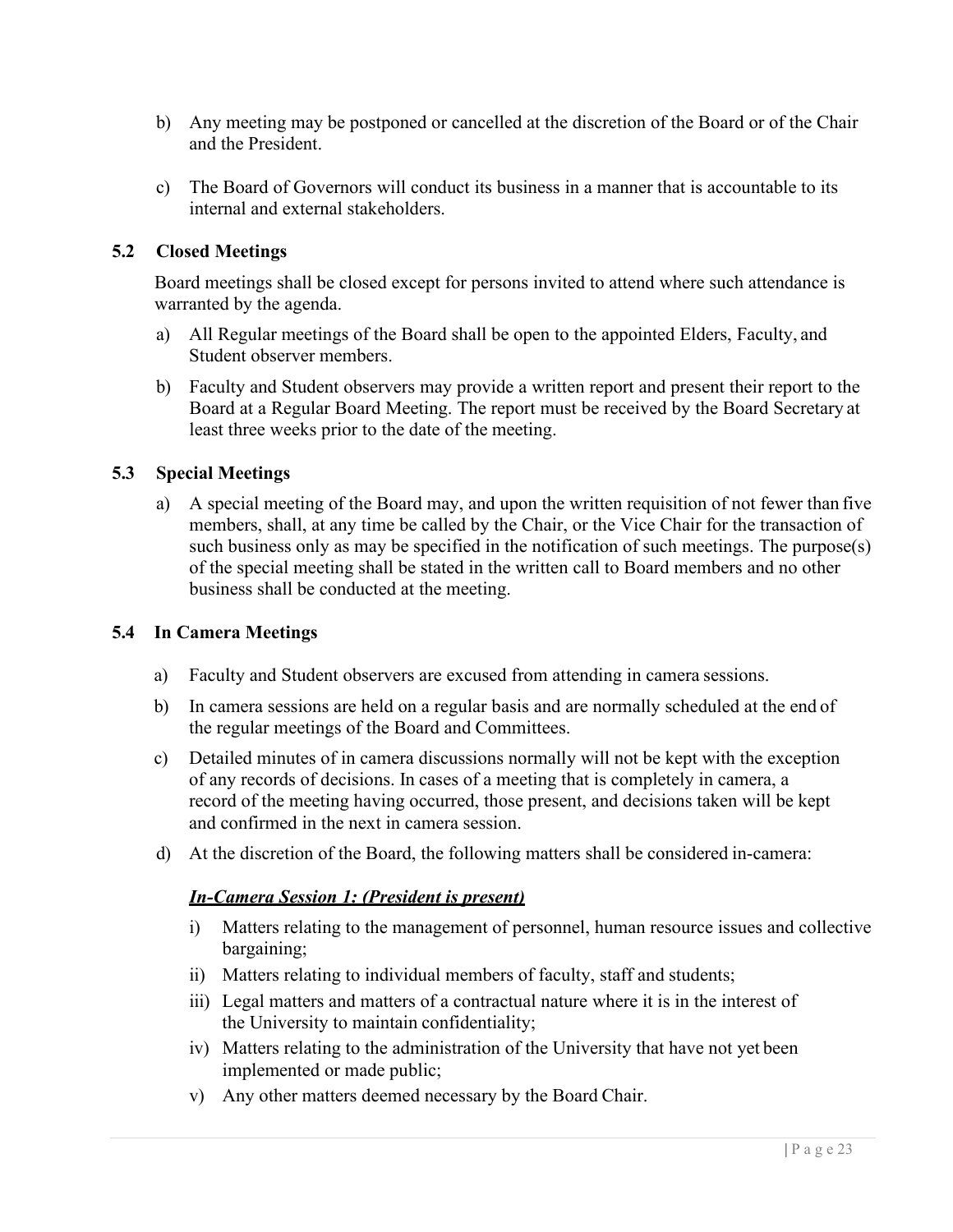#### *In-Camera Session 2: (President is excused)*

- i) Matters relating to the performance of the President;
- ii) Matters relating to the recruitment of the President.

#### <span id="page-24-0"></span>**5.5 Notice of Meeting**

- a) All meetings shall require not less than seven days' notice. The accidental omission to give notice of a regular or special meeting to any member of the Board, or any accidental irregularity in connection with the giving of notice, shall not invalidate the proceedings of the meeting.
- b) An agenda and, wherever practical, all supporting material shall be sent to each member of the Board a full week ahead of each meeting.
- c) On the rare instances of a special meeting an agenda will be distributed 24 hours in advance.

#### <span id="page-24-1"></span>**5.6 Procedure**

- a) The Board Chair in consultation with the President shall determine the agenda items forthe Board meeting.
- b) No digital recordings of Board of Governors meetings will be kept.
- c) When a motion or resolution is made, it shall be provided in writing to the Board Secretary; and every motion or resolution shall be reduced to writing, if the Chair orders it, or a member desires it.
- d) Notice of a member's intention to introduce new matter shall be given in writing to the Board Secretary at least ten days prior to the meeting at which the new matter is intended to be introduced, or by giving the notice at a previous meeting of the Board.
- e) If a member of the Board or any Committee thereof has a conflict of interest in some matter to be considered, the member shall declare his or her interest and shall not vote thereon. Such member may, if determined by the Board, be asked to withdraw from the meeting during the discussion or voting of any motion relating thereto.

#### <span id="page-24-2"></span>**5.7 Presentations to the Board**

a) Individuals and entities requesting to present on institutional and policy matters to any regular, special, or in camera session or meeting of the Board of Governors must send a formal letter of request to the Board Secretary and include a copy of their presentation which will include the nature of the matter and the decision required. It will be the sole discretion of the Chair to determine if the matter will be brought before the Board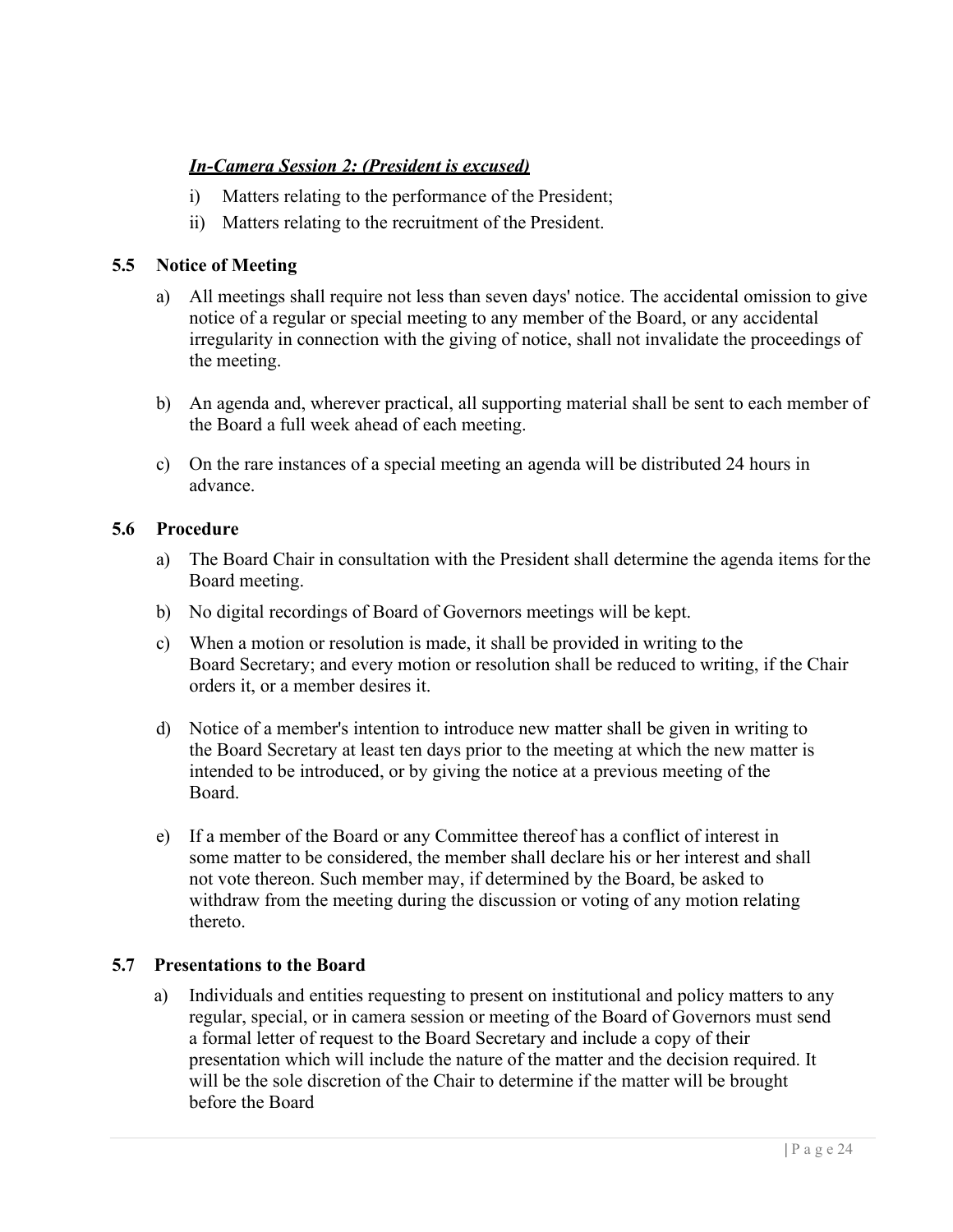#### <span id="page-25-0"></span>**5.8 Remuneration**

- a) The FSIN Selection Committee, Board of Governors, and Elders to the Board will be reimbursed for allowable reasonable travel expenses incurred in the performance of their authorized duties.
- b) Travel expenses and remuneration shall be subject to the Travel Expense Policy of the University.
	- i. Expense claims made by any Director shall be approved by the Chair of the Board of Governors. Expense claims made by the Chair of the Board of Governors shall be approved by the Chair of the Audit, Finance & Risk Committee,
	- ii. Daily meal costs will be reimbursed without receipts based on the most recent Board approved Travel Expense Policy
	- iii. Accommodation will be reimbursed based on reasonable market rates plus applicable taxes, Governors may seek reimbursement for hotel accommodations the evening prior to a board meeting and the evening subsequent to a board meeting as required. All lodgings in hotels and motels must be claimed with actual receipts;
	- iv. Private lodging can be claimed as per the most recent Board approved Travel Expense Policy without receipts. Governors will advise the Board Secretary of their intentions to stay in private accommodation at least one (1) week in advance of the meeting;
	- v. The University will reimburse authorized mileage driven based on themost recent Board approved Travel Expense Policy. This allowance will cover all associated vehicle costs including but not limited to gasoline, oil, insurance, maintenance and repair. No additional claim for any of these costs will be accepted or reimbursed;
	- vi. Out of Province When a Board Elder or Governor chooses to travel by car to an out of province destination that is also accessible by air, the lesser of mileage driven at the University's Travel Expense Policy rate or equivalent airfare will be paid. Equivalent airfare will be determined as the cost of having booked an economy flight a minimum of two weeks in advance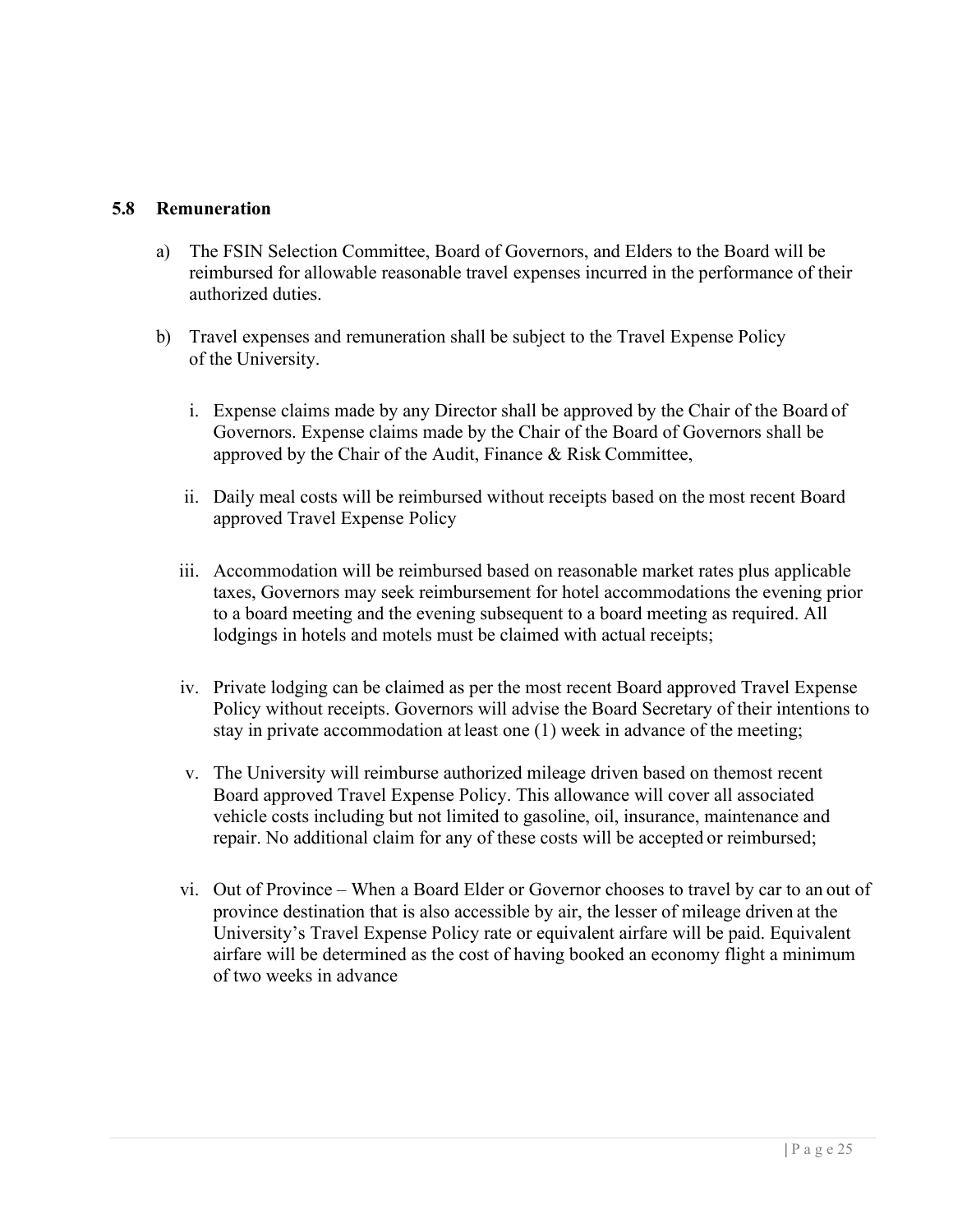- c) Board members and Board Elders receive honoraria for attendance at duly constituted regular and special meetings of the Board, meetings of standing and ad hoc committees of the Board, in or out-of-province meetings, conferences and other functions which they attend in their capacity as University governors and any other chair-authorized initiatives. Honoraria shall be paid at the following rates:
	- Governors \$150
	- Board Elders up to  $$600$
- d) The per diem rate is based upon an eight-hour day. Where the total time required of an appointee is five hours or less, one-half the per diem rate will apply. Appointees may be paid more than one day's per diem when more than eight hours is worked, subject to the approval of the Chair.
- e) In addition to the honoraria rates paid for attendance at the meeting, those members travelling a distance of 150 kilometers or more (one-way) from their home location to attend meetings will be paid an additional day of honoraria and those travelling 350 kilometers or more (one-way) from their home location will receive an additional two days of honoraria , however, should members chose to travel the day of the meeting and the mileage is a distance of 350 kilometers or less (one-way), only one day of additional honoraria will be paid.
- f) Per diems shall be paid at a rate of \$75 per day when members are asked to participate in a conference call of the Board or a Committee.
- g) Faculty, Student and other observers are not paid per diems. Expenses related to their attendance at Board of Governors meetings will be covered when the meetings are held a travelling distance of 150 kilometers or more (one-way) from their home location.
- h) All reimbursement expense claims will be reviewed for accuracy by the University's Finance Department and adjusted if necessary.
- i) For out-of-province travel, an allowance of \$300 per day may be provided to cover accommodation and meals with prior approval of the Board Chair or in the case of the expense being for the Board Chair, approval of the Chair of the Audit, Finance and Risk Committee.
- j) Board members will be paid travel expenses and mileage when attending the FSIN Chief Legislative Assembly at the request of the Board Chair.
- k) Board members travel for other essential University business will be paid at University rates as specified and approved by the Board Chair.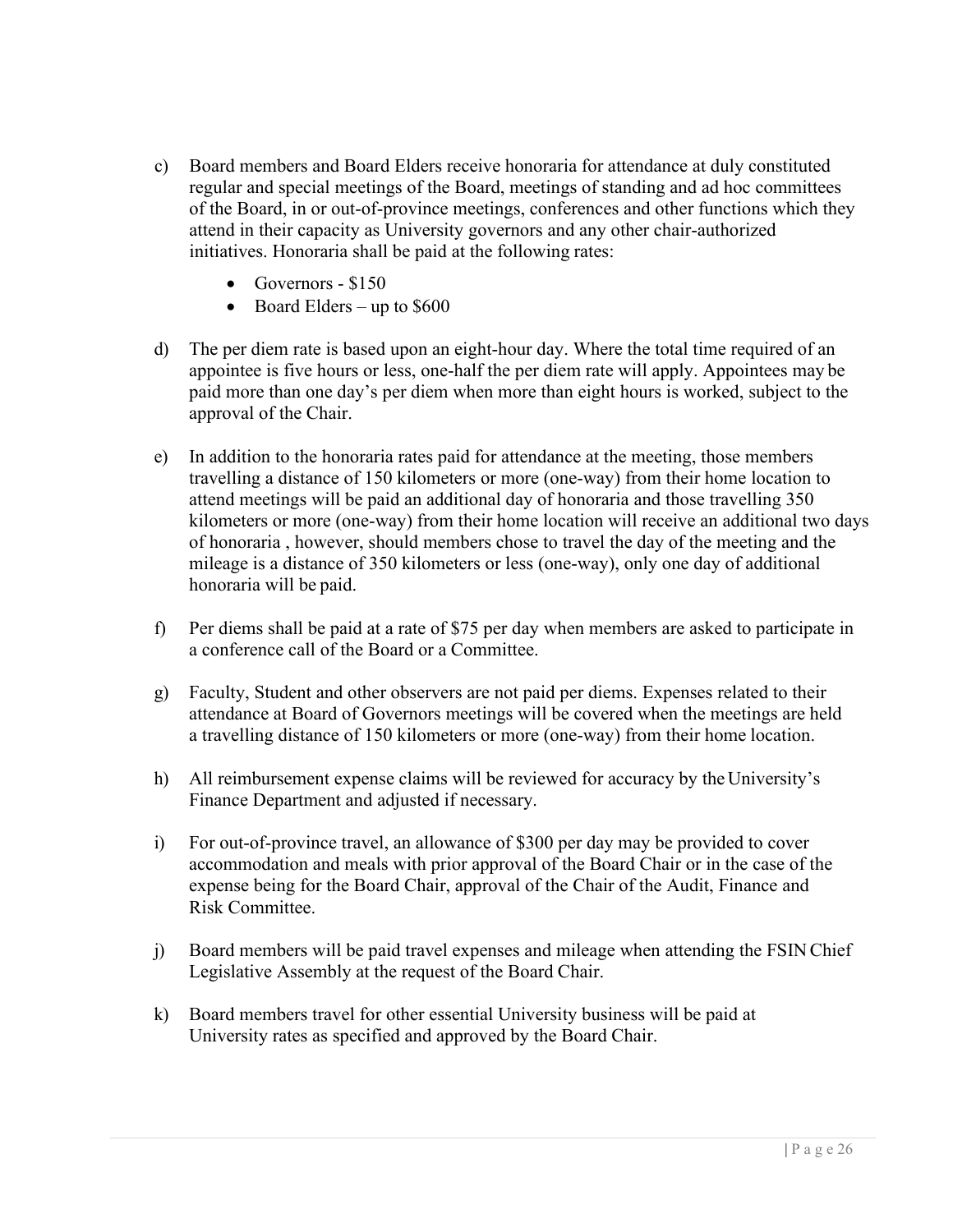#### <span id="page-27-0"></span>**5.9 Rules of Order**

a.) Formal rules of order or procedures will not be adopted by the Board. The Chair is empowered to adjudicate rules of order and procedures, if and when necessary.

#### **5.10 Quorum**

- a) A quorum of the Board shall be fifty percent plus one  $(50\% + 1)$  of its voting members.
- b) For the purpose of achieving quorum, a member joining the meeting, by teleconference or other electronic media which permit all persons participating to hear one another shall be considered to be present. If quorum is lost, the meeting will be automatically deemed to be adjourned.

#### **5.11 Voting**

Each board member shall have one vote except the Chairperson who shall have a casting or deciding vote in the event of a tie.

- a) It is the objective of the Board to reach consensus on all issues.
- b) Where consensus cannot be reached, an issue shall be taken to a vote.
- c) A vacancy among the voting members of the Board does not impair the authority of the remaining members of the Board to act, provided that a quorum of the Board is in attendance at a duly convened meeting of the Board.
- d) Decisions made by a majority of the voting members present at a duly convened meeting of the Board, at which a quorum is present, shall bind all members of the Board.

#### **5.12 Alternative Voting Procedures**

A vote by written resolution (through email voting) may be called if required in order to deal with a matter outside of a regularly scheduled Board meeting, at the determination of the Chair of either the Board or any of the respective Committees. The e-mail address that will be used is the one provided by the Board members and updated regularly. The regulations for e-mail votes of the Board of Governors are as follows:

- a) Each board member shall have one vote except the Chairperson who shall have a casting or deciding vote in the event of a tie.
- b) Decision by e-mail votes shall require an eighty percent (80%) return of responses and a two thirds (66.6%) majority of those voting.
- c) Three business days from date of e-mailing shall be allowed to complete the poll, from date of notification by e-mail.
- d) Decisions taken by the Board of Governors by e-mail are deemed approved and will be announced by e-mail and documented by the Board Secretary in the official record of the Board of Governors.
- e) Committee decisions by e-mail will be recommended to the Board of Governors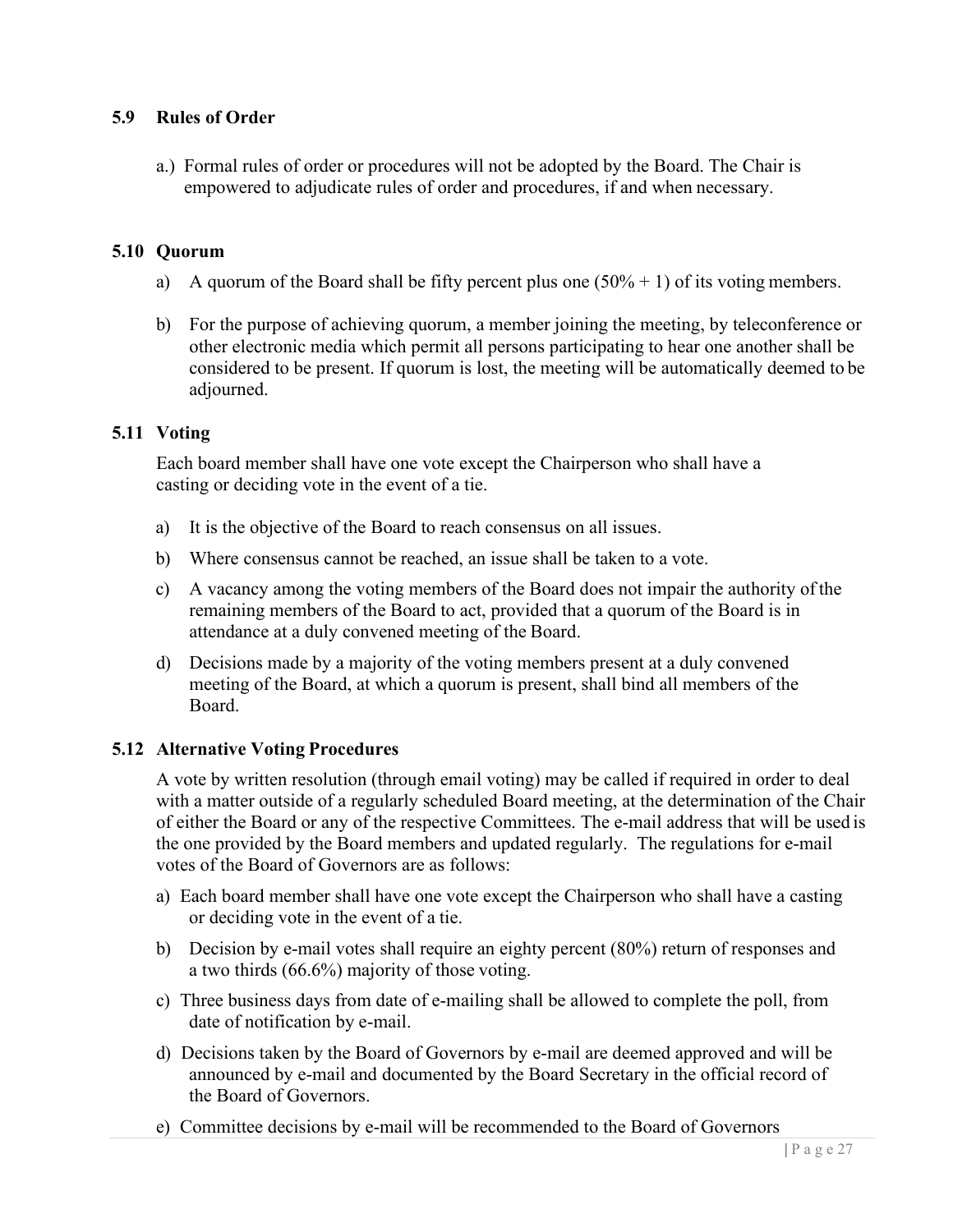for approval at its next meeting.

f) Notwithstanding anything herein contained, the signatures or electronic approval of a twothirds majority of the members of the Board to any instrument or to minutes of any meeting of the Board (which may be signed in counterpart) setting out a resolution or resolutions which might be adopted by the members of the Board shall give to such resolution or resolutions the same force and effect as if the same had been adopted by a vote of the members at a meeting duly convened and held, notwithstanding that notice of the said meeting as herein provided for has not been given or that the members of the Board have not in fact met together for the purpose of passing the said resolution or resolutions.

#### **5.13 Records**

- a) A record of the proceedings of all regular and special meetings of the Board and of all standing committees shall be kept in a book provided for that purpose, and the minutes of every such meeting shall be submitted to the next meeting of the Board and shall be signed by the presiding officer and recording secretary after being adopted by the Board, and such minutes shall at all times be open to the inspection of any members.
- b) A copy of the minutes of every regular meeting or special meeting of the Board shall be made available to every member of the Board as soon as possible after such meeting.
- c) A copy of the minutes of every committee meeting will be distributed to the Board at each regular meeting.
- d) A record of discussions held in camera at meetings of the Board or its standing committees will not be included in the minutes, except to indicate that such discussion took place. However, any resolutions proposed and dealt with by the Board or its committees in camera shall be recorded and duly noted in the minutes.

#### **5.14 Record Retention**

The Board has the following roles and responsibilities as the governing body of the University:

a) To ensure that all documents and information provided to the Board remain privileged and confidential and that these documents are retained and destroyed consistent with the University's Records Management and Retention Policy.

#### **VI. OFFICERS OF THE BOARD**

a) The officers of the Board shall consist of the Chair, Vice Chair, President, and Board Secretary.

#### **6.1 Chair**

The primary role and responsibility of the Chair, as outlined in section 46 of the *Act*, is to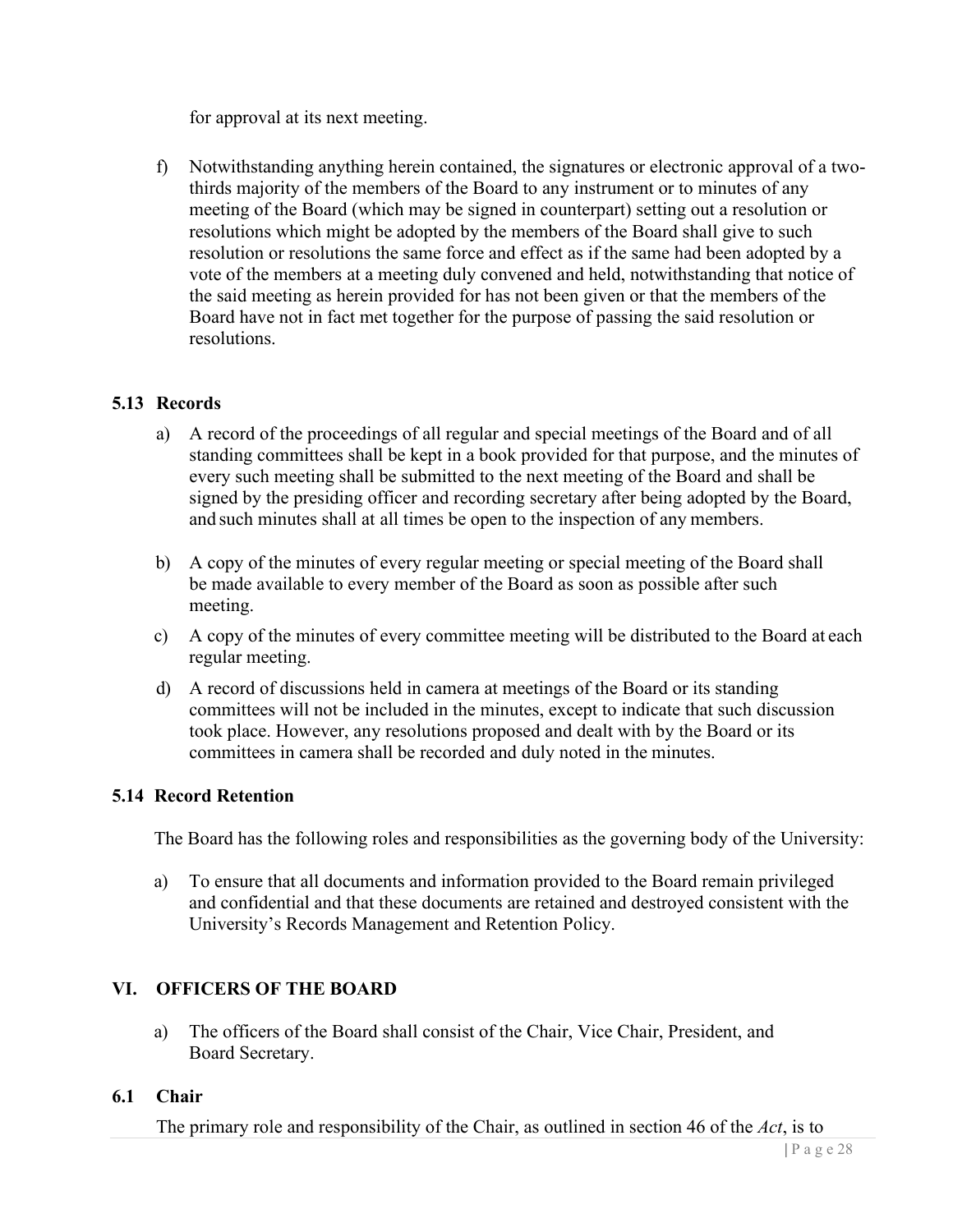manage the affairs of the Board to ensure that the Board is organized properly, functions effectively, and meets its obligations and responsibilities.

- *a)* The Board of Governors shall appoint from among the members a Chairperson to servea three-year term only, as outlined in sections 15, 46 and 47 of the *Act*
- b) The performance of the Chair shall be evaluated on a bi-annual basis by the Board. The Chair may be removed or replaced at any time by a vote by two-thirds majority of the Board.
- c) The Chair shall have the following responsibilities, which include all responsibilities outlined in section 46 of the *Act*:
	- i. to ensure integrity and assume principal responsibility for the operation and functioning of the Board, providing overall leadership to the Board without limiting its ability to function as a Board under its Terms of Reference;
	- ii. to conduct business in an orderly manner based on core First Nationstraditions;
	- iii. to preside as Chair at all meetings of the Board;
	- iv. to inspire and build shared leadership while demonstrating innovativeness, tenacity, commitment, and perseverance;
	- v. to set the agenda of the Board meetings in consultation with the President;
	- vi. to ensure the adoption of and compliance with procedures such that the Boardwill conduct its work effectively and efficiently, independently from Management;
	- vii. to ensure the responsibilities of the Board are effectively carried out in compliance with the Board mandate and that the functions of the Board, delegated to committees of the Board, are carried out by the committees and reported to the Board andrecorded as such;
	- viii. to serve as an ex-officio member of all committees of the Board, and shall not have voting rights in that capacity;
	- ix. to act as a liaison between the Board and the senior management of thecorporation, including acting as an advisor to and sounding Board for the President;
	- x. to speak on behalf of the Board publicly, report to the FSIN Executive Council and Chiefs-in-Assembly and act as a liaison between the Board and its Partners (University of Regina, FSIN, etc.);
	- xi. exhibits exceptional oratory and listening skills to ensure the Board works togetherin a spirit of collegiality at Board meetings, where penetrating questions and thorough discussions are encouraged, and to provide the leadership necessary to achieve this goal;
	- xii. works with the President to ensure timely and relevant information and otherresources are available to the Board to adequately support its work;
	- xiii. to work with the Board Secretary and Committee Chairs, to ensure accurate minutes of Committee meetings are prepared and approved by the Committees, for inclusion with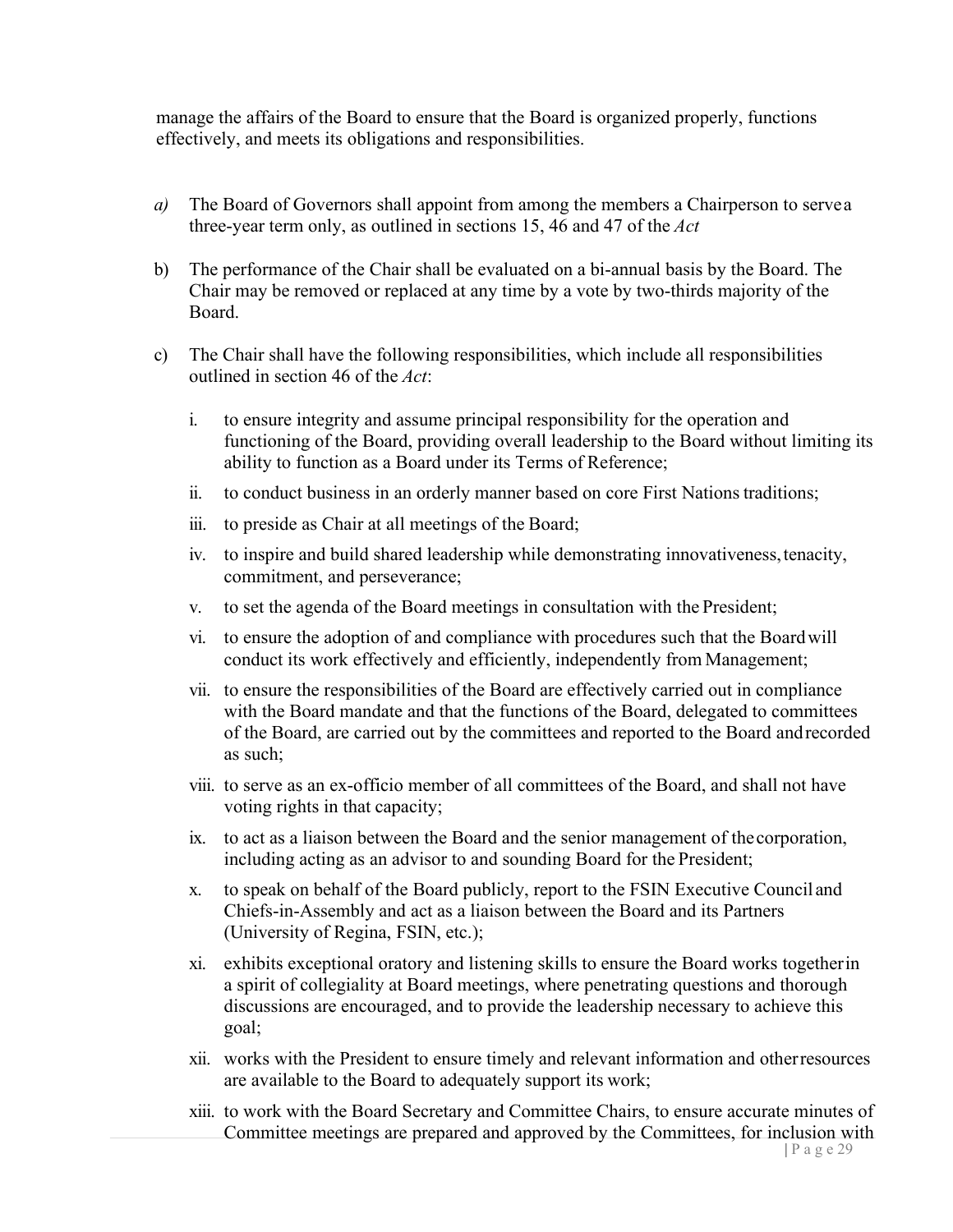the Board meeting agenda;

- xiv. to represent the University, at the request of the President, to external stakeholders, including local community groups, aboriginal, government and non-governmental organizations;
- xv. to carry out such other duties and responsibilities as may be required of the Chair by the Board or by its Partners from time to time; and
- d) It is the objective of the Board to reach consensus on all issues and the Chair will normally not vote in resolutions of the Board. In the event of a vote on a resolution the Chair will only be required to vote if casting a deciding vote in the event of a tie.
- e) The Chair will notify the Office of the Legislative Assembly of vacanciesand appointments to the Board.
- f) Once approved by the Board, the Chair will provide notice to the Chiefs-in-Assembly of any action taken to construct, purchase, sell, lease and maintain real property ofFNUniv.
- g) On behalf of the Board, the Chair will ensure that a status report is provided at all duly convened meetings of the Saskatchewan Indian Education and TrainingCommission.
- h) On behalf of the Board, the Chair (or designate the President) will report to the Chiefs-in-Assembly at each scheduled Legislative Assembly.

#### **6.2 Vice-Chair**

- a) The Board of Governors shall appoint from among the members a Vice Chairperson(Vice-Chair) to serve a three-year term only, as outlined in sections 15, 46 and 47 of the Act.
- b) In the event of the absence or disability of the Chair, the Vice-Chair shall have all the powers and perform all the duties of the Chair (pursuant to section 47 of theAct).

#### **6.3 President**

a) The President of the University shall be an officer of the Board and carry out such dutiesas may be delegated to him/her pursuant to the Act.

#### **6.4 Board Secretary**

- a) The Board Secretary shall keep all records necessary to the Board of Governors officeand shall perform such other duties as the Board or Committee's may require.
- b) A Board Secretary may be appointed pursuant to section 48 of the Act. In the event of disability or absence, the Board may appoint some other person as Acting Secretary to perform the duties responsibilities of the Board Secretary.
- c) The Board Secretary is the Custodian of the Board of Governors records. Every year the records of the meetings held the year prior will be housed in the Minute Books located in the President's office.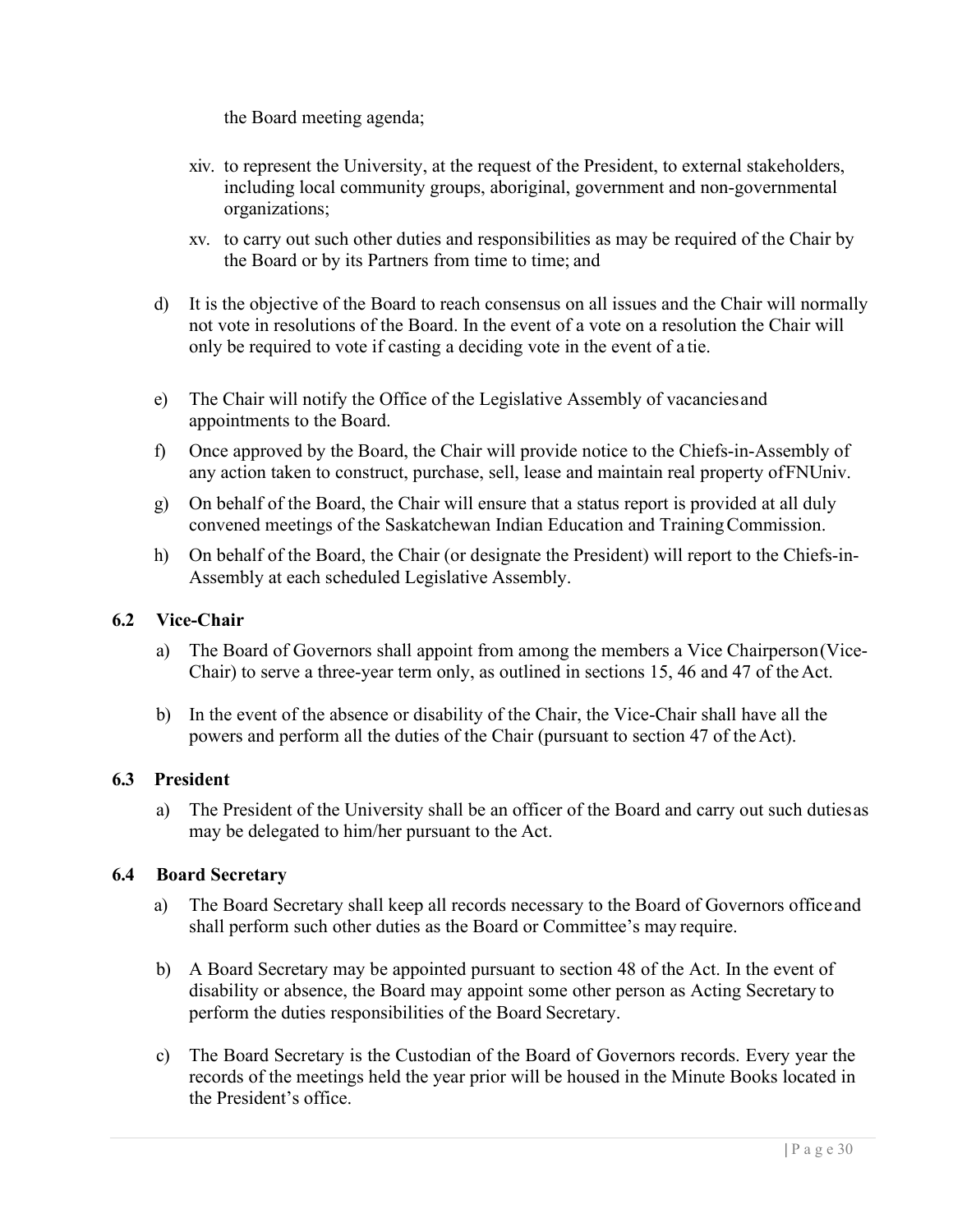- d) The Board Secretary will hold the official files of the Board of Governors, includingall correspondence received on behalf of the Board of Governors. These records will be retained, disposed and archived in accordance with the Records Management and Retention Policy of the University.
- e) The Board Secretary shall maintain a copy of the Regulations.

#### **VII. COMMITTEES**

#### **7.1 Authority**

- a) In accordance with Sections 60 and 8(i) of *An Act Respecting the First Nations University of Canada*, a working group or committee may be established by the Board.
- b) The Board shall appoint standing or special committees as are deemed necessary and shall appoint Board members to those committees.
- c) All standing and special committees shall have a written purpose and written terms of reference outlining their composition and accountabilities. Special Committees' termsof reference will include clear outcomes and a termination date for the work of the Committee.

#### **7.2 Membership**

- a) All standing and special Committees shall be constituted of members of the Board.
- b) In making appointments to Committees, the Board will take into account the strengthsand expertise of board members.
- c) Committees will be comprised of three members of the Board (minimum), andno Committee shall be larger than five members.
- d) All Board members are expected to serve on at least one Committee. No Boardmember, except the Chair and Vice Chair, will be appointed to more than three Committees.
- e) The Chair of the Board is an ex officio member of all Board Committees and mayattend any meeting he/she deems necessary or appropriate.
- f) Student and Faculty Observers and Board Elders are excused from Board committee meetings.

#### **7.3 Term**

a) All committee appointments shall be by resolution of the Board for a term of two (2)years.

#### **7.4 Vacancies**

a) Where a vacancy occurs at any time in the membership of a Committee the Board Chair may appoint a replacement for the balance of the term.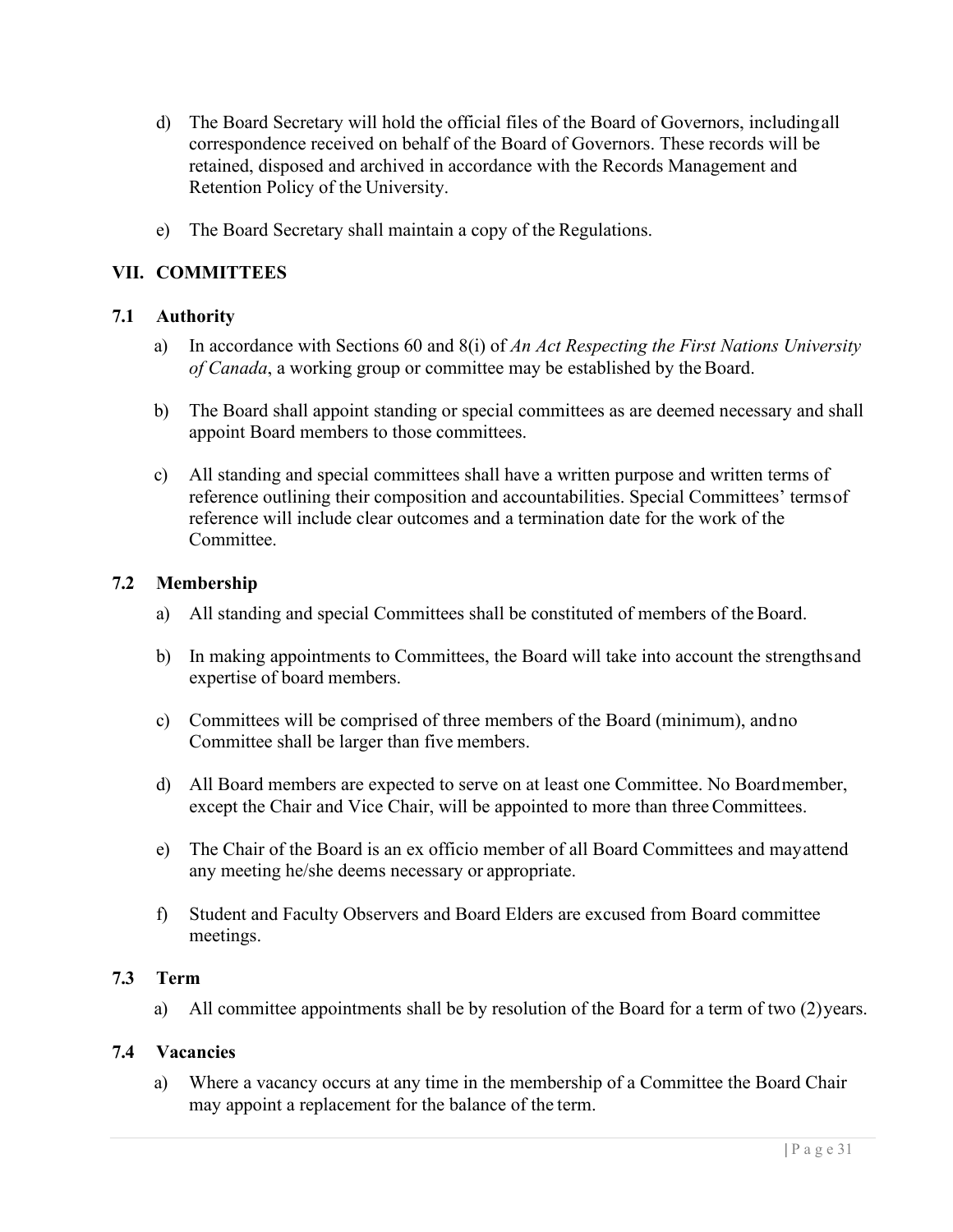#### **7.5 Committee Chairs and Vice Chairs**

- a) The Chair of each standing Committee shall be appointed by the Board and shall be a member of the Board. The term of the Chair shall be one year, renewable annually.
- b) Normally no board member will chair more than one Committee.
- c) Each Committee may appoint a Vice Chair. The term of the Vice Chair shall be oneyear, renewable annually.
- d) If the Chair of a Committee is not present at any meeting of the Committee, the ViceChair will chair the meeting. In the absence of a Vice Chair, the chair of the meeting shall be chosen by the Committee from among their members present, or the Chair of the Board may be invited to chair the meeting.
- e) The performance of the Committee Chair shall be evaluated on an annual basis by the Committee, and a report provided to the Chair of the Board of Governors. The Committee Chair may be removed or replaced at any time by two-thirds majority of theBoard.
- f) The Committee Chair shall have the following responsibilities:
	- i) to assume principal responsibility for the operation and functioning of the Committee, providing overall leadership to the Committee without limiting its ability to function as a Committee, under its Terms of Reference;
	- ii) to lead, manage and organize the Committee, consistent with the approachto corporate governance adopted by the Board;
	- iii) to preside as Committee Chair at all meetings of the Committee, or designatean alternate committee member as required;
	- iv) to set the agenda of the Committee meetings in consultation with the senior management resource to this Committee;
	- v) to ensure the adoption of and compliance with procedures such that the Committee will conduct its work effectively and efficiently, independent of Management;
	- vi) to facilitate scheduling, calling and management of Committee meetings;
	- vii) to ensure the responsibilities of the Committee are effectively carried out in the compliance with the Committee Terms of Reference and that the functions of the Board, delegated to the Committee, are carried out by the Committee and reportedto the Board, and recorded as such;
	- viii) to ensure the responsibilities of the Committee are communicated to the members of the Committee, and that the distinct role of the Committee is understood and respected;
	- ix) to ensure the Committee works together in a spirit of collegiality at Committee meetings, where penetrating questions and thorough discussions are encouraged, and to provide the leadership necessary to achieve this goal;
	- x) to ensure timely and relevant information and other resources are available to the Committee and the Board to adequately support its work;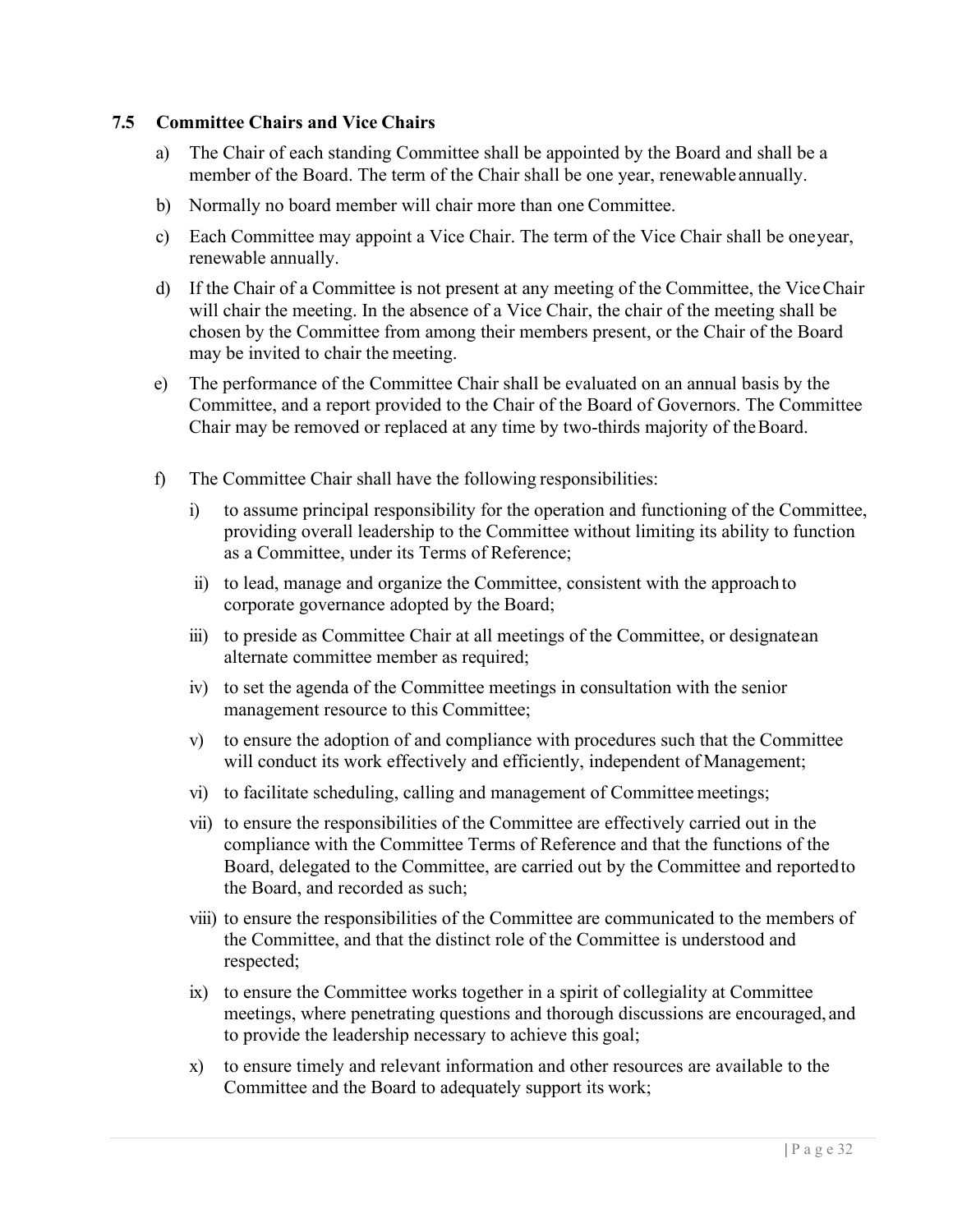- xi) to work with the Board Secretary, to ensure accurate minutes are prepared and approved by the Committee;
- xii) to report to the Board on the activities of the Committee;
- xiii) to propose to the Board items, which have been reviewed in detail and recommended by the Committee; and
- xiv) to carry out such other duties and responsibilities as may be required of the Committee Chair by the Board or Committee.

#### **7.6 Committee Secretaries**

a) The Board Secretary shall serve as Secretary to the Committee, who will be responsible for providing a written agenda in advance of each meeting, for taking minutes at each meeting and, after their approval by the Chair of the Committee, for distributing copies to all members and (as part of the Committee's report) to the full Board. If the Secretary is not present at any meeting of the Committee, the Committee may appoint an acting Secretary to perform the functions of the Secretary at that meeting.

#### **7.7 Meetings**

- a) Each Committee will meet at least four times a year. Notice of the time and place of every meeting shall be given in writing, by email or by facsimile communication at least seven days prior to the time fixed for such meeting. Members may by mutual agreement waive the requirement for notice.
- b) The Chair of the Committee or the Chair of Board may call ameeting.
- c) Any member of the Board may attend any meeting of any standingCommittee.
- d) Senior University officers who normally attend Board meetings may also be invited to attend; others may be invited for consultation purposes.
- e) The Board Secretary records the minutes of the meeting and circulates them to the members of the committee for their comments and approval.

#### **7.8 Quorum**

a) Quorum is half plus one of the voting committee members present in person or by telephone or other telecommunications device that permits all persons participation in the meeting to speak and hear one another.

#### **7.9 Decisions**

- a) All attempts shall be made to decide matters using a consensus approach. If consensus cannot be achieved, matters may be decided by the Committee by a majority vote of those present and eligible to vote. All members of Committees appointed by the Board shall be entitled as Board appointees or representatives to move, second and vote on resolutions at meetings of Committees to which they have been named.
- b) Any Committee is empowered to retain outside advice at the expense of the University where it deems that such advice is necessary and desirable for the effective performance of its responsibilities.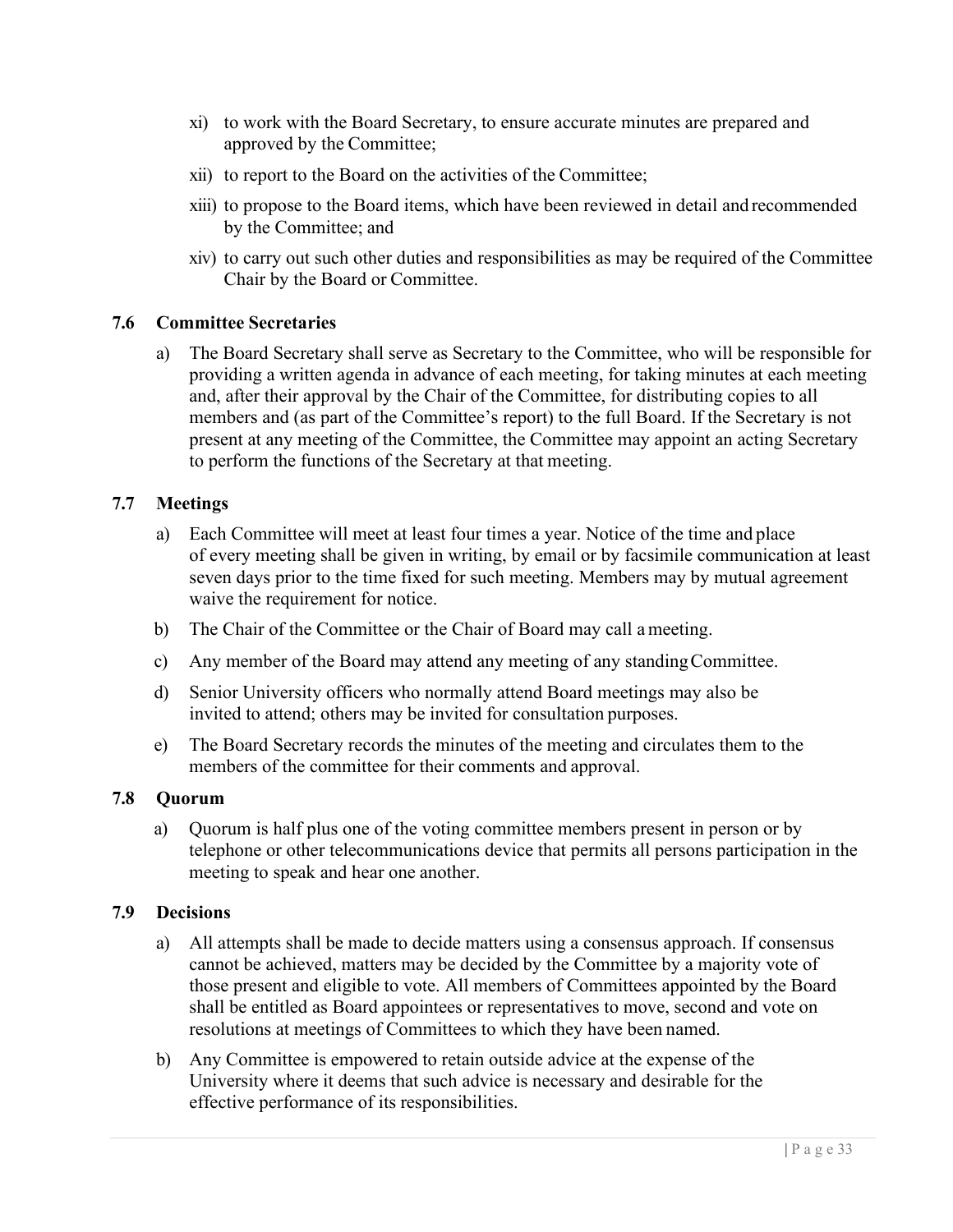#### **7.10 Reports**

- a) The University's Secretary to the Board provides the committee's meeting minutes to the Board at the next regular Board meeting.
- b) The Chair of the committee (or a designate) provides an oral report on the outcomes ofthe committee meeting at the next regular meeting of the Board.
- c) An outline of material proceedings and deliberations addressed by the Committee, andall recommendations, decisions and directives of the Committee shall be recorded by the Secretary in the minutes of the meeting.
- d) A draft copy of the minutes of such meeting, approved by the Committee Chair, shall be circulated to the Committee prior to the next Committee meeting where practicable, for approval by the Committee. A Committee member may request that the minutes berevised to include specific deliberations. Following approval of the minutes of the meeting by the Committee as a whole, if substantive revisions have been made to the draft minutes, the minutes approved by the Committee shall be re-circulated to the Committee.
- e) Draft minutes shall be circulated to the Board prior to the next regular Boardmeeting.

#### **7.11 Work Plan and Terms of Reference**

- a) Each Committee is responsible for developing an annual work plan and for bringing this work plan to the Board for approval.
- b) Each Committee should regularly review its own terms of reference, andrecommend changes as required.

#### **7.12 Procedures**

- a) The Chair presiding at any meeting of the Committee shall have a vote in allmatters considered by the Committee. In the event of a tie the motion is defeated.
- b) The Committee shall assist with deliberations required for the fulfilment of the Board's mandate and those specific responsibilities and duties assigned to the Committee;however, unless specifically stated otherwise, the Committee shall act in an advisory capacity only, recommending decisions to the Board for approval.
- c) No member of the Committee shall be an employee of the University or any ofthe University's affiliates.
- d) Any member shall cease to be a member of the committee upon ceasing to be aGovernor.
- e) Any Governor may attend a committee meeting as a non-voting member, after advising the Chair of his/her attendance.
- f) The Committee shall have the right to determine who shall and shall not be present at any part of the meetings of the Committee, and may hold in camera sessions.

#### **7.13 Confidentiality**

a) All deliberations of the Committee, and all records, material and information pertainingto the University obtained by a member of the Committee shall be consideredconfidential.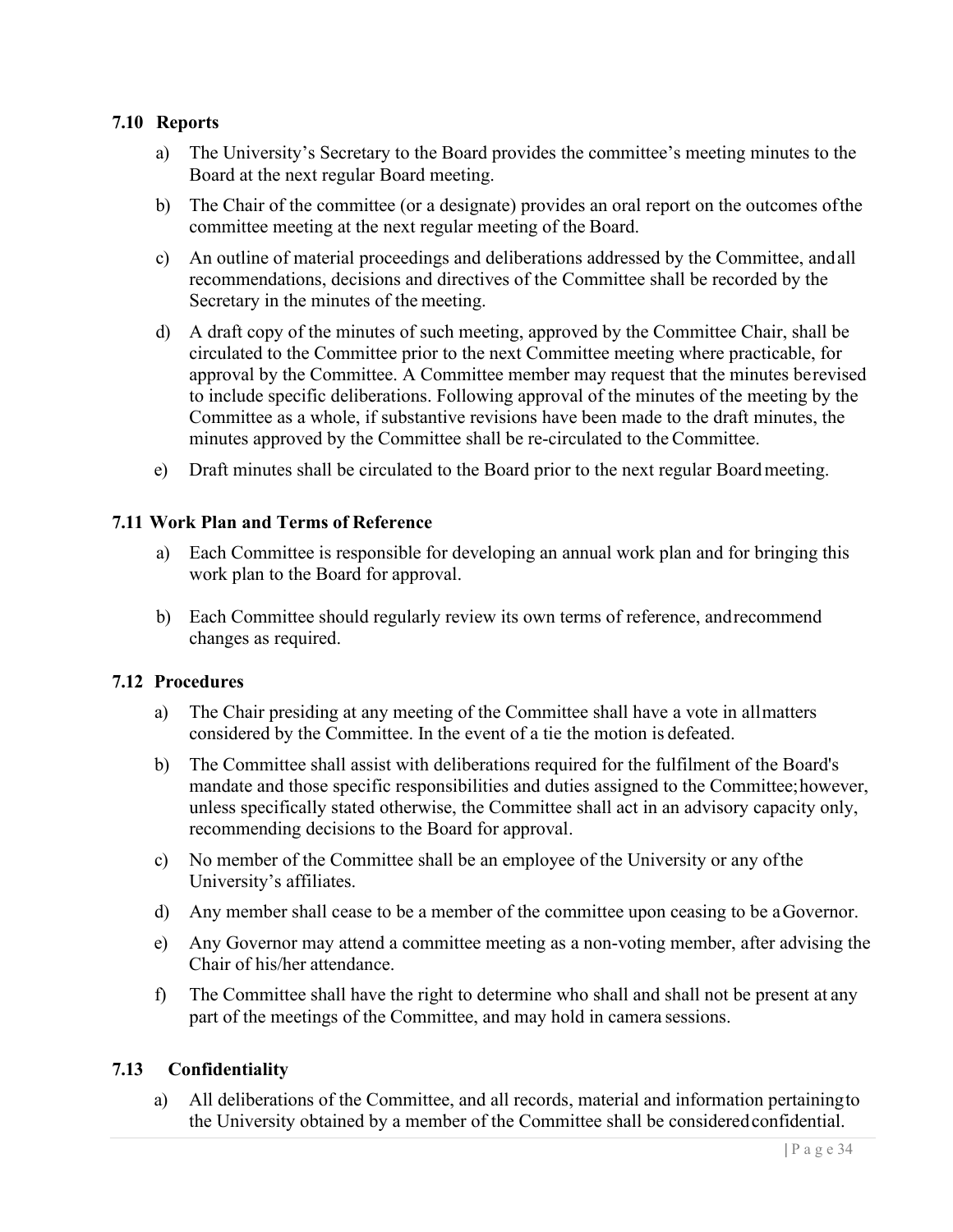Committee members shall maintain the confidentiality of such deliberations, and shall safeguard such records, material and information from improper access.

# **Terms of Reference for Board and Standing Committees**

Appendix A - Board of Governors

Appendix B - Governance & Human Resources Committee

Appendix C - Audit, Finance and Risk Committee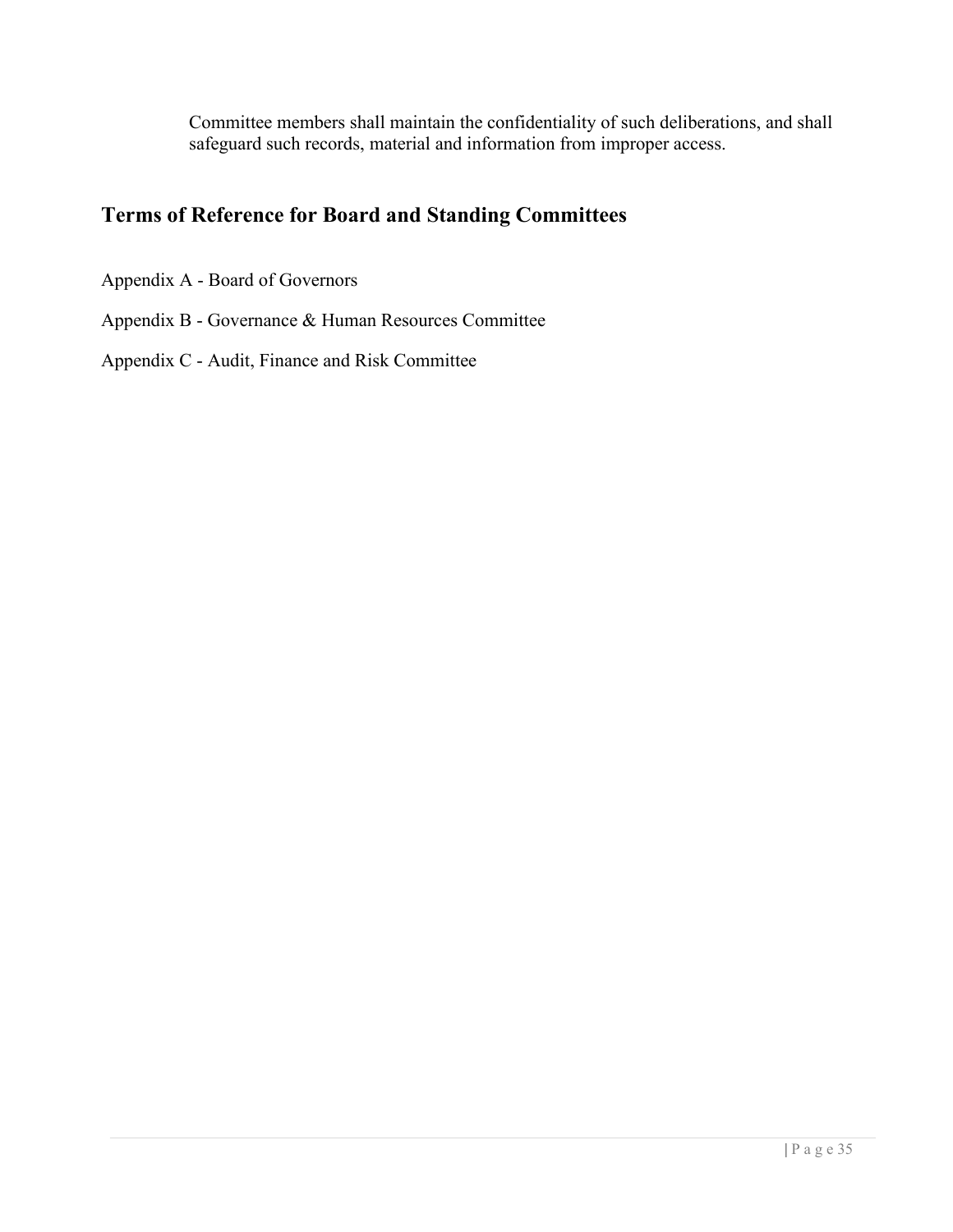# **Appendix A**

# **Board of Governors Terms of Reference**

# Authority

The First Nations University of Canada Board of Governors is established under the authority of *An Act Respecting the First Nations University of Canada*.

# Mandate

The Board of Governors' responsibilities are outlined in *An Act Respecting the First Nations University of Canada, Part III.*

# **Composition**

The composition of the Board is outlined in *An Act Respecting The First Nations University of Canada*, Part IV.

# Resource People

- **President of the First Nations University of Canada**
- Vice President of Finance and Administration
- **Secretary to the Board**
- Vice President Academic
- **Associate Dean's**
- Other Directors as may be appointed from time to time by the President

# Term of Office

- Each Board member is appointed for a three-year term and may be re-appointed for one more three-year term. (A Board member may serve no more than two consecutive three-year terms.)
- **Elder advisors and faculty and student observers to the Board are appointed for three**year terms.

# **Duties**

The Board, through its standing committees:

a) Recruits Board members {FNUniv Act, Articles 22 to 31}; {FNUniv Regulations #4.15 (b) (c) (d)}; {Governance and Human Resources Committee Terms of Reference};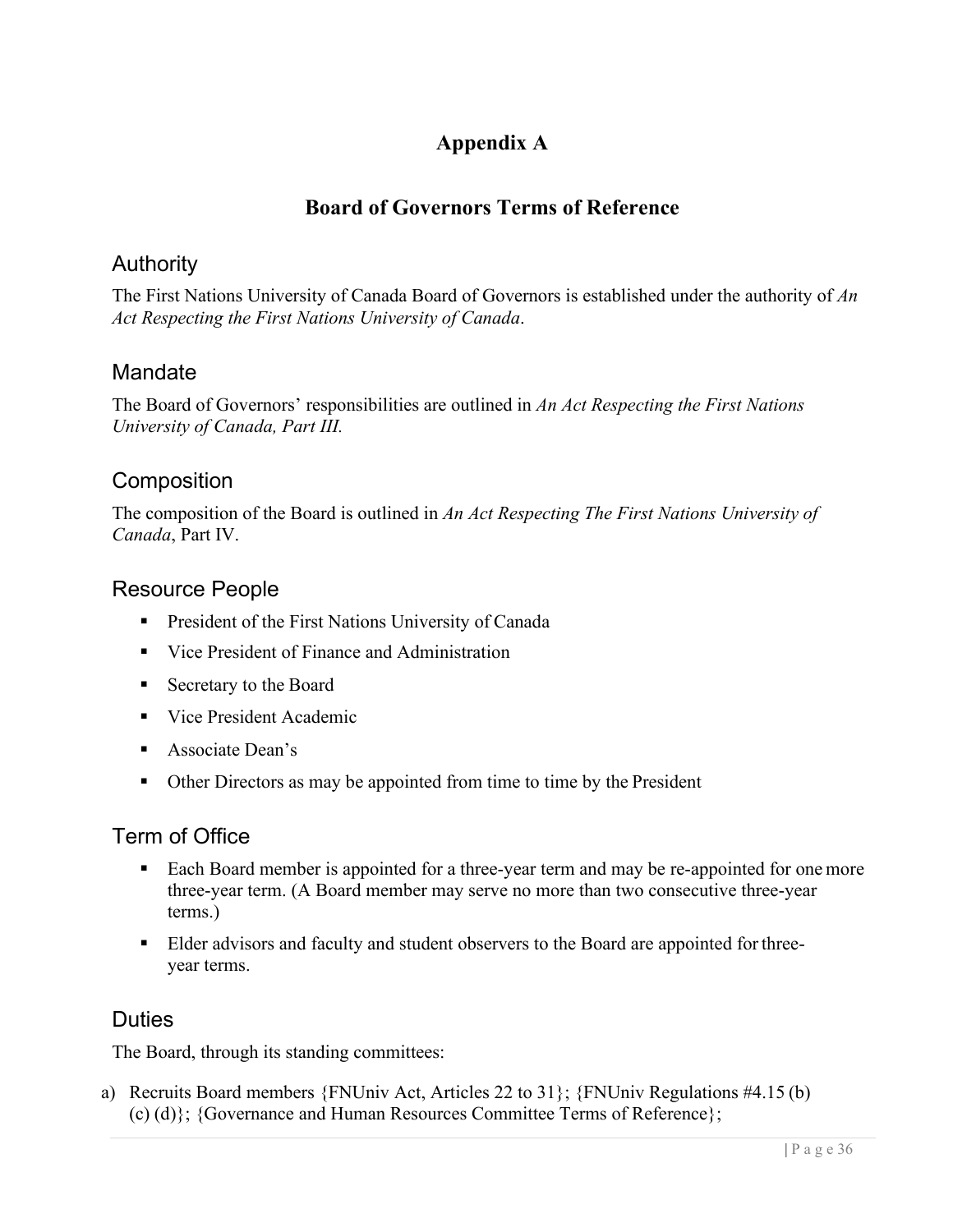- b) Elects the Chair and Vice-Chair of the Board ${FNU}$ niv Act, Article 15 $\}$ ;  ${FNU}$ niv Regulations  $\#6.1(1), \#6.2(a)$ : {Governance and Human Resources Committee Terms of Reference};
- c) Determines Board member committee assignments and committee chairassignments {FNUniv Regulations #7.5 (e) (f)}; {Governance and Human Resources Committee Terms of Reference};
- d) Orientates and develops Board members {Governance and Human Resources Committee Terms of Reference}; {New Board Member Orientation Policy}; {FNUniv Regulations#3.1}
- e) Develops terms of reference for the Board and Board committees { FNUnivRegulations #4.6}; {Governance and Human Resources Committee Terms of Reference};
- f) Prepares work plans for the Board committees {Terms of References};
- g) Evaluates the performance of the Board, Board Chair, Board members, and committees {Governance and Human Resources Committee Terms of Reference}; {FNUniv Regulations #6.1(2), #7.5(e)}
- h) Establishes and manages Board policy and protocols {Governance and Human Resources Committee Terms of Reference};  $\{FNUniv$  Act Articles  $13(k)(1)$ };  $\{FWUniv$  Regulations #3.1}
- i) Oversees the recruitment, nomination, appointment, duties, tenure, and compensation of the President and the evaluation of the President's performance. {FNUniv Act, Articles 9 to 12};{Governance and Human Resources Committee Terms of Reference};
- j) Ensures the University complies with legislative and regulatory agencies {Termsof References}
- k) Reviews, evaluates, revises, and/or monitors:
	- o An Act Respecting the First Nations University of Canada {Governance & Human Resources Committee Terms of Reference};
	- o The University's strategic plan {Governance and Human Resources Committee Termsof Reference};
	- $\circ$  Assets/real property {FNUniv Regulations #2.1(f)};
	- o Federation or partnership agreements, MOUs, and protocols {FNUniv Regulations  $#2.1(d)$ ; {Terms of References};
	- $\circ$  Major public disclosures regarding the Board {Governance & Human Resources Committee Terms of Reference};
	- o Annual Budget and Operations Forecast {Signing Authorities Policy}; {Audit, Finance and Risk Committee Terms of Reference};  $\{FNUniv$  Regulations #2.1(k)};
	- o Research contracts {Signing Authorities Policy};
	- o Project contracts {Procurement Policy}; {Audit, Finance and Risk Committee Termsof Reference};
	- o Expense reports for the Board and University executives {Audit, Finance and Risk Committee Terms of Reference};
	- o The Post-Secondary Partnership Program (PSPP) Application {Audit, Finance andRisk Committee Terms of Reference};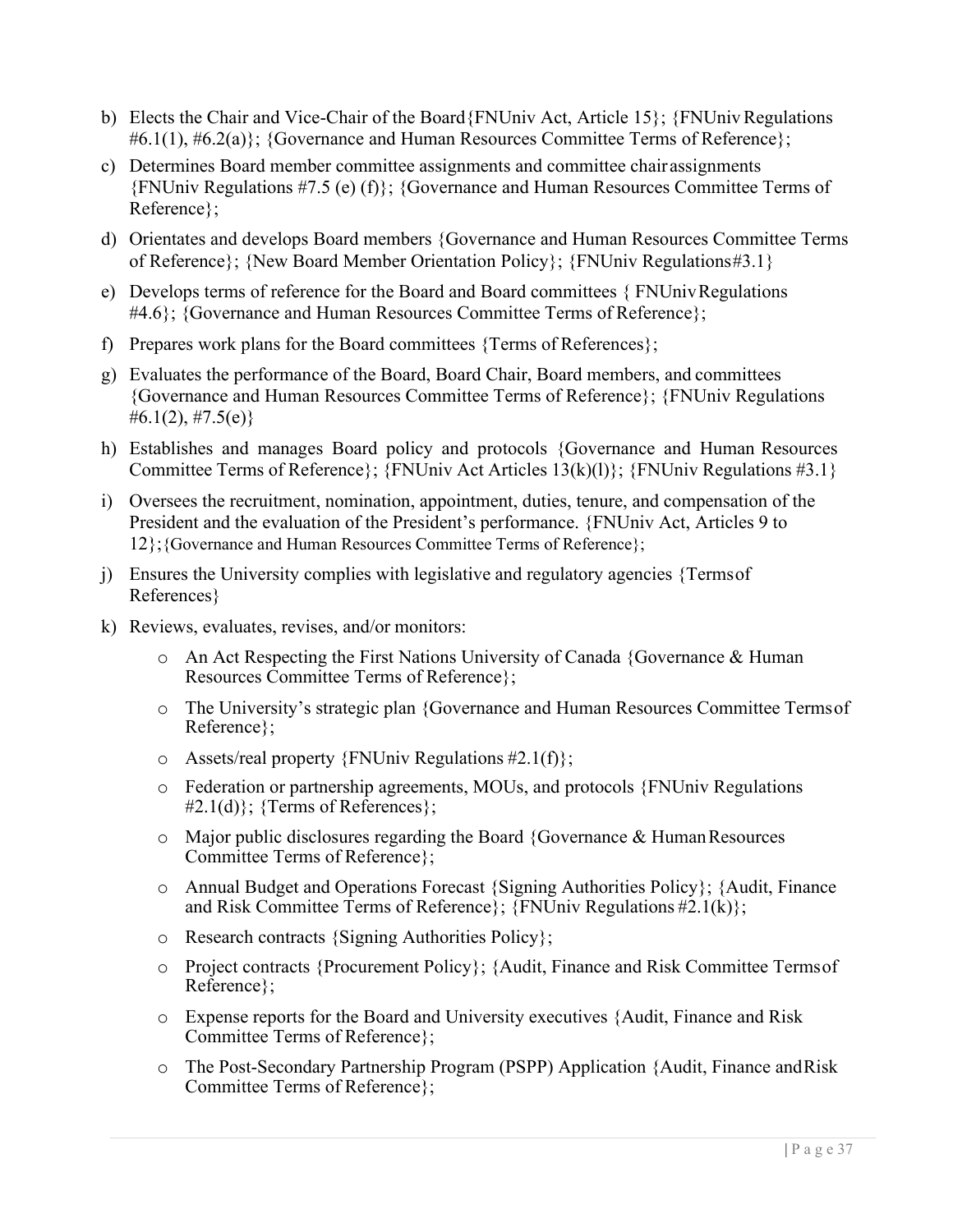- o Nominations for appointment of the external auditor {Audit, Finance and Risk Committee Terms of Reference};
- o Performance of the external auditor {Audit, Finance and Risk Committee Termsof Reference};  $\{FNUniv$  Regulations #2.1(g)};
- o Financial reports and audited financial statements {Audit, Finance and Risk Committee Terms of Reference};
- o Collective agreements {Governance and Human Resources Committee Terms of Reference};
- o Framework governing staff benefits {Governance and Human Resources Committee Terms of Reference};
- o Governance and performance of staff pension plans { Audit, Finance and Risk Committee Terms of Reference};
- o Plans for recruiting administrative and support staff and/or changing administrative and support staff levels {Governance and Human Resources Committee Terms of Reference};
- $\circ$  Contracts for service and matters relating to academic staff {Audit, Finance and Risk Committee Terms of Reference};
- o President's recommendations on compensation for out-of-scope employees {Governance and Human Resources Committee Terms of Reference};
- o Framework governing remuneration, retirement, and superannuation of the Presidentand senior administrators {Governance and Human Resources Committee Terms of Reference}; and
- o University governance policy (signing authorities, locus of policydecision-making, financial oversight, environmental protection, health and safety, insurance, disaster response and recovery, business continuity, liability protection, ethical conduct, compensation and benefits) {FNUniv Act}; {Terms of References}.

# Meetings and Quorum

- The Board meets a minimum of 4 times per year, normally during every quarter.
- The Chair of the Board or the Board Secretary, at the request of the President after consultation with the Chair, may call a meeting.
- A quorum of the Board is 50 percent plus one of the voting members.

# Reporting Requirements

The Board reports to:

 The Education and Training Commission of the Federation of Sovereign Indigenous Nations and/or Federation of Saskatchewan Indian Nations Executive Council {FNUniv Act, Article 13(e) and FNUniv Regulations  $\#2.2(e)$  as required.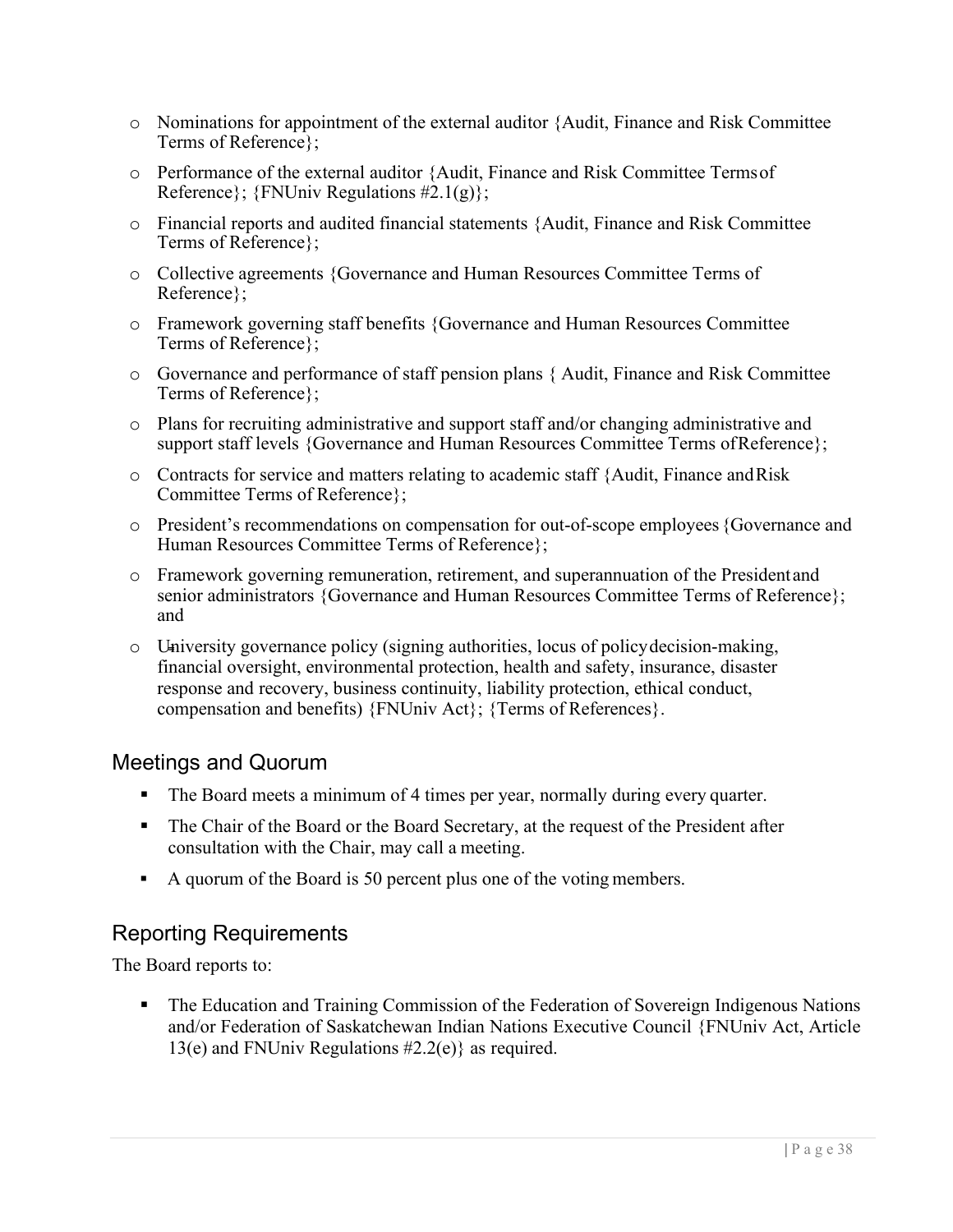- The Chiefs-in-Assembly {FNUniv Act, Article 13(f) and FNUniv Regulations  $\#2.2(f)$ } at every scheduled Chiefs-in-Assembly meeting (*normally* twice per year).
- Its major stakeholders (i.e. Federation of Sovereign Indigenous Nations, Province of Saskatchewan, Federal Government) through the publication of its approvedfinancial statements and annual report, *normally* published in September.
- Other stakeholders (i.e. University of Regina) as required.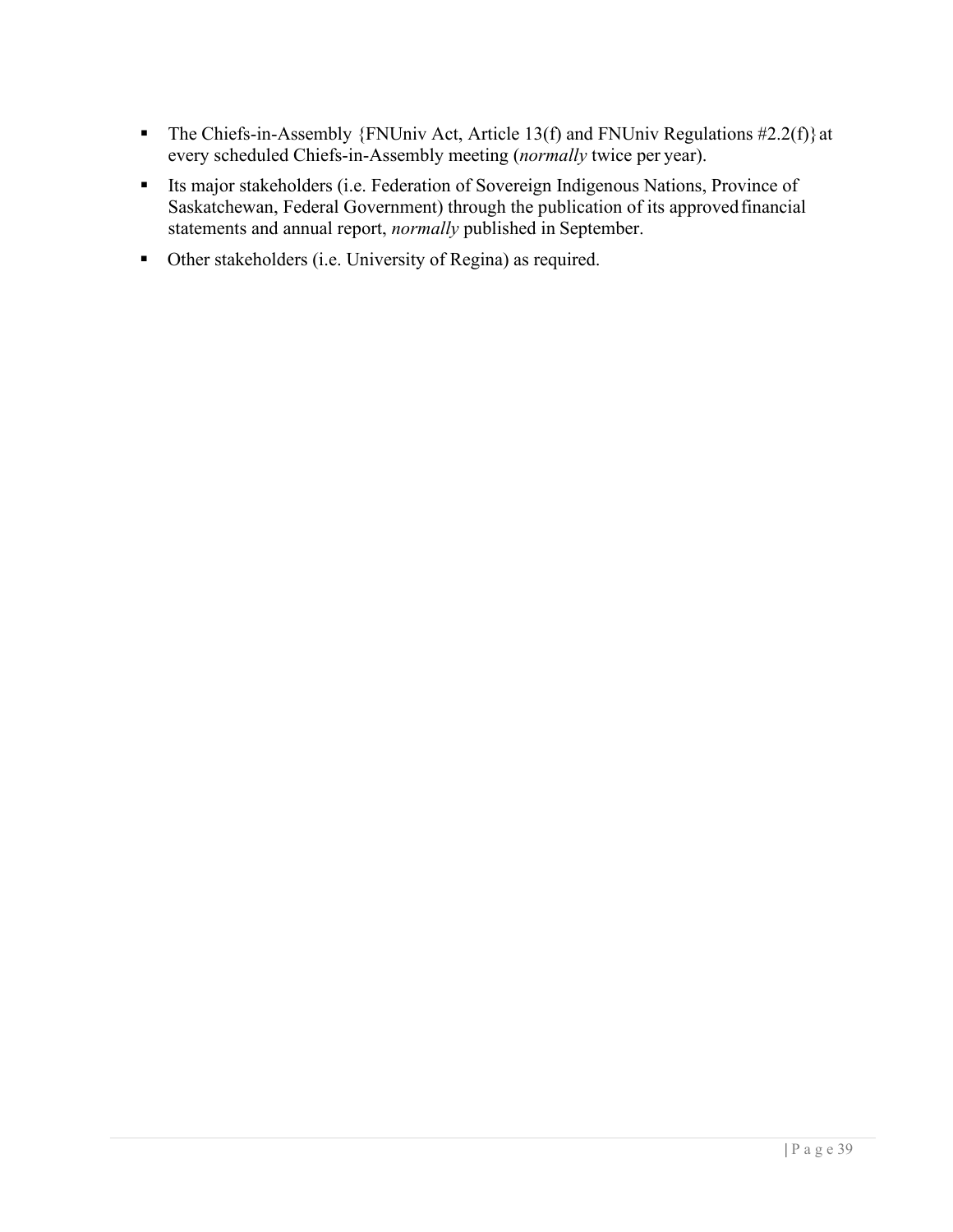# **Appendix B**

# **Governance and Human Resources Committee Terms of Reference**

# Authority

The Board of Governors of the First Nations University of Canada created the Governance and Human Resources Committee under the authority of the *First Nations University of Canada Act.*

# Mandate

The Governance and Human Resources Committee:

- a) provides oversight and makes recommendations to the Board on all mattersregarding management and administration of the University's employees.
- b) ensures the Board meets its oversight role for ensuring the University's compliance with all related statutes, regulations, guidelines, and collective agreements governing humanresources and occupational and environmental health and safety.
- c) facilitates, on behalf of the Board, all matters regarding recruitment of the President and ongoing management of the President's annual performance and compensation review.
- d) leading, directing, and improving the University's Board governance structures,standards, processes, and tools.
- e) facilitating an annual Board evaluation and reporting the results to the Board.
- f) facilitating and advising the Board on Board appointments and re-appointments.
- g) facilitating an annual process to determine Board member committee assignments and committee chair assignments.
- h) facilitating the process for the Board to select a Chair and Vice-Chair (bi-annually).
- i) establishing any institutions, corporate entities, working groups, or committees to assist theBoard in undertaking its authority and responsibilities.
- j) overseeing development and implementation of the University's strategic plan (including receiving progress reports from management).
- k) overseeing development and implementation of the University's internal and external communication strategies.
- l) overseeing development and implementation of governance policies for the University.
- m) overseeing development of the annual report

# **Composition**

- a) Four (4) members of the Board (minimum)
- b) The Vice-Chair of the Board of Governors will act in the role of Chair of the Governanceand Human Resources Committee.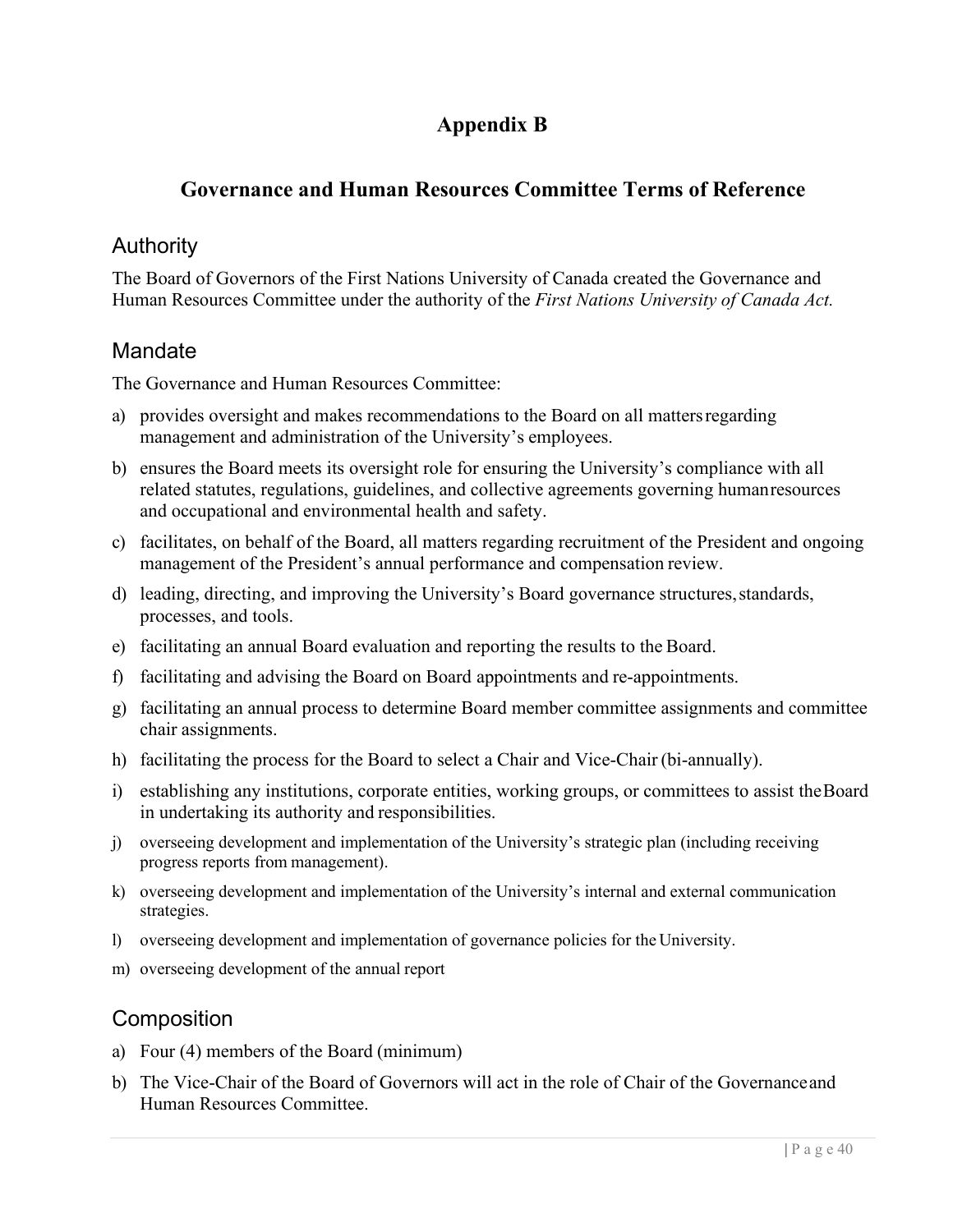c) Chair of the Board (ex-officio, non-voting member)

## Resource People

The First Nations University of Canada:

- a) President
- b) Vice President of Finance and Administration
- c) Secretary to the Board
- d) Vice President Academic
- e) Associate Dean's
- f) Human Resources Manager

# Term of Office

a) Two years

### Duties

- 1. Committee Management
	- a) Annually review and recommend for Board approval a work plan that ensuresthe committee's duties and responsibilities are scheduled and achieved.
	- b) After each committee meeting report committee information and makerecommendations as appropriate to the Board.
	- c) As required address any other matter properly referred to the committee by the Board.

#### 2. Health and Safety

- a) As required oversee the University's compliance with all related statutes, regulations, guidelines and agreements governing human resources, environmental protection, andthe health and safety of the University community.
- b) As required oversee development and implementation of policies and processes that ensure the University's compliance with occupation and environmental health and safety legislation, relevant regulations, standards and codes of practice.

#### 3. Employee Compensation and Benefits

- a) As required monitor, evaluate, and make recommendations to the Board on policies and strategic matters related to the University's human resources and personnel issues (including recruitment, retention, conditions of employment, professional development, diversity, harassment, discrimination, conflict resolution, and on matters of compensation for out-ofscope employees that include salaries, overtime, leaves, vacations, paid holidays, moving expenses, and working conditions).
- b) As required review and recommend collective agreements for Board approval (includes reviewing and recommending the general economic parameters that will inform collective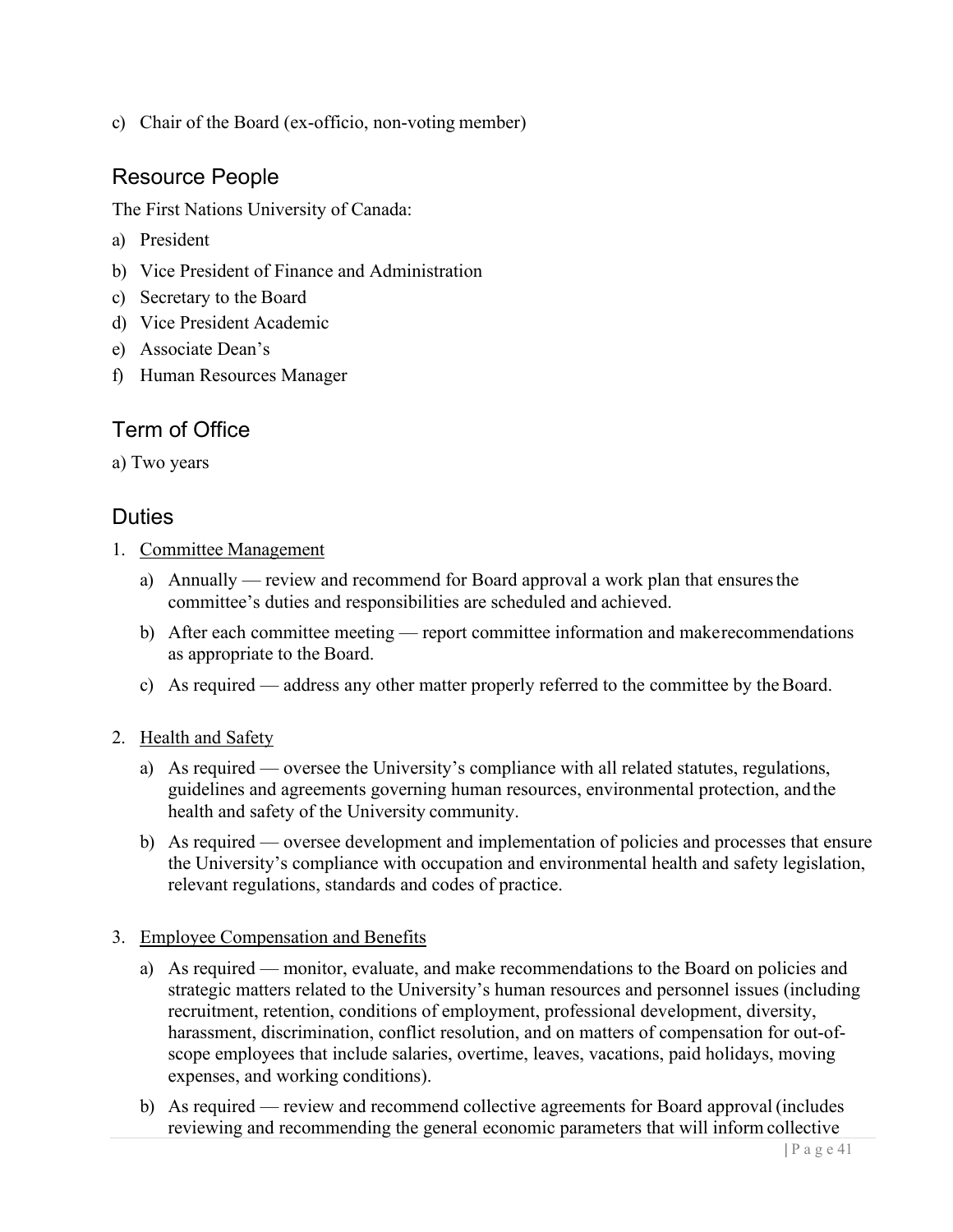bargaining and reporting to the Board progress against these parameters during bargaining).

- c) As required assess the framework governing staff benefit plans.
- d) Annually receive for information anticipated recruitment and/or changes in the staffing levels for the University (with budget approval).
- e) Annually review the University's succession plans for senior administrators.
- f) As required recommend the compensation for out-of-scope employees for Board approval.
- 4. President Selection, Evaluation, Compensation, Benefits and Pension
	- a) As required oversee the selection of the President according to *An Act Respecting the First Nations University of Canada*.
	- b) As required working closely with the Chair of the Board, negotiate and recommenda contract to engage the President for Board approval.
	- c) Annually review the President's annual objectives and recommend for Board approval.
	- d) Annually working closely with the Chair of the Board, facilitate the Board's annualreview of the performance and compensation of the President.
	- e) As required review and recommend the frameworks and policies that will be used forthe President's annual review of performance and compensation for Board approval.
- 5. University Strategy
	- a) Every five years oversee, participate in development of, and recommend theUniversity's strategic plan for Board approval.
	- b) Annually review and report to the Board the University's progress towards accomplishing the strategic plan through an approved performance measurement framework.
	- c) As required review and recommend to the Board management's recommendations toenter into federation or partnership agreements, memoranda of understanding, or protocols with other educational entities.
	- d) Annually review and recommend to the Board for approval the Annual Report
- 6. University Governance
	- a) As required review First Nations University of Canada policies andprocedures. Recommend any amendments for Board approval.
	- b) As required review the Board Terms of Reference and recommend any amendments to the Board. Ensure all committees of the Board review their terms of reference and recommend any amendments to the Board.
	- c) Annually coordinate the formal annual evaluation of the Board, Board Chair, Board members and committees. Report as required to the Board.
	- d) As required ensure the appropriate orientation, training, and education are madeavailable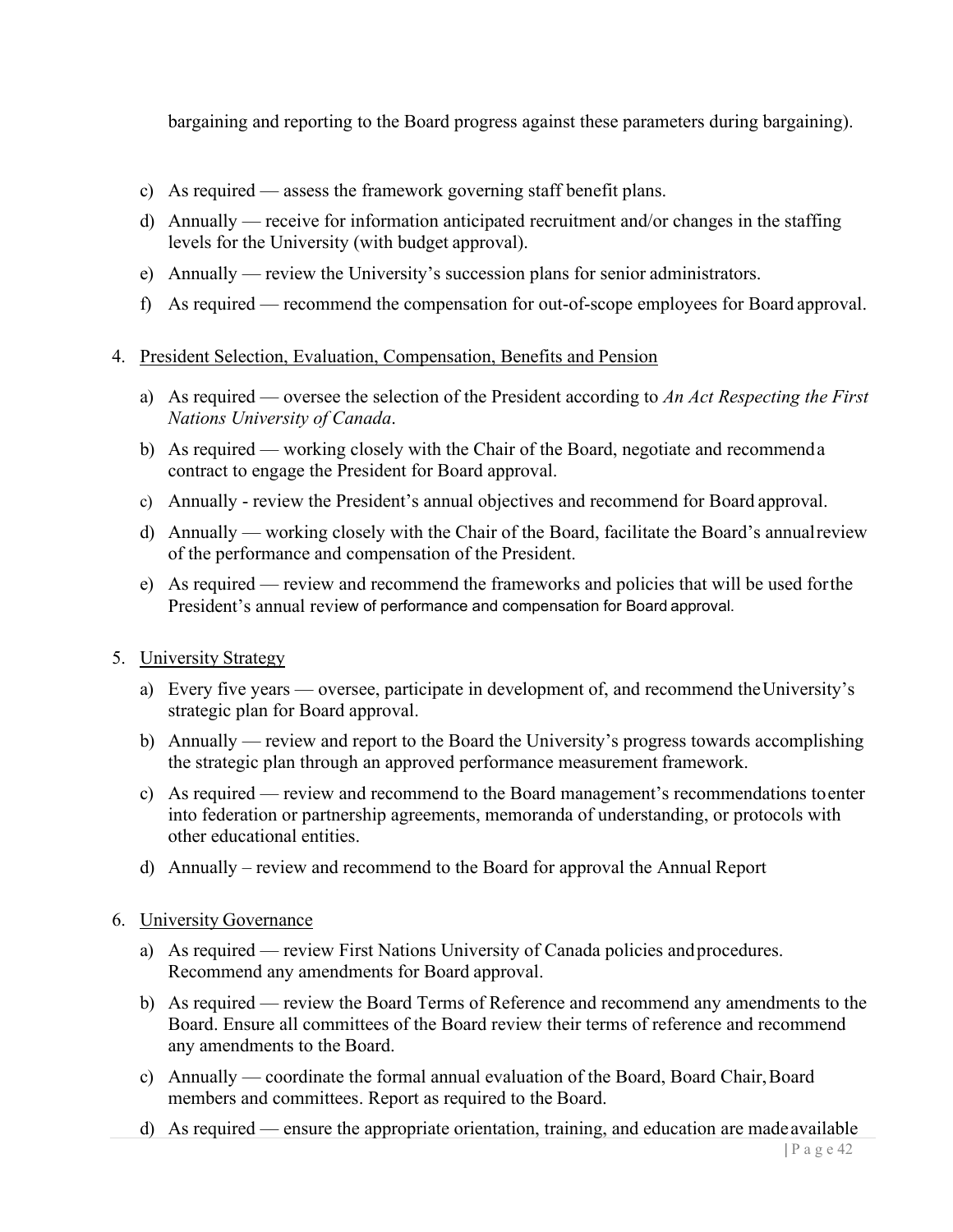to Board members.

- e) As required with the Chair of the Board and the President of FNuniv, review andrespond to any relevant legislation, report, position paper, or other developments on the subject of corporate governance generally and the duties and responsibilities of board members in particular.
- f) As required review and report to the Board on conflict of interest matters involving the President and senior executives.
- g) As required review and recommend for Board approval major public disclosures on corporate governance and Board member profiles, qualifications, attendance, and codeof conduct compliance.
- 7. Board Nominations
	- a) As required provide a list of qualified candidates to the Board to recommend to the Selection Committee appointed by the FSIN Education and Training Commission.
	- b) As required manage the process for the appointment of the Chair and Vice-Chair ofthe Board.
	- c) As required review and recommend to the Board candidates for committeemembership and committee chairs.
	- d) As required review and make recommendations to the Board on the size, composition, and structure of the Board committees.

# Meetings and Quorum

- a) The Governance and Human Resources Committee meets at least four times a year.
- b) The Chair of the Governance and Human Resources Committee or the Chair of Board maycall a meeting.
- c) Quorum is half plus one of the voting committee members.
- d) The University's Secretary to the Board records the minutes of the meeting and circulatesthem to the members of the committee for their comments and approval.

# Reporting Requirements

- a) The University's Secretary to the Board sends the committee's meeting minutes to theBoard before the next regular Board meeting.
- b) The Chair of the Governance and Human Resources Committee (or a designate) provides an oral or written report on the outcomes of the committee meeting at the next regular meetingof the Board.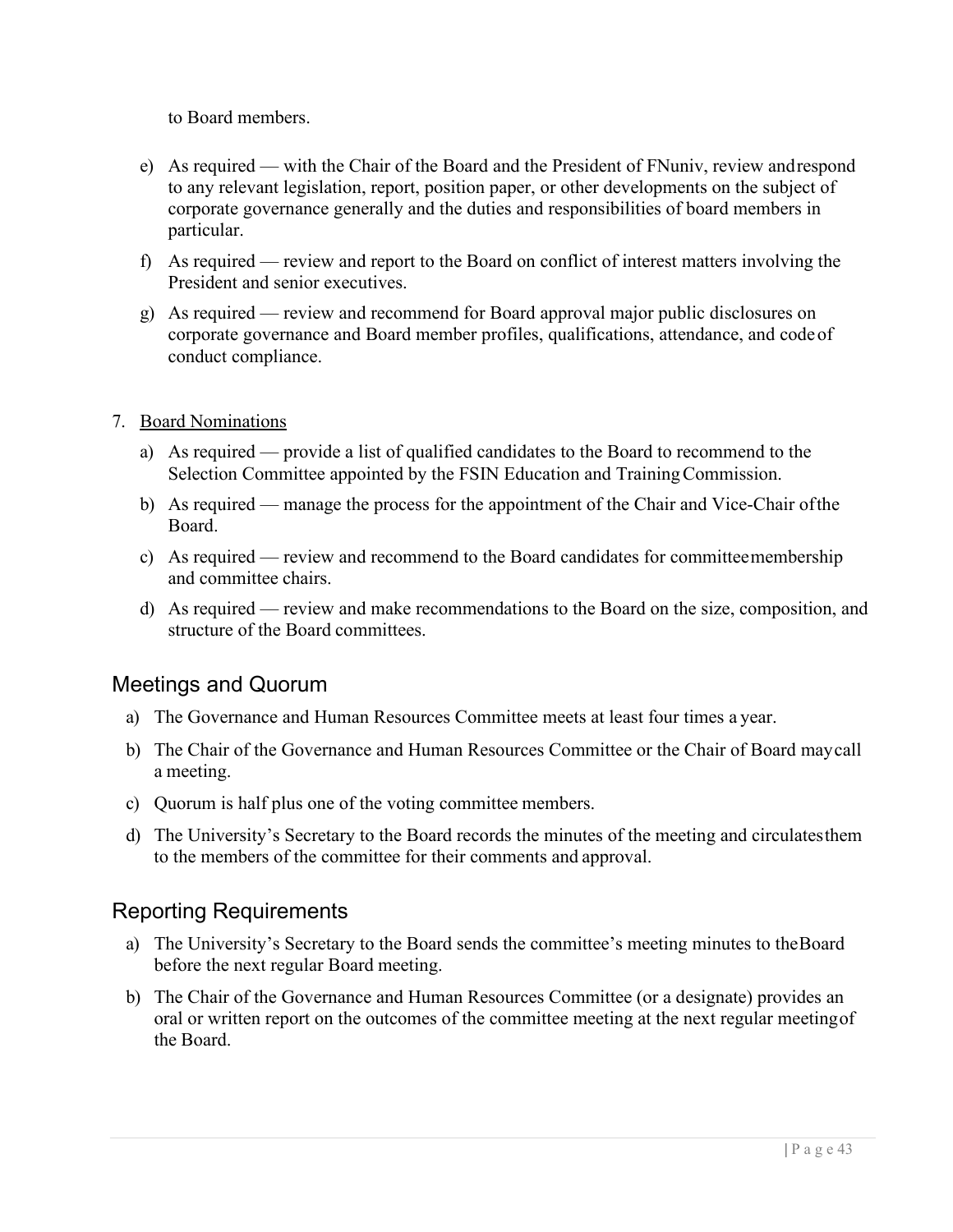# **Appendix C**

# Audit, Finance and Risk Committee Terms of Reference

# Authority

The Board of Governors of the First Nations University of Canada created the Finance, Audit and Risk Committee under the authority of the *First Nations University of Canada Act*.

# **Mandate**

The Board's Audit, Finance and Risk Committee provides oversight and makes recommendations regarding the University's:

- a) internal control and risk management systems,
- b) external audit process,
- c) annual financial audited statements and annual report,
- d) operations forecast submissions to the provincial government,
- e) PSPP submissions to the federal government,
- f) annual budget,
- g) quarterly financial statements for First Nations University of Canada,
- h) quarterly financial statements of the Board of Governor's expenses,
- i) compliance with legal, statutory, and regulatory requirements,
- j) long-range physical asset planning (including asset preservation and renewal),
- k) major capital projects,
- l) facilities-related policies and procedures,
- m) operations and maintenance,
- n) scholarships and endowments, and
- o) contract services.
- p) reviewing federation or partnership agreements, memoranda of understanding, and protocols with other educational entities,

# **Composition**

- a) Three members of the Board (minimum)
- b) Chair of the Board (ex-officio, non-voting member)

# Resource People

The First Nations University of Canada:

a) President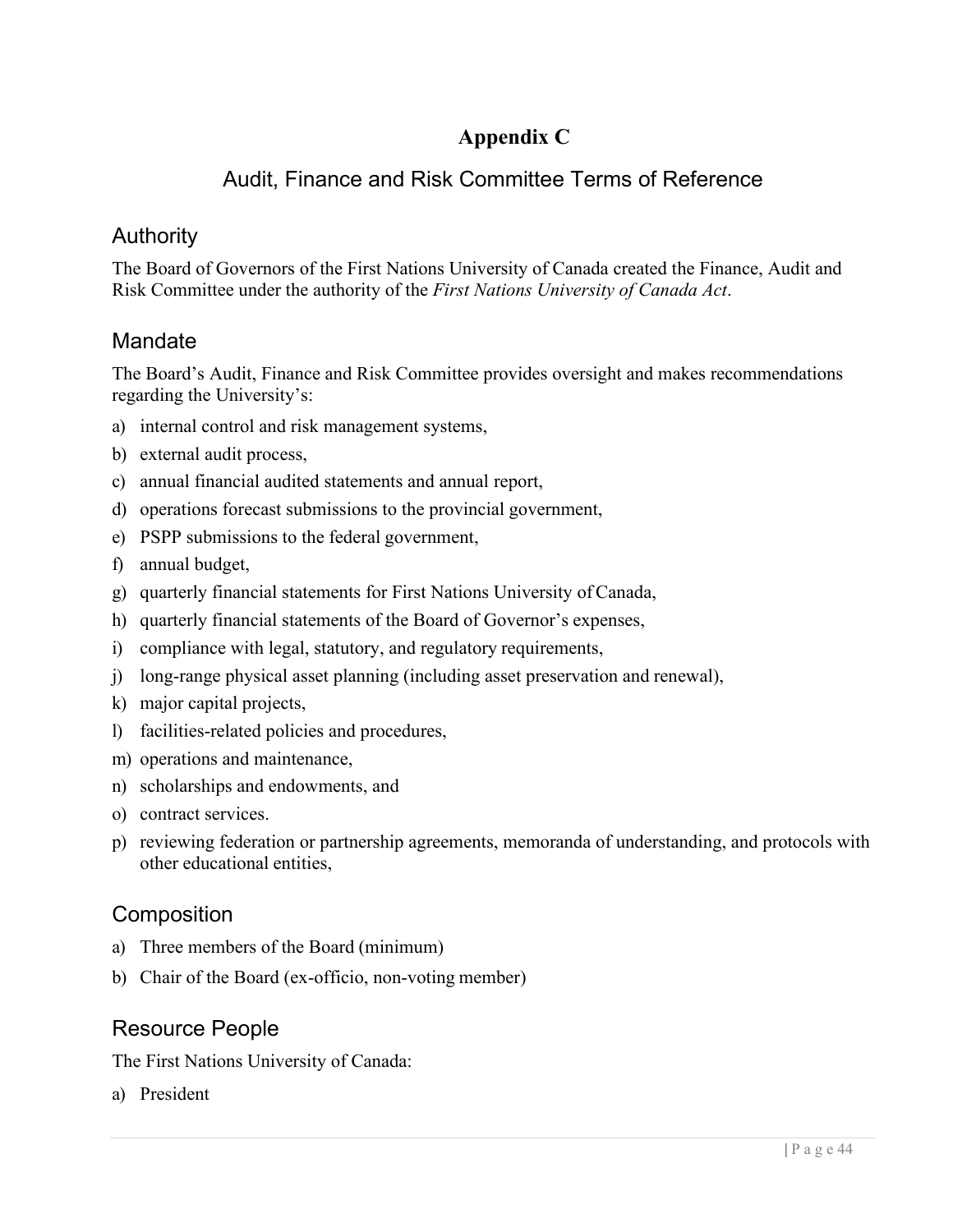- b) Vice President of Finance and Administration
- c) Secretary to the Board
- d) Vice President Academic
- e) Associate Dean's
- f) Director of Finance

# Term of Office

a) Two years

# Duties

- 1. Committee Management
	- a) Annually prepare and submit for Board approval a work plan that ensures thecommittee's duties and responsibilities are scheduled and achieved.
	- b) After each committee meeting report committee work and make recommendationsas appropriate to the Board.
	- c) As required meet separately with external auditors or independent advisors onaudit, finance, and risk matters.
	- d) As required address any other matter properly referred to the committee by the Board.

#### External Auditors

The external auditors report directly to the Audit, Finance and Risk Committee.

- a) Annually review and recommend for Board approval management's nominations for the appointment of the external auditors.
- b) Annually review the terms of the external auditors' engagement and the audit plan (including the assurance of independence, a different lead auditor at least every five years, and the appropriateness and reasonableness of the proposed audit fees and any unpaid fees).
- c) Annually review engagements for significant, unbudgeted, non-audit services to be provided by consultants (including auditors engaged as consultants). Consider thepotential impact of such services on the independence of the auditors.
- d) Annually receive and review the draft annual audited financial statements, the contentsof management letters and other reports from the auditor, and any other reports of management that accompanies published financial statements and report on these matters to the Board. Upon Board approval, ensure these documents are submitted to the FSIN Education and Training Commission and the FSIN Legislative Assembly.
- e) As required facilitate a positive working relationship between management and the auditors. Review any problems experienced by the auditors when they perform an audit (including any restrictions imposed by University management or significant accounting issues where there was a disagreement with University management). Oversee the resolution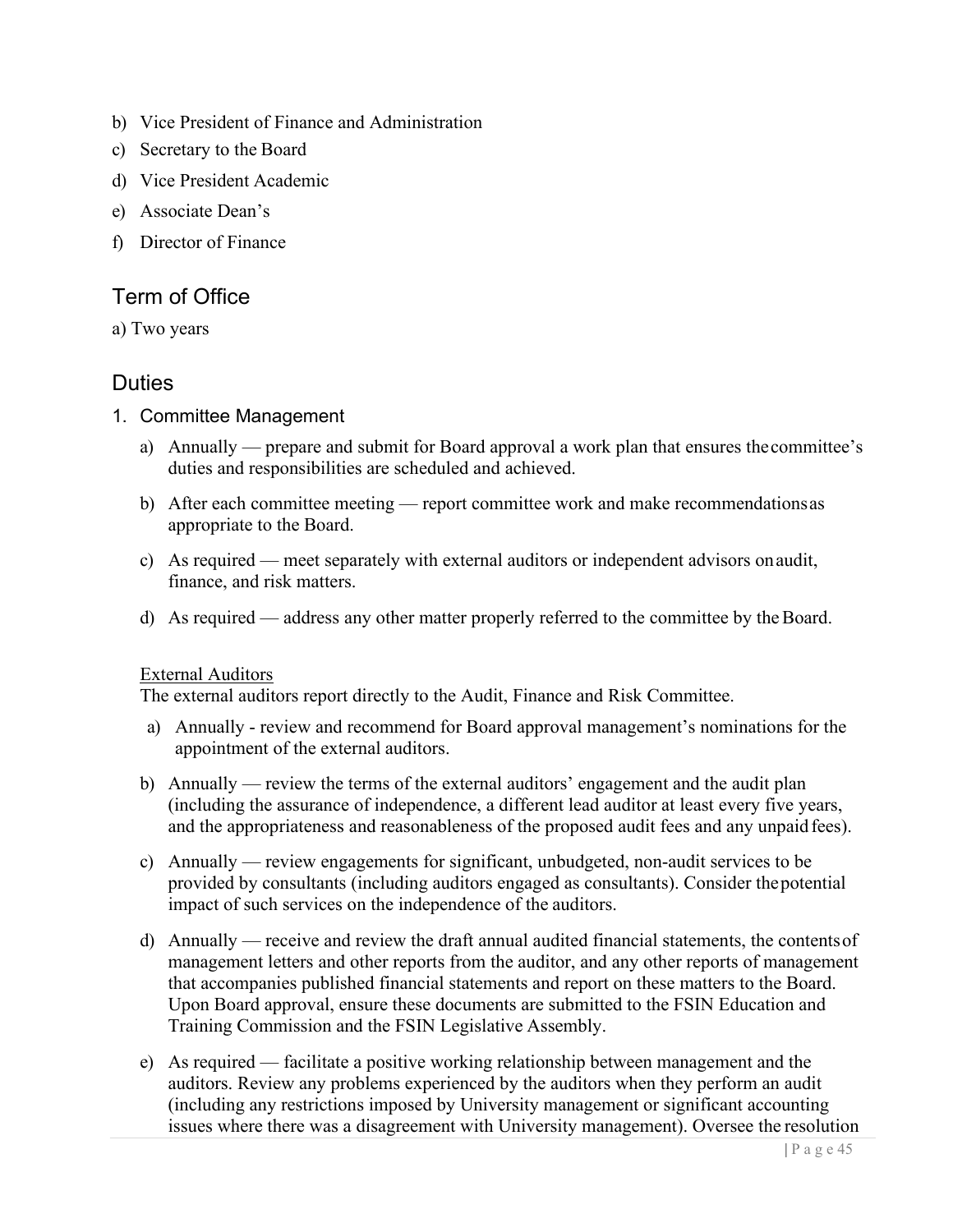of disagreements between University management and the auditors.

- f) Annually review and recommend for Board approval the annual auditedfinancial statements of the University.
- g) As required meet in camera with the auditor for a part of any meeting whereaudited financial statements and reports from the auditor are considered.
- 2. Financial Oversight
	- a) As required ensure significant accounting and financial reporting changes (including those suggested by professional and regulatory bodies) are adopted as required into the University's accounting and financial reporting policies and procedures.
	- b) Annually review and recommend for Board approval management's recommendations for the University's annual Operations Forecast submission to the provincial government.
	- c) Annually review and recommend for Board approval management's recommendations for the University's annual PSPP application to the federal government.
	- d) Annually review and recommend for Board approval management's recommendations for the University's annual budget, as well as any material changes to the approved budget.
	- e) As required review the expense report summaries of University officers and executives.
	- f) As required with University management and the auditor when necessary, review significant financial reporting issues that arise during the fiscal period (including themethod by which the issues were resolved).
	- g) Annually oversee and monitor the post-audit or management letter containingthe auditor's recommendations and University management's response.
	- h) As required establish and maintain procedures for the receipt, retention, and treatmentof University employees' confidential, anonymous submissions regarding questionable accounting or auditing matters.
	- i) As required review and approve all material related-party transactions.
	- j) Quarterly receive and review quarterly financial reports.
	- k) Annually ensure University management has secured property and liabilityinsurance coverage. Report insurance coverage to the Board.
	- l) Annually determine the maximum amount to be spent annually from endowment accounts and review report on awards and scholarships.
	- m) Quarterly receive and review contract services.

#### 3. Risk Management Oversight

Annually, with University management:

a) Review the University's method of reviewing and identifying major risks in the University's